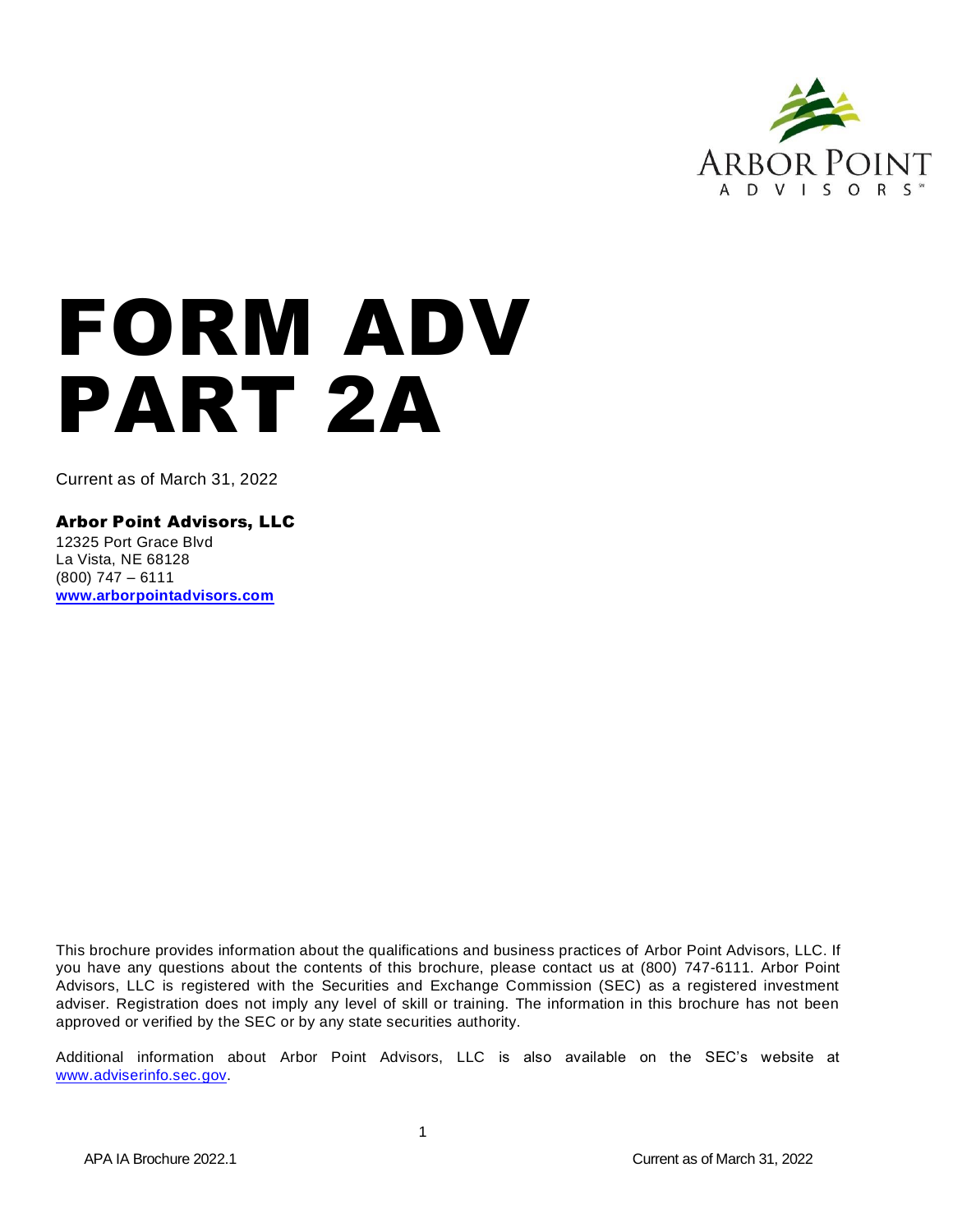# **ITEM 2 – MATERIAL CHANGES**

<span id="page-1-0"></span>This Item discusses only specific material changes that are made to this Brochure and provides clients with a summary of such changes. The last annual amendment to the Arbor Point Advisors, LLC Form ADV Part 2A Brochure was filed March 31, 2021. Since then, the following changes have occurred:

- Item 10 Other Financial Industry Activities and Affiliations: Valor Insurance Agency, Inc. has been removed from the list of Other Industry Affiliates.
- Item 12 Brokerage Practices: Clearing and Custodial Arrangement for Asset Management Services Program language has been updated.
- Item 14 Client Referrals and Other Compensation: The Firm now offers The Referral Rewards Program to Advisory Representatives.

#### **Will I receive a brochure every year?**

We may, at any time, update this brochure. Any material changes will either be sent to you as a summary of those changes or, depending on the extent of these changes, you will receive the entire updated brochure.

#### **Can I request additional copies of the brochure?**

Absolutely. You can request and receive additional copies of this brochure in one of three ways:

Contact your Advisor with whom you are working with.

Download the brochure from the SEC website at [www.adviserinfo.sec.gov.](http://www.adviserinfo.gov/) Select "investment adviser firm" and type in our Firm name.

Contact the Investment Advisory Compliance Department at 800-747-6111.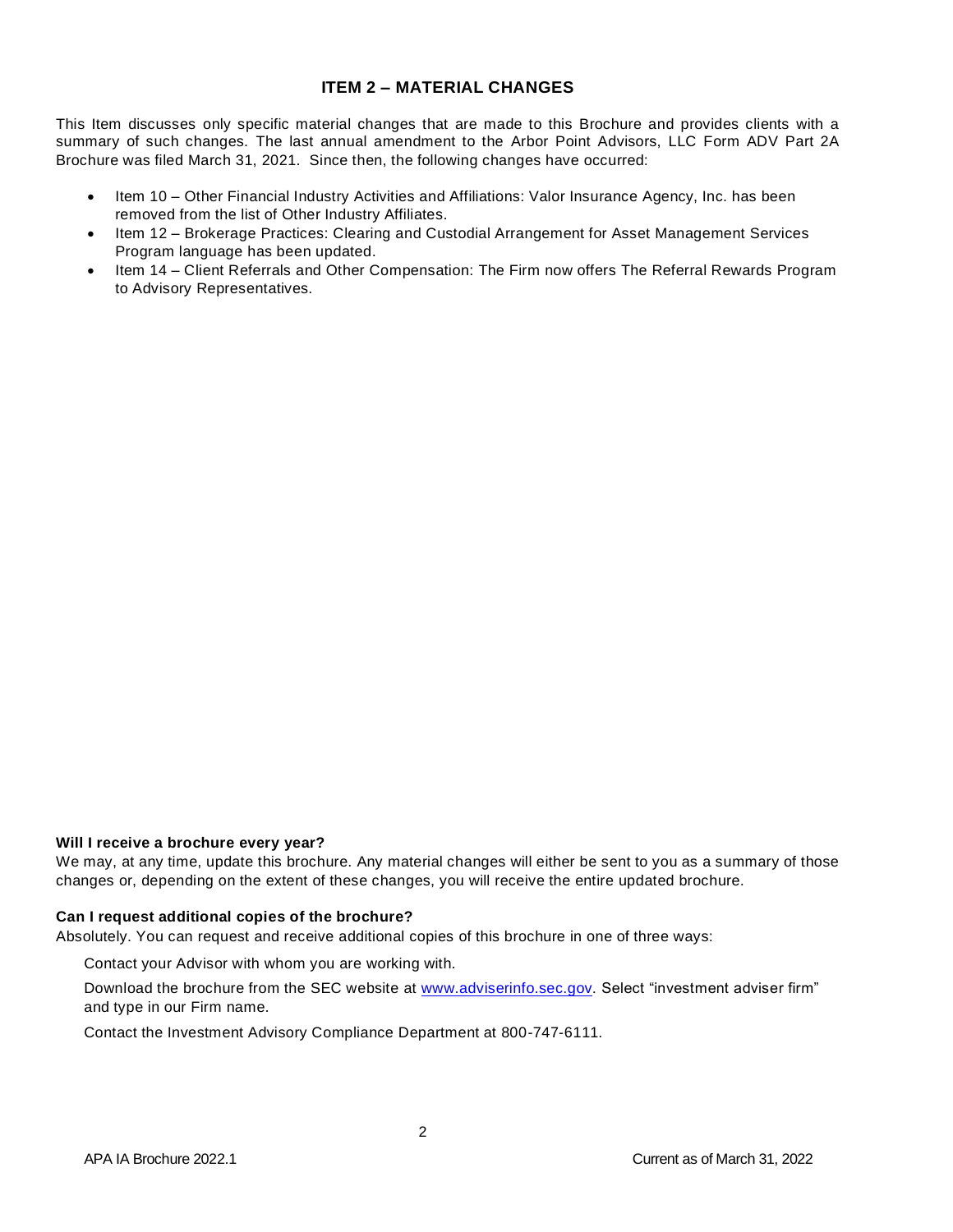# **ITEM 3 – TABLE OF CONTENTS**

<span id="page-2-0"></span>

| ITEM 3 - TABLE OF CONTENTS <b>[100]</b> 17EM 13 - TABLE OF CONTENTS <b>[20] 22 - ACCONTENTS [20] 23</b>                                                                                                                        |  |
|--------------------------------------------------------------------------------------------------------------------------------------------------------------------------------------------------------------------------------|--|
|                                                                                                                                                                                                                                |  |
|                                                                                                                                                                                                                                |  |
|                                                                                                                                                                                                                                |  |
|                                                                                                                                                                                                                                |  |
| TRANSFERRED KMS ACCOUNTS MARIE AND ACCOUNTS AND ACCOUNTS AND ACCOUNTS AND ACCOUNTS AND ACCOUNTS AND ACCOUNTS AN                                                                                                                |  |
|                                                                                                                                                                                                                                |  |
| FINANCIAL PLANNING AND FINANCIAL PLANNING CONSULTATION SERVICES MARKET MANAGEMENT OF                                                                                                                                           |  |
| RETIREMENT PLAN ADVISORY SERVICES [111] 10 [12] THE RETIREMENT PLAN ADVISORY SERVICES [12] 10 [12] THE RETIREMENT PLAN ADVISORY SERVICES [12] THE RETIREMENT PLAN ADVISORY SERVICES [12] THE RETIREMENT PLAN ADVISOR PLAN ADVI |  |
|                                                                                                                                                                                                                                |  |
|                                                                                                                                                                                                                                |  |
|                                                                                                                                                                                                                                |  |
|                                                                                                                                                                                                                                |  |
|                                                                                                                                                                                                                                |  |
|                                                                                                                                                                                                                                |  |
|                                                                                                                                                                                                                                |  |
|                                                                                                                                                                                                                                |  |
| THIRD PARTY ADVISORY SERVICES MALLER CONTINUES AND THIRD PARTY ADVISORY SERVICES                                                                                                                                               |  |
|                                                                                                                                                                                                                                |  |
|                                                                                                                                                                                                                                |  |
|                                                                                                                                                                                                                                |  |
|                                                                                                                                                                                                                                |  |
| OPTIONS FOR ASSETS INVESTED IN RETIREMENT PLAN ACCOUNT MALLET MANUS AND THE 19                                                                                                                                                 |  |
|                                                                                                                                                                                                                                |  |
| MUTUAL FUND APPROVED PRODUCT LIST MARKET MARKET AND TUAL TO APPROVED PRODUCT LIST MARKET MARKET MARKET MARKET MARKET MARKET MARKET MARKET MARKET MARKET MARKET MARKET MARKET MARKET MARKET MARKET MARKET MARKET MARKET MARKET  |  |
|                                                                                                                                                                                                                                |  |
|                                                                                                                                                                                                                                |  |
|                                                                                                                                                                                                                                |  |
| METHODS OF ANALYSIS 21 21                                                                                                                                                                                                      |  |
| ASSOCIATED RISKS 22                                                                                                                                                                                                            |  |
| <b>ITEM 9 - DISCIPLINARY INFORMATION</b>                                                                                                                                                                                       |  |
| ITEM 10 - OTHER FINANCIAL INDUSTRY ACTIVITIES AND AFFILIATIONS MARITED AND THE MATHEM 27                                                                                                                                       |  |
|                                                                                                                                                                                                                                |  |
|                                                                                                                                                                                                                                |  |
| BROKER-DEALER AFFILIATE MARIE AND ACCORDING A SERIES AND THE MARIE ASSESSMENT AND THE MARIE ASSESSMENT AND THE                                                                                                                 |  |
|                                                                                                                                                                                                                                |  |
| OUTSIDE BUSINESS ACTIVITIES MARIE AND ACCORDING THE SUBSECTIVITIES (29                                                                                                                                                         |  |
| BUSINESS OPERATIONS WITH AFFILIATES MARKET AND ACCORDINATION OF THE AFTER SOCIETY AT A SUBSECTION OF THE SUBSECTION OF THE SUBSECTION OF THE SUBSECTION OF THE SUBSECTION OF THE SUBSECTION OF THE SUBSECTION OF THE SUBSECTIO |  |
|                                                                                                                                                                                                                                |  |
| ITEM 11 - CODE OF ETHICS, PARTICIPATION OR INTEREST IN CLIENT TRANSACTIONS AND PERSONAL                                                                                                                                        |  |
|                                                                                                                                                                                                                                |  |
|                                                                                                                                                                                                                                |  |
|                                                                                                                                                                                                                                |  |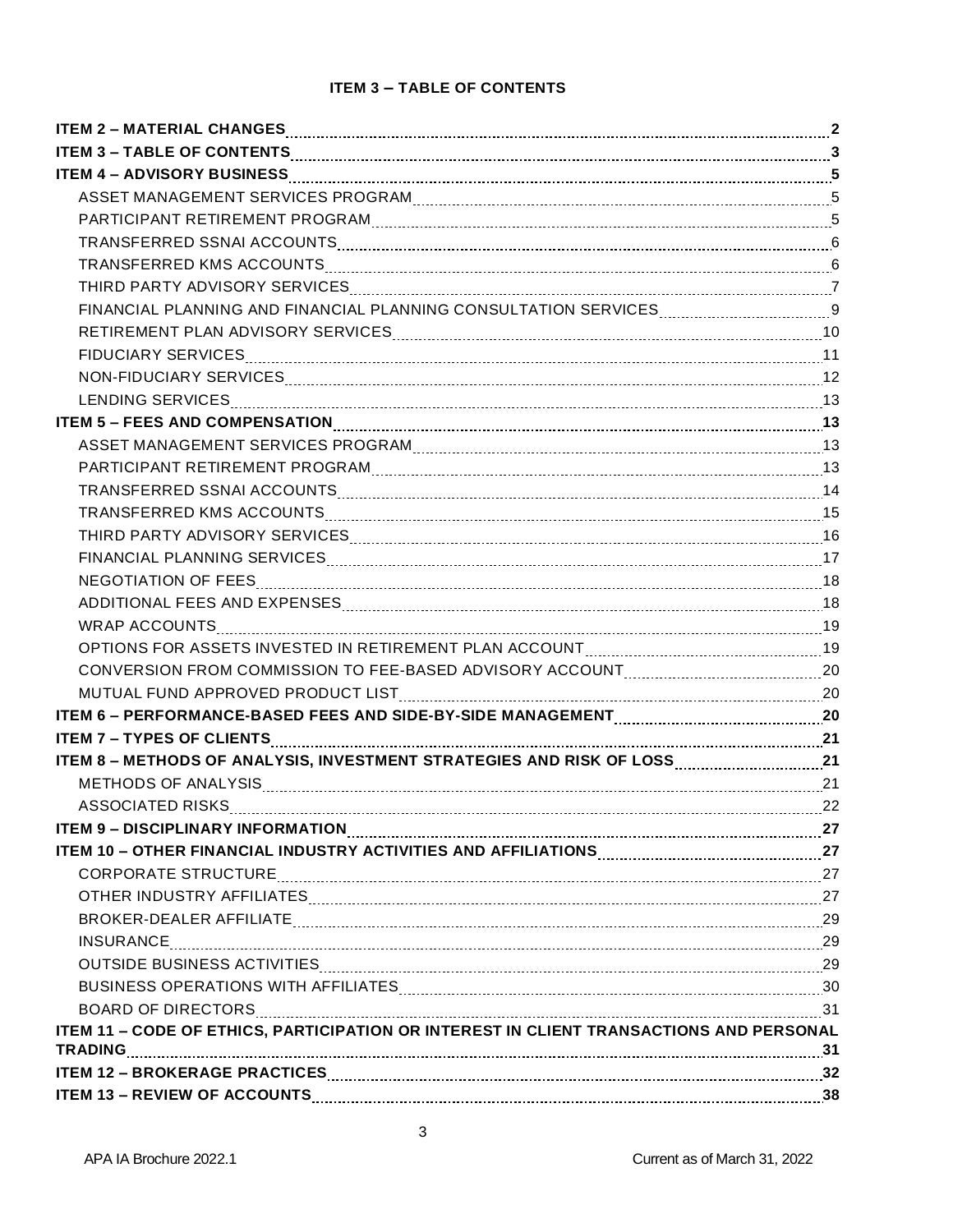| ITEM 16 - INVESTMENT DISCRETION MARIE AND ANNO 16 DETAILS AT 41                                                |  |
|----------------------------------------------------------------------------------------------------------------|--|
|                                                                                                                |  |
| ITEM 18 - FINANCIAL INFORMATION [11] THE MANUSCOPE OF THE MANUSCOPE OF THE MATTER MATTER MANUSCOPE OF THE MANU |  |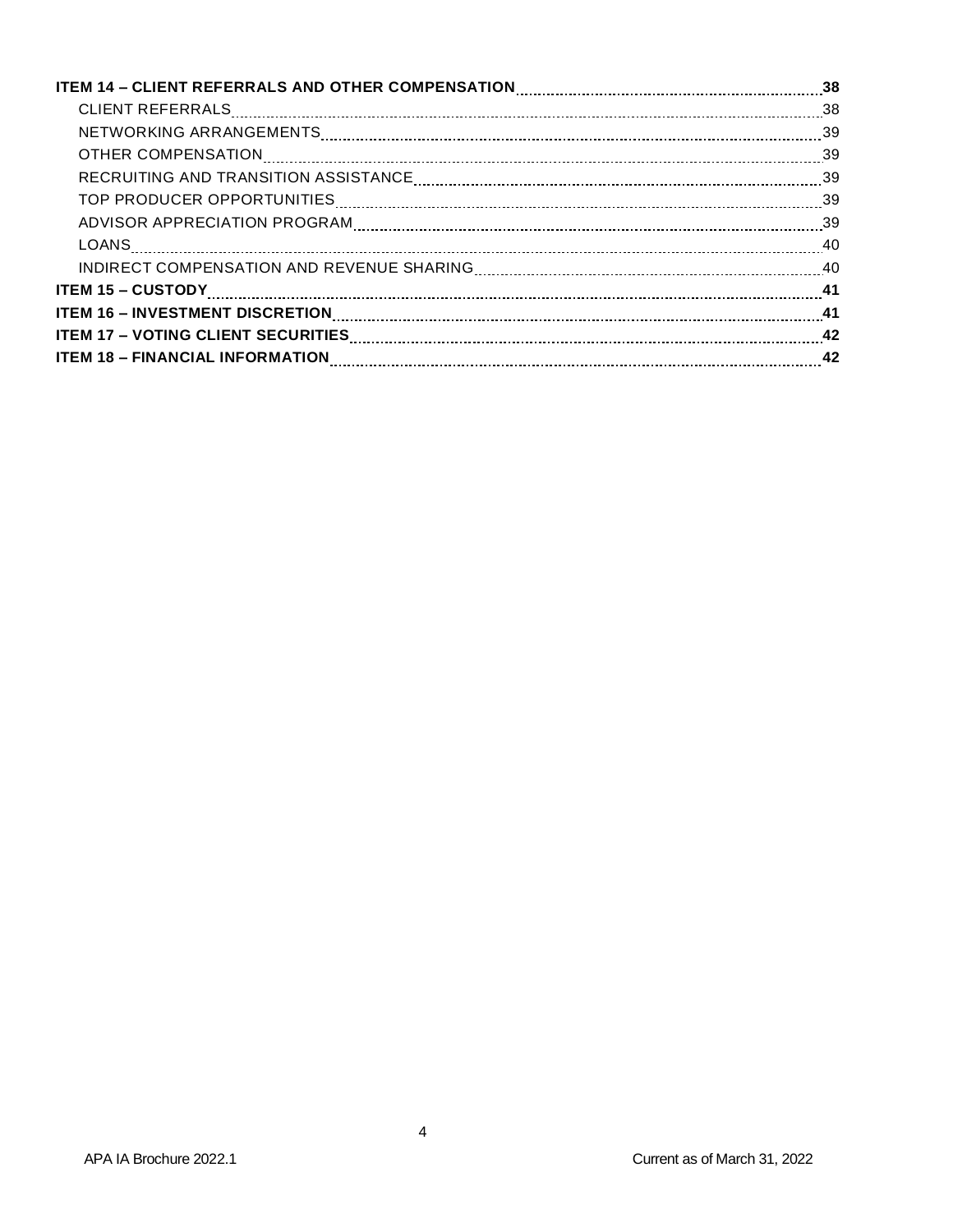## **ITEM 4 – ADVISORY BUSINESS**

<span id="page-4-0"></span>Arbor Point Advisors, LLC ("APA") is registered as an investment adviser with the Securities and Exchange Commission ("SEC"), SEC File No. 801-77135, in order to offer investment advisory products and services to its advisory clients. Securities America, Inc. ("SAI"), APA's broker-dealer affiliate, is registered with the SEC as a broker-dealer engaged in the offer and sale of securities products and is a member of the Financial Industry Regulatory Authority ("FINRA"). Advisory products and services are offered through certain Financial Advisers ("FAs") who have registered as Investment Adviser Representatives ("Advisory Representative"). Registration does not imply a certain level of skill or training. APA and SAI are wholly owned subsidiaries of Securities America Financial Corporation ("SAFC"). SAFC is a wholly-owned subsidiary of Advisor Group Holdings, Inc. ("AGHI"), which is owned primarily by a consortium of investors through RCP Artemis Co-Invest, L.P., an investment fund affiliated with Reverence Capital Partners LLC. The consortium of investors includes RCP Genpar Holdco LLC, RCP Genpar L.P., RCP Opp Fund II GP, L.P. and The Berlinski Family 2006 Trust. APA will henceforth be referred to as "we", "us", "our" or the "Firm".

Securities America, Inc. the broker-dealer, will henceforth be referred to as "SAI". APA will henceforth be referred to as "we", "us", "our" or the "Firm".

We have been an SEC Registered Investment Adviser since 2012 and manage, as of December 31, 2021, \$7,366,451,914 of assets on a discretionary basis and \$1,766,733,999 on a non-discretionary basis.

Except as discussed below, each of our Advisory Representatives is permitted to offer all or any combination of the advisory programs described below to our clients ("you" or "your").

## <span id="page-4-1"></span>**ASSET MANAGEMENT SERVICES PROGRAM**

The Asset Management Services Program provides comprehensive investment management of your assets through highly customized and individualized investment strategies crafted to focus on your specific goals and objectives. We provide this investment management service through accounts maintained through TD Ameritrade Institutional ("TD Ameritrade"), Schwab Advisor Services ("Schwab"), and Fidelity Institutional Wealth Services ("Fidelity/IWS").

The Asset Management Service Program is a program where the Advisory Representative is the portfolio manager. Your Advisory Representative has the option to allocate your portfolio amongst a mix of stocks, bonds, options, exchange-traded funds, mutual funds and other securities ("Program Investments") which are based on your investment goals, objectives, and risk tolerance. Each portfolio is designed to meet your individual needs, stated goals and objectives. Additionally, you have the opportunity to place reasonable restrictions on the types of investments to be held in the portfolio.

For further Asset Management Services Program details, please see the Asset Management Services Program Brochure. We provide this brochure to you prior to or concurrent with your enrollment in the Asset Management Services Program. Please read it thoroughly before investing.

# <span id="page-4-2"></span>**PARTICIPANT RETIREMENT PROGRAM**

Through the Participant Retirement Program, APA and Advisory Representatives offer investment advisory services to participants' in tax-exempt retirement account assets in employer sponsored retirement plans ("Plan").

Under the Participant Retirement Program, you elect to have your Advisory Representative manage your contributions to the Plan, any contributions by your employer or Plan sponsor on your behalf and any other additions to the Plan on behalf of or attributable to you (collectively, "Plan Assets"). Through your Advisory Representative, APA provides advice with respect to Plan Assets in your account only including additions, substitutions and proceeds. APA is not responsible for the actions or non-actions of predecessor investment advisors, managing any assets other than the Plan Assets allocated to your account or administration of the Plan. In managing your account, APA will, but is not required to, consider any other securities, cash or other investments owned by you.

You maintain the ability to impose reasonable restrictions on management of your account, including the ability to instruct us to not purchase certain investments or securities. Your Advisory Representative will contact you at least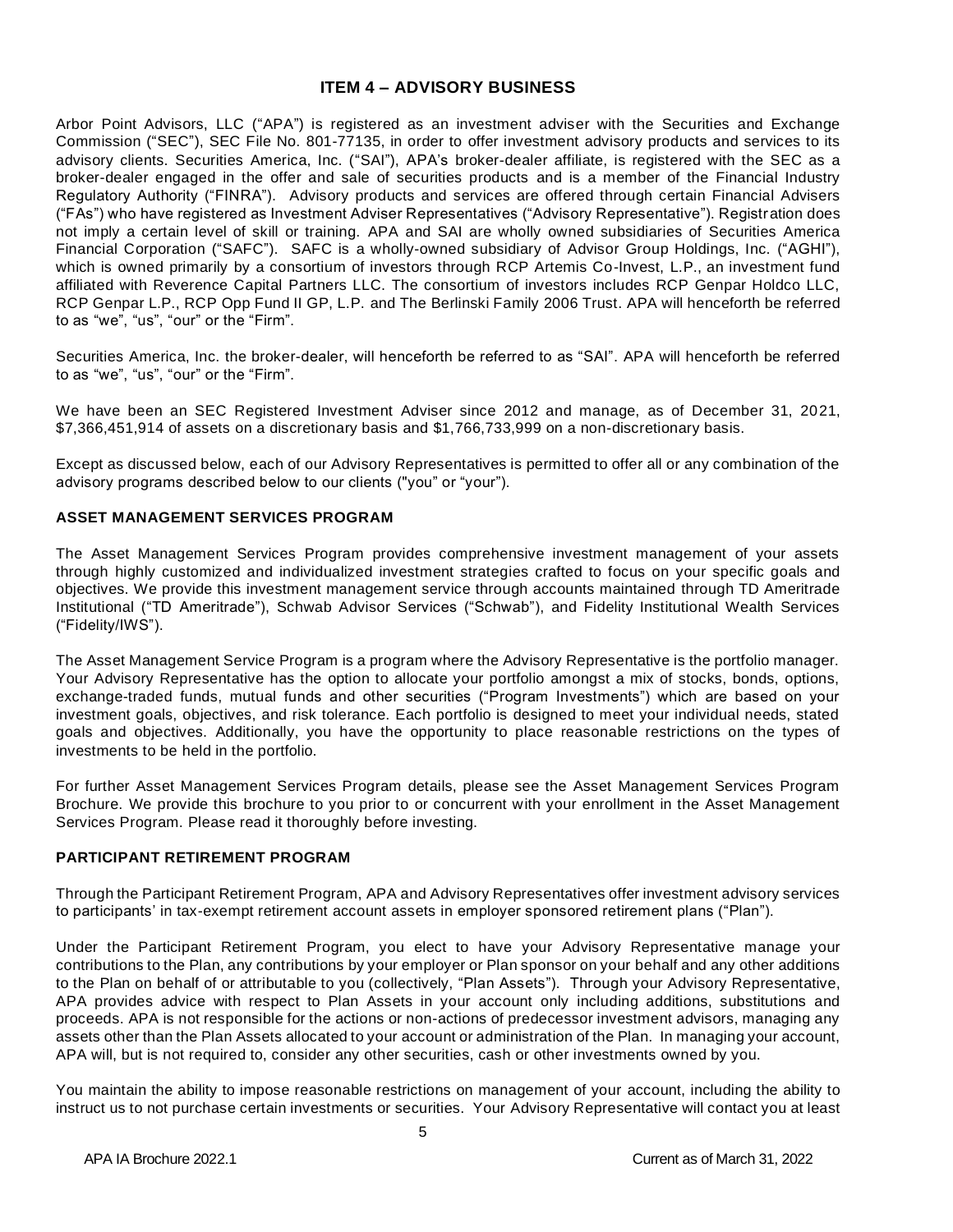annually to discuss any changes or updates regarding your financial situation, risk tolerance, investment objectives, investment time horizon or restrictions you may wish to impose on the account.

At no time will APA act as custodian of the Plan or have direct access to the Plan's funds and/or securities. Fidelity/IWS maintains custody of all Plan Assets in your account and will process the orders for securities transactions in your account in its broker-dealer capacity when your Advisory Representative enters such orders.

#### <span id="page-5-0"></span>**TRANSFERRED SSNAI ACCOUNTS**

In September 2020, certain accounts at SSN Advisory, Inc. ("SSNAI"), were acquired and merged into APA. APA replaced SSNAI as the registered investment adviser on any non-wrap Fidelity/IWS program accounts transferred due to the acquisition. The non-wrap Fidelity/IWS program accounts ("Transferred SSNAI Accounts") are only available to clients who are already invested in them and are not being offered to new clients or accounts.

Through this legacy program, we provide comprehensive investment management of your assets through highly customized and individualized investment strategies crafted to focus on your specific goals and objectives. We provide this investment management service through accounts maintained through Fidelity/IWS.

In this legacy program, the Advisory Representative is the portfolio manager. Your Advisory Representative has the option to allocate your portfolio amongst a mix of stocks, bonds, options, exchange-traded funds, mutual funds and other securities ("Program Investments") which are based on your investment goals, objectives, and risk tolerance.

Each portfolio is designed to meet your individual needs, stated goals and objectives. Additionally, you have the opportunity to place reasonable restrictions on the types of investments to be held in the portfolio. Each of our Advisory Representatives negotiates his or her own account fee schedule. The account fees paid by you include portions paid to your Advisory Representative, as well as to APA. Mutual funds and ETFs invested in the account also have their own internal fees ("internal fund expenses") which are separate and distinct from the program account fees (for more information on these fees, see the applicable fund prospectus).

#### <span id="page-5-1"></span>**TRANSFERRED KMS ACCOUNTS**

In November 2020, certain accounts at KMS Financial Services, Inc. ("KMS"), were acquired and merged into APA. APA replaced KMS as the registered investment adviser on any TD Ameritrade, Schwab, and Fidelity/IWS program accounts transferred due to the acquisition. These program accounts ("Transferred KMS Accounts") are only available to clients who are already invested in them and are not being offered to new clients or accounts.

Through this legacy program, we provide comprehensive investment management of your assets through highly customized and individualized investment strategies crafted to focus on your specific goals and objectives. We provide this investment management services through accounts maintained through TD Ameritrade, Schwab, and Fidelity/IWS.

In this legacy program, the Advisory Representative is the portfolio manager. Your Advisory Representative has the option to allocate your portfolio amongst a mix of stocks, bonds, options, exchange-traded funds, mutual funds and other securities ("Program Investments") which are based on your investment goals, objectives, and risk tolerance.

Each portfolio is designed to meet your individual needs, stated goals and objectives. Additionally, you have the opportunity to place reasonable restrictions on the types of investments to be held in the portfolio.

<span id="page-5-2"></span>Each of our Advisory Representatives negotiates his or her own account fee schedule. The account fees paid by you include portions paid to your Advisory Representative, as well as to APA. Mutual funds and ETFs invested in the account also have their own internal fees ("internal fund expenses") which are separate and distinct from the program account fees (for more information on these fees, see the applicable fund prospectus).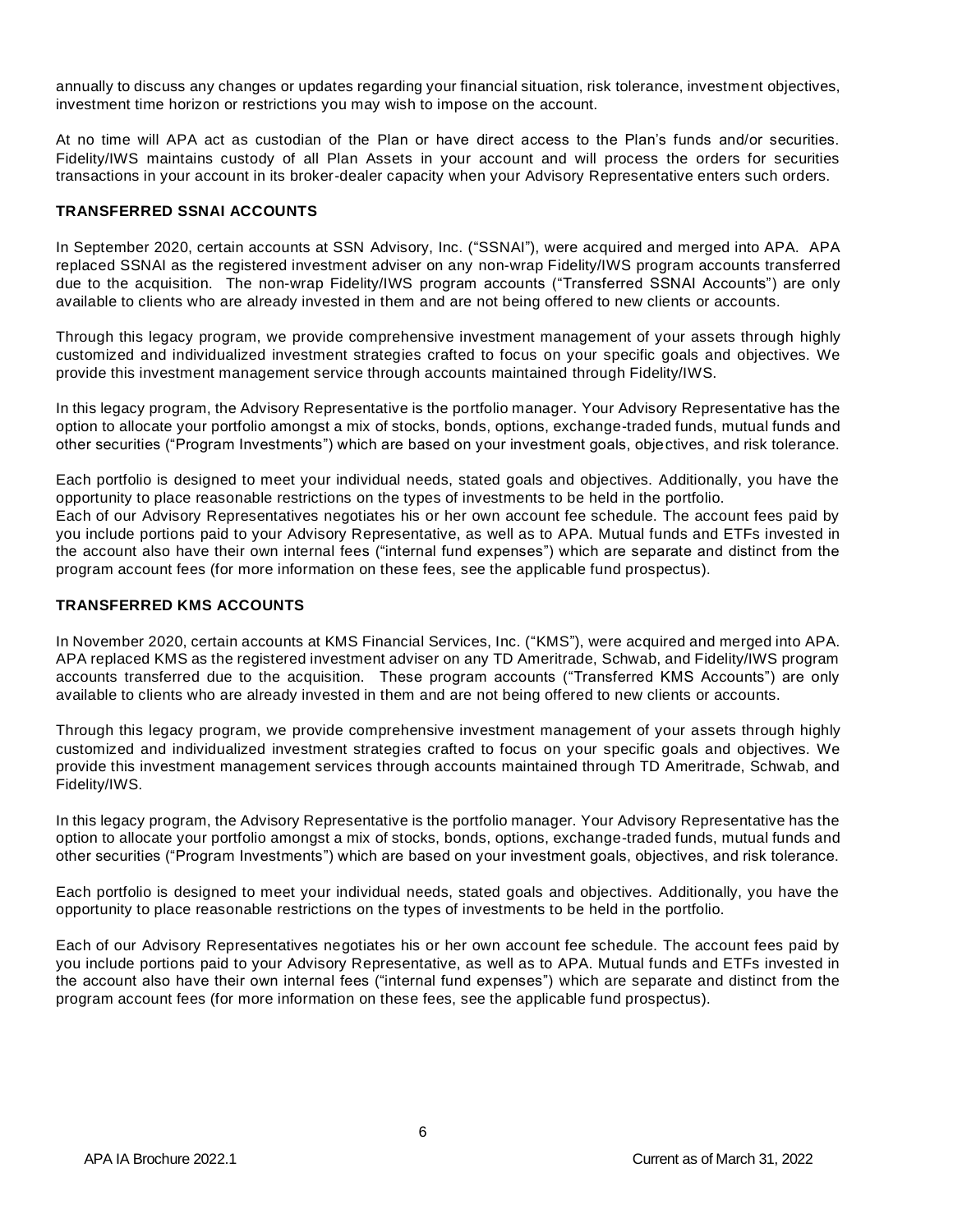#### **THIRD PARTY ADVISORY SERVICES**

APA offers you the services of various third-party money managers ("Third Party Money Managers" or "TPMMs") for the provision of certain investment advisory programs including mutual fund wrap and separately managed account programs. In doing so, we act in a "co-advisory" or "solicitor" capacity. TPMMs typically maintain their own custodial relationships and do not leverage the custodial relationship APA has with TD Ameritrade, Schwab, or Fidelity except for certain TPMMs detailed below.

One or more of these third-party money managers is affiliated with APA, which creates a conflict because the compensation APA's affiliates can receive from the placements. We deal with this conflict through our processes designed to determine the suitability of the third party advisory services offered to clients. We also conduct reviews to assess the adequacy and appropriateness of the investment recommendations made by our Advisory Representatives. Refer to Item 10, *Other Financial Industry Activities and Affiliations*, for additional information.

Third-party money managers have differing minimum account requirements and a variety of fee ranges. Each manager's advisory services, fees and expenses, program termination and other information is set forth in their disclosure brochures, client agreements, account opening documents and applicable fund prospectuses. Your Advisory Representative will assist you in opening an account and, when doing so, you will execute an agreement directly with the selected money manager.

Most third-party money managers assume limited discretionary authority over your account, meaning that the selected manager has the authority to purchase and sell securities in your account without contacting you first. Some third-party managers may allow you to impose restrictions on investing in specified securities or types of securities.

When acting in a co-advisory capacity, APA and the Third Party Money Manager are jointly responsible for the ongoing management of your account. In connection with this agreement, your Advisory Representative will provide assistance in the selection and ongoing monitoring of a particular Third Party Money Manager. Factors we consider in the selection of a particular Third Party Money Manager include, but are not limited to:

- i. Our assessment of a particular Third Party Money Manager;
- ii. Your risk tolerance, goals, objectives and restrictions, as well as investment experience; and
- iii. The assets you have available for investment.

In some instances, your Advisory Representative has discretion to act as the portfolio manager for your account.

If you are interested in learning more about these services, please note that a complete description of the programs, services, fees, payment structure and termination features are available via the applicable Third Party Money Manager's disclosure brochures, investment advisory contracts, and account opening documents.

You should know that the services provided by us through the use of Third Party Money Managers are under certain conditions directly offered by them to you. The fees charged by Third Party Money Managers who offer their programs directly to you may be more or less than the combined fees charged by the Third Party Money Manager and us for our participation in the investment programs.

Your Advisory Representative can also act purely in a solicitor capacity when referring you to a TPMM. When acting as a solicitor for the TPMM program, the Firm and your Advisory Representative do not provide advisory services in relation to the TPMM program. Instead, your Advisory Representative will assist you in selecting one or more TPMM programs believed to be suitable for you based on your stated financial situation, investment objectives, and financial goals. The TPMM will be responsible for assessing the suitability of their investment recommendations against your risk profile and are compensated for referring you to the TPMM program. This compensation generally takes the form of the TPMM sharing a percentage of the advisory fee you pay to the TPMM. When we act as a solicitor for a TPMM program, you will receive a written solicitor disclosure statement describing the nature of our relationship with the TPMM program, if any; the terms of our compensation arrangement with the TPMM program, including a description of the compensation that we will receive for referring you to the TPMM program. Please consult the applicable Third Party Money Manager's agreement for further information.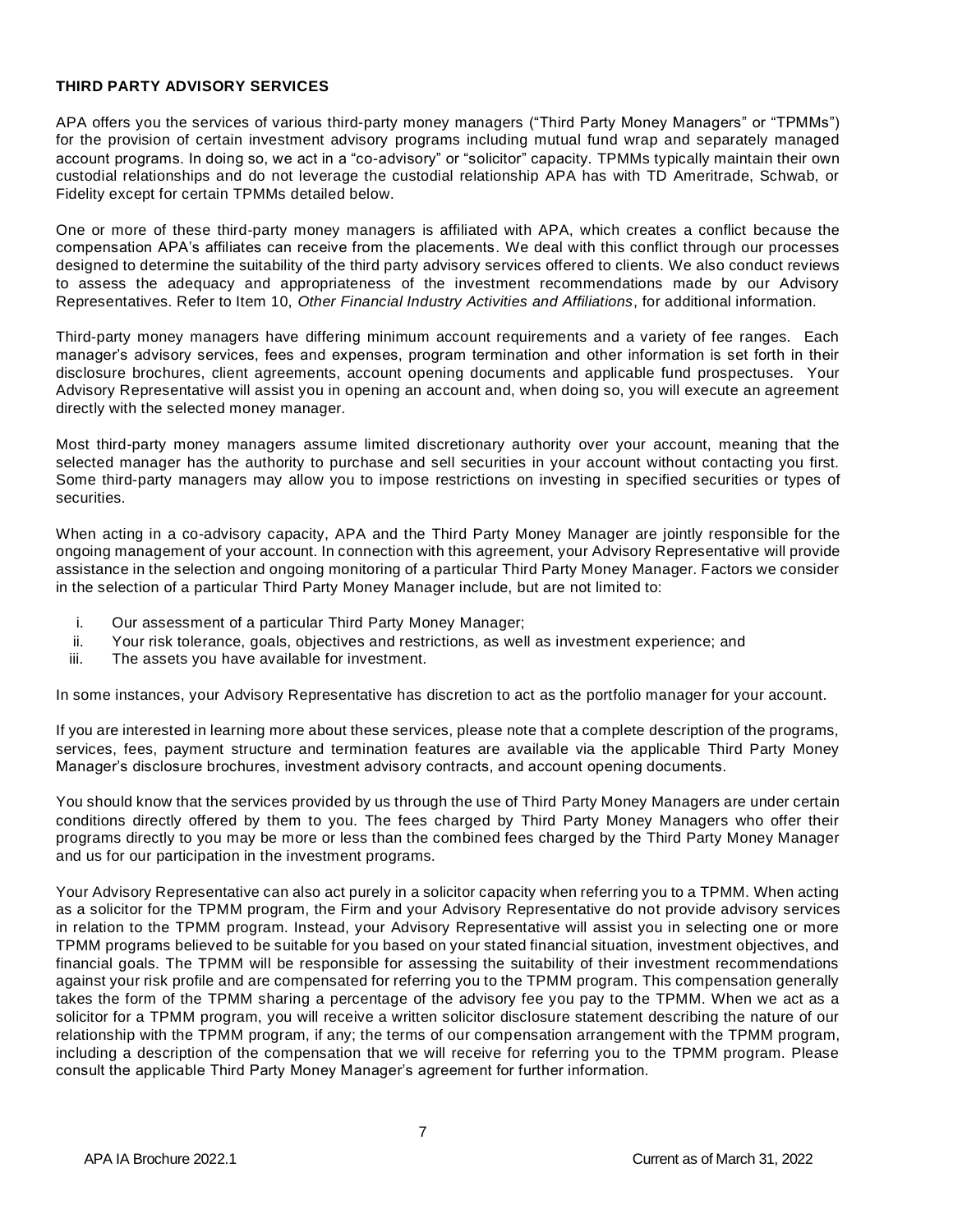The amount of compensation received by our firm and your Advisory Representative from a particular money manager could be higher than the compensation received from another money manager. This is because compensation structures vary by product type as well as manager programs provided. This results in a conflict of interest because your Advisory Representative has a financial incentive to recommend one money manager over another in order to receive greater compensation. There can be other suitable money managers that are more or less costly.

Trading by third-party money managers can trigger wash sale rule implications. A wash sale occurs when a security is sold at a loss and then the same or substantially identical security is repurchased within a short time period. The third-party money manager cannot necessarily manage accounts in a manner to avoid wash sale implications. You are encouraged to consult with a tax advisor to discuss any tax implications involving your portfolios in these and in all advisory programs.

#### *Envestnet Asset Management, Inc.*

APA has an agreement with Envestnet that allows its Advisory Representatives to offer third party money managers to clients through the Envestnet Private Wealth Management Program. The Private Wealth Management Program allows you to establish an account using Fund Strategist Portfolios ("FSP"), Separately Managed Account Portfolios ("SMA") and Unified Managed Account Portfolios ("UMA"). Envestnet acts as the platform manager and provides overlay management of the investment models by performing administrative services and trading services. APA and its Advisory Representative act in a coadvisory capacity under this agreement. As a co-adviser, the Advisory Representative will assist you in determining which third party money managers are best suited for you, gather information from you about your financial situation, investment objectives, and other information you need to open your account.

The fees you pay for will be designated in the agreement with Envestnet. You pay an annual account fee, payable quarterly or monthly and calculated as a percentage of account assets under management for advisory services provided. Both APA and your Advisory Representative take a portion of this fee.

The advisory fee you pay does not cover certain custodial fees that are charged to clients by the custodian. A custodian can charge a minimum account fee. Clients are also charged for specific account services, when applicable, such as ACAT transfers, electronic fund and wire transfer charges, and for other optional services elected by Clients. Accounts are subject to transaction-based ticket charges assessed by the custodian for the purchase of certain mutual funds, as applicable. Similarly, the Program Fee does not cover certain non-brokerage-related fees such as individual retirement account ("IRA") trustee or custodian fees and tax-qualified retirement plan account fees and annual and termination fees for retirement accounts (such as IRAs). For certain accounts, APA passes these transaction charges to your Advisory Representative.

APA and your Advisory Representative utilize multiple broker-dealer custodians for brokerage and clearing services. Refer to the *Item 12: Brokerage Practices* for more details.

A complete description of the programs, services, fees, payment structure and termination features are available via Envestnet's Form ADV 2A and/or applicable wrap fee brochures, investment advisory contracts, and account opening documents.

#### *Envestnet / TD UMAX*

Certain of these advisory accounts are under a tri-party agreement between Envestnet, APA, and TD Ameritrade. In these instances, APA receives a platform fee of up to 25 basis points for providing administrative services. This is in addition to the portion APA takes for providing supervisory and support services. The agreement between Envestnet, APA, and TD Ameritrade is closed to new business.

A complete description of the programs, services, fees, payment structure and termination features are available via Envestnet's Form ADV 2A and/or applicable wrap fee brochures, investment advisory contracts, and account opening documents.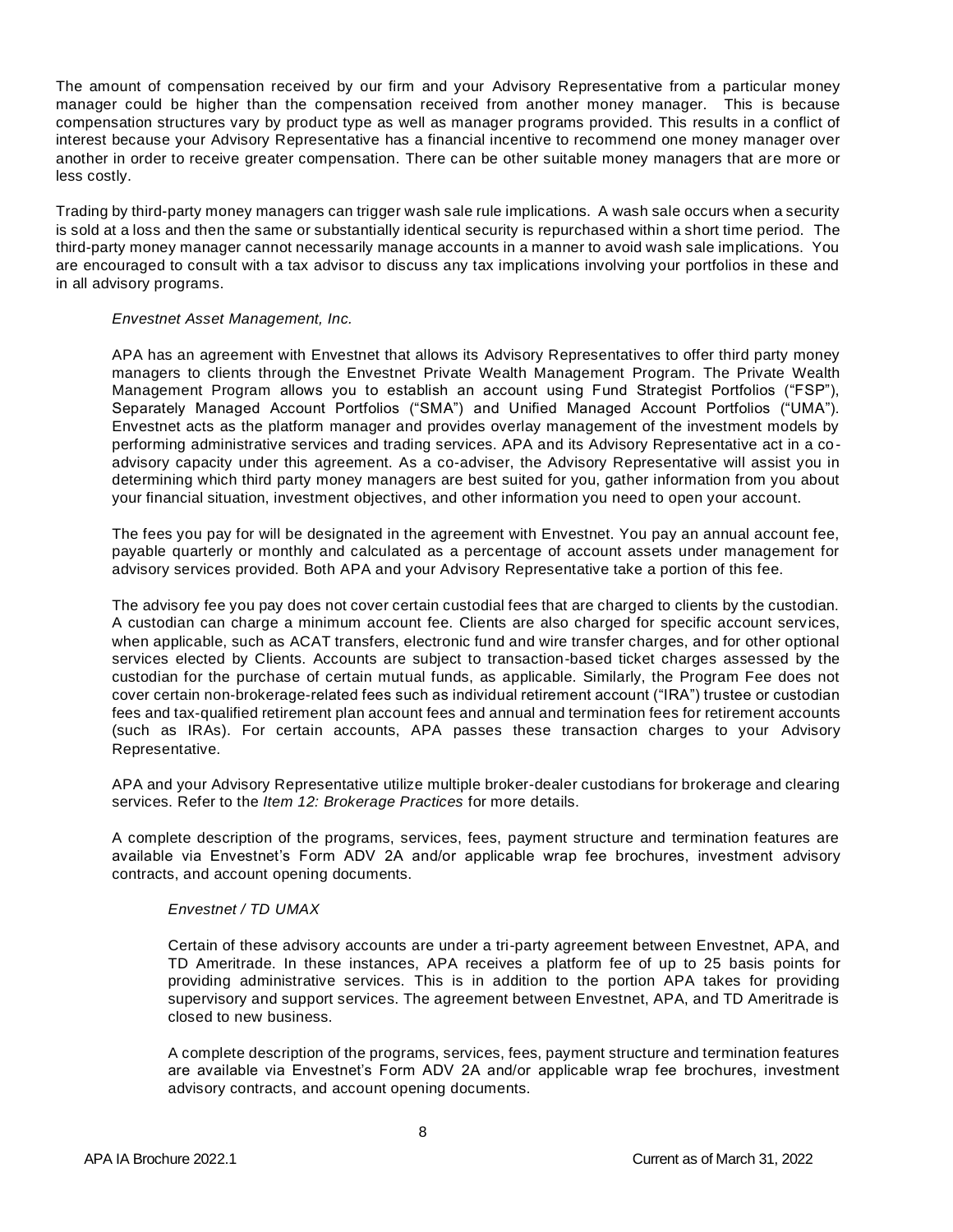## *Ladenburg Thalmann Asset Management Inc.*

APA has an agreement with Ladenburg Thalmann Asset Management Inc. (LTAM) that allows our Advisory Representatives to offer the LTAM sponsored Investment Consultant Services (ICS) Program and the Ladenburg Asset Management Program (LAMP) through the APA custodial relationship to clients. Through the ICS program, APA Advisory Representatives assist the client in selecting one or more managers available through the Program ("ICS Managers"), which may include LTAM, to provide discretionary management services for the client's account from those available through ICS. Through the LAMP Program, APA Advisory Representatives gather information from the client regarding their investment objectives, risk tolerance, investment time horizon, and any investment policies, guidelines, or reasonable restrictions applicable to the assets. Based on the information provided, the Advisory Representative assists the client in determining if there is an appropriate LAMP solution for their investment needs and helps select an investment strategy for the client's account from those available through LAMP. A team of investment managers employed by LTAM (LAMP Managers) manage the accounts in LAMP on a discretionary basis in accordance with the investment strategy that the client selects and information provided by the clients on the Agreement.

LTAM is affiliated with APA. Refer to Item 10, *Other Financial Industry Activities and Affiliations,* for additional information.

A complete description of the programs, services, fees, payment structure and termination features are available via LTAM's Form ADV 2A and/or applicable wrap fee brochures, investment advisory contracts, and account opening documents.

# <span id="page-8-0"></span>**FINANCIAL PLANNING AND FINANCIAL PLANNING CONSULTATION SERVICES**

Arbor Point Advisors and your Advisory Representative offer advice through the presentation of financial plans. Clients using these services can receive a written financial plan providing them with a financial blueprint designed to achieve their stated financial goals and objectives. Plans can be comprehensive or focus only on specific areas of concern to you. In general, a financial plan can address any or all of the following areas:

- Cash management
- Insurance coverage
- Death and disability planning
- Divorce planning
- College planning
- Investment portfolio review
- Estate and retirement planning
- Income distribution

In addition, Arbor Point Advisors and your Advisory Representative provide financial planning consultation services on specific areas of concern to you. These services can also include retirement plan consulting services provided to the plan sponsor or to individuals wanting advice on how their plan investments should be allocated. Additionally, APA and your Advisory Representative can provide financial planning services to business entities and groups requesting educational services and financial planning seminars or individual consulting and planning services for employees or members. If individual planning or consulting services are provided, each participating employee or member will be required to execute a separate agreement with us. These services will be advice-only services; APA and your Advisory Representative will not implement transactions on your behalf as part of these services.

If you want APA or your Advisory Representative to implement transactions on your behalf, you need to contract with APA and your Advisory Representative for our investment management services described elsewhere in this section. In the alternative, your Advisory Representative may also be a SAI registered representative and, if so, you can engage him or her in this separate capacity to establish a brokerage account and implement transactions.

A conflict exists if your Advisory Representative is a SAI registered representative and you choose to buy product(s) through him or her in this separate capacity. In this separate capacity, he or she receives a commission on the product(s) sold in addition to the fees charged for financial planning and/or financial planning consultations. This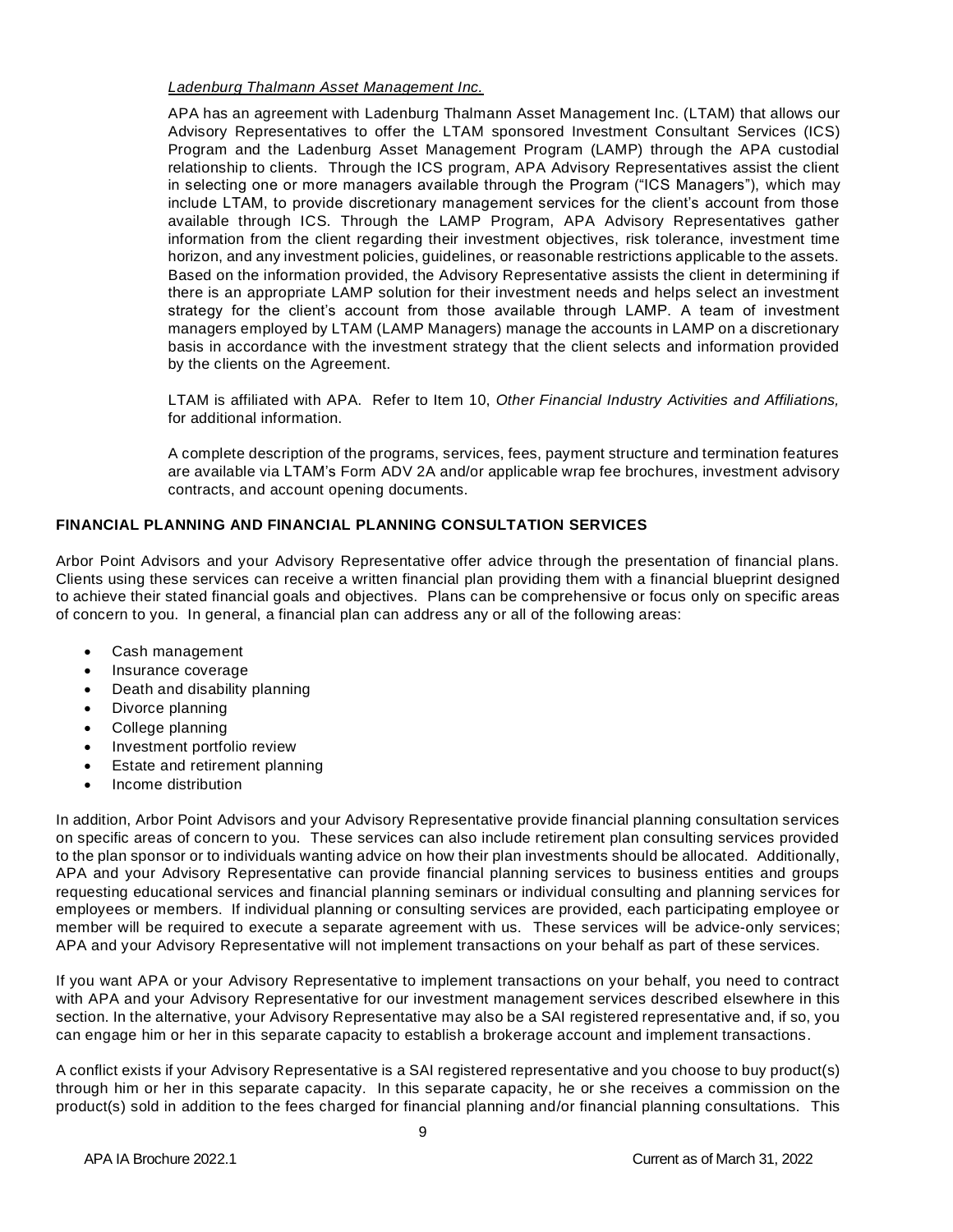means there is a financial incentive for your Advisory Representative to recommend investments to you in which you pay management fees and/or broker/dealer commissions if SAI, our broker/dealer affiliate, processes the transaction. You are under no obligation to act upon APA's or your Advisory Representative's recommendations, and you have sole discretion whether or not to implement any recommendations. If you elect to act on any of the recommendations, you are under no obligation to effect transactions through APA or SAI.

When providing financial planning and financial planning consultation services, your Advisory Representative gathers information through interviews concerning your current financial status, goals and objectives, risk tolerance and time horizon. We may also request that you complete a questionnaire and provide additional documentation. Depending on the level of services requested, your Advisory Representative can prepare a written report. Implementing any recommendation can require you to work closely with your attorney, accountant and/or insurance agent. Implementation is entirely at your discretion. Your Advisory Representative can also provide advice on nonsecurities matters. Generally, this is in connection with rendering estate planning, college planning and insurance and/or annuity advice.

Some states preclude your Advisory Representative and APA from receiving a financial planning fee for services customarily associated with soliciting insurance sales or servicing an insurance contract. Other states permit your Advisory Representative and APA to receive an insurance financial planning fee and an insurance commission provided certain conditions are met, such as written disclosure about the services and compensation. Please consult with your Advisory Representative if you have questions about which regulations govern you and your account.

Financial planning services can be terminated at any time upon written notice of either APA, its Advisory Representative or the client. Upon termination, clients are entitled to a refund of all deposits not already earned. Clients can terminate services within 5 business days from the date of executing the agreement for services and receive a refund of no less than one-half of the retainer or any unearned portion of the retainer, whichever is greater. If clients do not receive APA's written disclosure brochure at least 48 hours prior to executing the agreement for services, they have 5 days from the engagement date to cancel with a full refund of any fee or retainer.

## <span id="page-9-0"></span>**RETIREMENT PLAN ADVISORY SERVICES**

Our Advisory Representatives provide qualified retirement plans with investment advisory services that can be fiduciary and/or non-fiduciary in nature. Fiduciary services include plan review (e.g., design, operations, documentation and benchmarking plan expenses) and recommendations (regarding the investment policy statement, investment options and/or investment managers). Non-fiduciary services include participant education and communication. Services can be provided on a discretionary or non-discretionary basis.

For all services provided, the plan's named fiduciary retains sole decision-making authority and responsibility for the plan's investment policy statement, selecting and maintaining investment alternatives available under the plan and implementing any plan, advice or strategy provided by APA and/or its Advisory Representative.

Under the Retirement Plan Advisory Agreement, the plan sponsor authorizes and engages APA and its Advisory Representative to provide services to the plan. When providing these services, APA and its Advisory Representative can rely on information provided by independent third parties. These third parties are believed to be reliable but APA and its Advisory Representative have no obligation to independently verify the information provided by them. The name fiduciary acknowledges that APA and its Advisory Representative can rely on such third-party information while providing any requested services and will have no liability for the accuracy or consistency of such information or for any loss caused by such information. APA and its Advisory Representative can also rely on material and pertinent information provided by the named fiduciary about the plan, its participants and beneficiaries. The advisor has no obligation to verify the information provided by the named fiduciary and will have no liability for any loss caused by errors in such information.

Your Advisory Representative can provide any of the following services as selected by the plan sponsor and named fiduciary: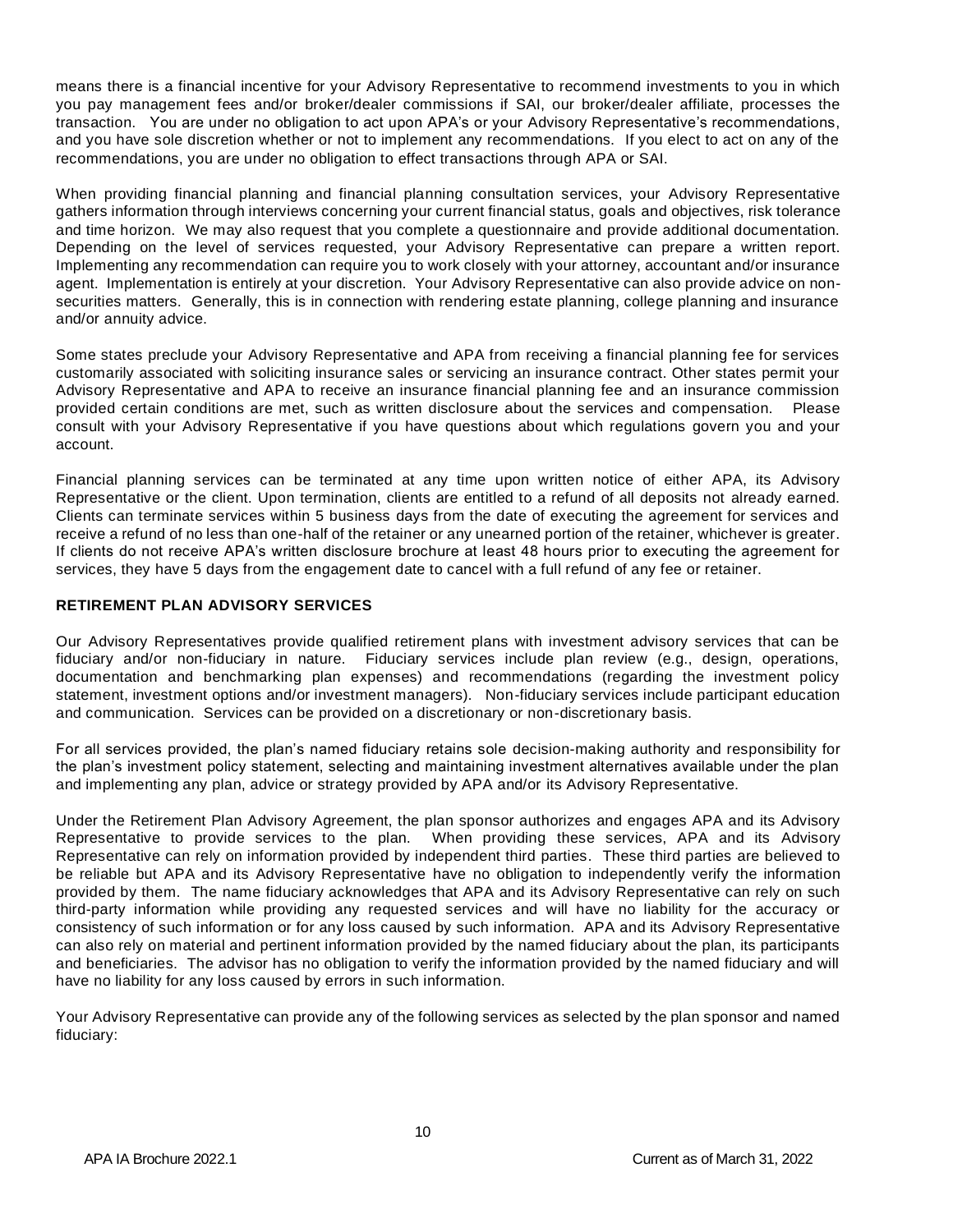#### <span id="page-10-0"></span>**FIDUCIARY SERVICES**

- *I. Non-Discretionary Advisory Services* 
	- (a) Plan Review (Design, Operations and Documentation). Your Advisory Representative may:
		- Recommend protocols to help the plan's named fiduciary establish a plan committee to prudently manage and administer the plan. The named fiduciary is solely responsible for implementing the committee's protocols and for appointing or removing committee members. However, the Advisory Representative may train committee members regarding fiduciary duties and help coordinate regular meetings.
			- Update the named fiduciary about current and proposed legislative initiatives.
			- Provide fiduciary training as needed (upon request).
			- Help with updates to existing procedures and provide recommendations regarding plan operation, documentation and establishing an audit file.
			- Help develop requirements for responding to participant requests and reconciling participant disclosures under Section 404(a)(5) of the Employee Retirement Security Act of 1974 (ERISA).
		- (b) Benchmark Plan Expenses. Your Advisory Representative may meet with the named fiduciary and conduct a periodic review of fees and costs charged to the plan by other service providers.
		- (c) Plan Investment Policy Statement. Along with the named fiduciary, your Advisory Representative can review the investment objectives, risk tolerance and goals of the plan. If the plan does not have an investment policy statement (IPS), the Advisory Representative can recommend investment polices to assist the named fiduciary in establishing an appropriate IPS. If the plan has an existing IPS, the Advisory Representative can review it for consistency with the plan's objectives; if it does not represent the objectives, the Advisory Representative can recommend revisions to establish investment policies consistent with plan objectives.
		- (d) Recommendations Regarding Investment Options and/or Investment Managers. The Advisory Representative may provide the following services:
			- Based on the plan's IPS or other established investment guidelines, the Advisory Representative can review investment options available and make recommendations to the named fiduciary.
			- Once the named fiduciary approves any model portfolios, default investment alternative(s) (DIAs) or qualified default investment alternative(s) (QDIAs), the Advisory Representative can provide periodic reports, information and recommendations designed to assist in monitoring plan investments. If an investment must be removed due to IPS criteria, the Advisory Representative can provide information and analyses to evaluate replacement investment alternatives for model portfolios. Upon reasonable request, the Advisory Representative can also make recommendations to rebalance the model portfolios in order to maintain their desired allocations.
			- Based on the IPS or other established guidelines, the Advisory Representative can review potential investment managers and make recommendations for selecting one or more managers for the plan. Once the named fiduciary approves the investment manager, the Advisory Representative can periodically provide reports, information and recommendations to assist in monitoring the managers. If a manager must be removed due to IPS criteria, the Advisory Representative can provide information and analyses to evaluate replacement investment managers.
		- (e) Participant Investment Advice. In some legacy accounts, the Advisory Representative can meet with participants at least annually and provide investment advice based on each individual's financial situation, investment situation and tax status. The Advisory Representative will prepare recommendations regarding the appropriate amount of contributions and choice of investments, and the participant has sole discretion whether or not to implement those recommendations.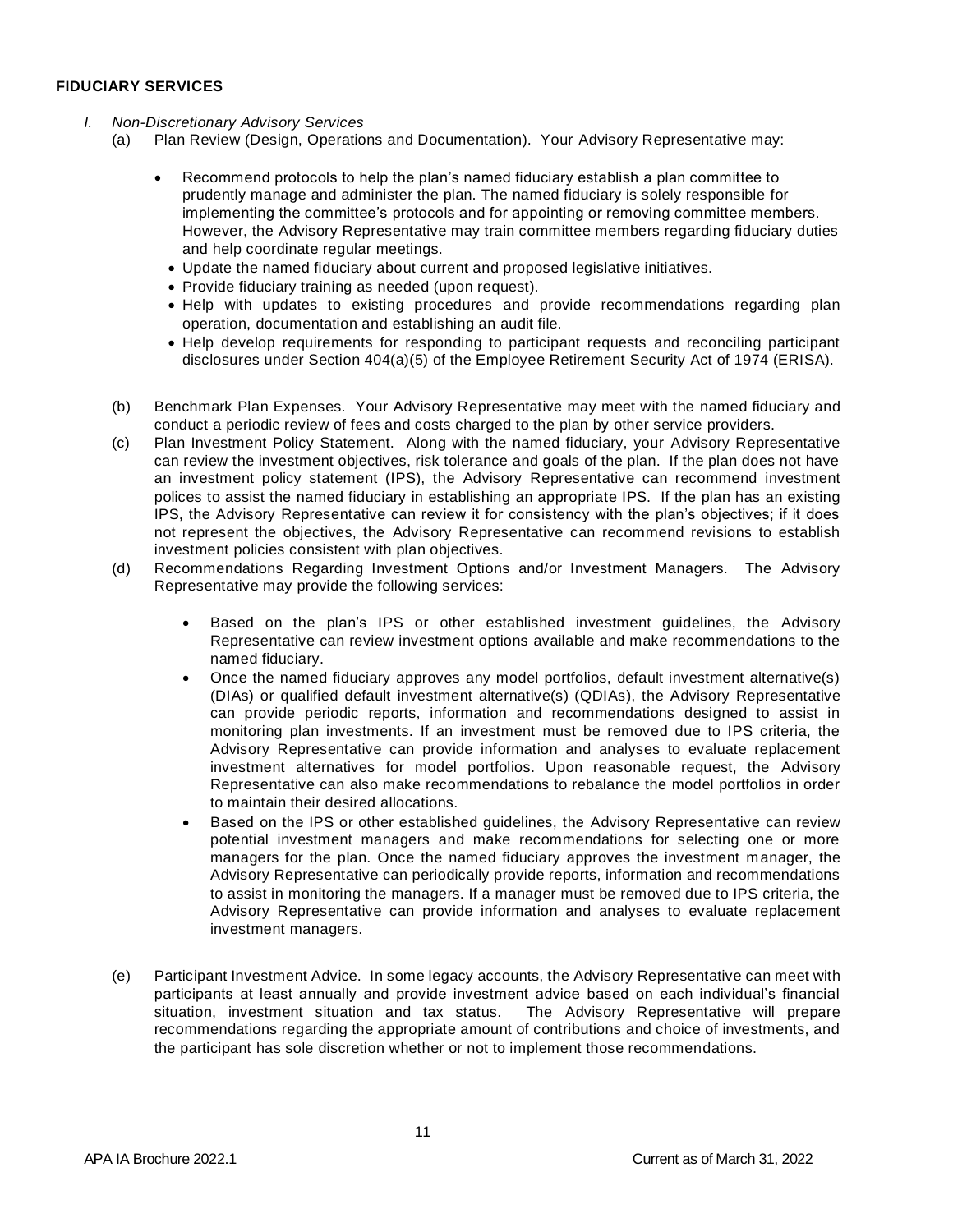#### *II. Discretionary Advisory Services*

Discretionary Investment Manager. The plan trustee can appoint APA and its Advisory Representative as an "investment manager." To the extent APA and its Advisory Representative provide discretionary advisory services under the Retirement Plan Advisory Agreement, they acknowledge their status as "investment manager" for purposes of *ERISA* Section 3(38). APA and its Advisory Representative can maintain investment portfolio(s) on a discretionary basis, including investing, rebalancing assets, changing asset allocations or changing underlying model portfolios. The advisor and its Advisory Representative exercise this authority in accordance with the objectives set forth by the named fiduciary, as may be amended from time to time, and in accordance with any additional written guidelines and/or investment policies provided by the named fiduciary. APA and its Advisory Representative will communicate their decisions to the named fiduciary on a reasonable basis.

## <span id="page-11-0"></span>**NON-FIDUCIARY SERVICES**

Participant Education and Communication. Your Advisory Representative can provide educational and investment related information, materials and software as allowed by rule or regulation as long as the information does not constitute giving fiduciary investment advice. This can include:

- Conducting periodic group enrollment and education meetings with employees and educational meetings with plan participants and beneficiaries.
- Providing information and materials informing plan participants, employees or beneficiaries about the benefits of plan participation, the benefits of increasing contributions, the impact of preretirement withdrawals, the terms of the plan or operations of DIAs. The information provided can include interactive investment materials to assist with future retirement income needs and the impact of different asset allocations on retirement income.
- Providing retirement readiness consulting, which can include third party software to assess a "gap" analysis to determine sufficient retirement income.

Additionally, participant education can extend to analyzing plan expenses and fees. The Advisory Representative will not render individualized investment advice to participants and will not be held to a fiduciary standard for the non-fiduciary services rendered.

## Covered Service Provider Disclosures for *ERISA* Plans

As a covered service provider to *ERISA* plans, APA and SAI will comply with the U.S. Department of Labor regulations on fee disclosures. SAI, APA and your Advisory Representative will disclose (i) direct compensation received from *ERISA* clients, (ii) indirect compensation received from third parties and (iii) transaction-based compensation (e.g., commissions) or other similar compensation shared with related parties servicing the *ERISA* plan. These fee disclosures will be made reasonably in advance of entering into, renewing or extending the advisory service agreement with the *ERISA* client.

In some instances, APA and your Advisory Representative will be providing certain services to the plan in a fiduciary capacity while providing other services that are not fiduciary in nature. The Retirement Program Advisory Agreement executed between APA and the plan will specifically state whether or not the Advisory Representative is acting in a fiduciary capacity when providing the services. Schedule A of the Retirement Program Advisory Agreement discloses the scope of services that are being provided to the plan. Such services are disclosed as "fiduciary" or "non-fiduciary." "Fiduciary" services are further disclosed as either discretionary or non-discretionary.

Fees for retirement plan advisory services are charged on either an asset based or flat fee basis, although some legacy accounts can have advisory fees or level commissions charged instead. The Retirement Plan Advisory Agreement will disclose the fees to be charged, as well as other compensation received by APA, your Advisory Representative or their affiliates in connection with providing services to your plan or any other charges (e.g., transaction fee charges) applying to plan accounts.

Services can be terminated by the plan's named fiduciary without penalty within 5 days of executing the client agreement. After that, the client agreement can be terminated by APA or the named fiduciary at any time with 60 days' prior written notice. The agreement will not terminate if it is assigned to a different Advisory Representative.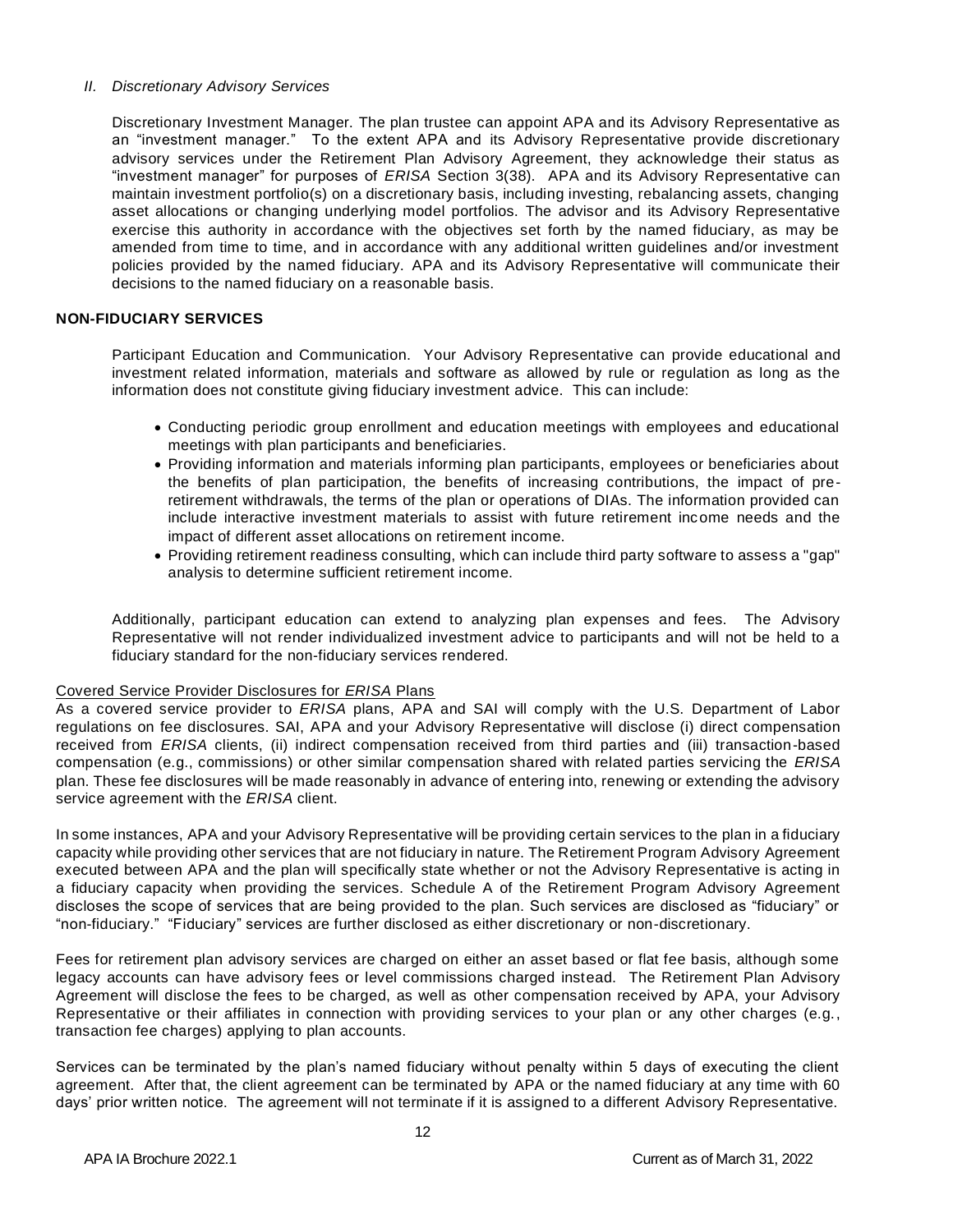## <span id="page-12-0"></span>**LENDING SERVICES**

## **Securities Backed Line of Credit (SBLOC) / Non-Purpose Loans**

The Firm offers you SBLOCs offered through participating third party banks. SBLOCs are loans whereby an investor borrows against the assets in his or her investment portfolio without having to liquidate these securities. These loans require monthly interest-only payments, and the loan remains outstanding until it is re-paid. SBLOCs are nonpurpose loans, which means the loan proceeds can be used for almost anything except the proceeds may not be used to purchase or trade securities.

An SBLOC allows you the opportunity to avoid potential capital gains taxes because you don't have to liquidate securities for access to funds. You might also be able to continue to receive the benefits of your holdings, like dividends, interest and appreciation. However, as with virtually every financial product, SBLOCs have risks and downsides. For instance, if the value of the securities you pledge as collateral decreases, you may need to come up with extra money fast, or your positions could be liquidated.

Prior to establishing a SBLOC, you should carefully review the disclosure form provided by the Firm.

# **ITEM 5 – FEES AND COMPENSATION**

## <span id="page-12-2"></span><span id="page-12-1"></span>**ASSET MANAGEMENT SERVICES PROGRAM**

We offer Asset Management Services Program accounts where no separate transaction charges apply, and a single fee is paid for all advisory services and transactions ("Wrap Account"). In a Wrap Account, the wrap fee is set-up so that the Advisory Representative pays the underlying ticket charges for securities transactions. When the Advisory Representative pays the ticket charges, a conflict exists that the Advisory Representative will trade less frequently which results in the Advisory Representative retaining a greater portion of the wrap fee. The Firm has policies and procedures to monitor and reduce the risk of this occurring.

We also offer Asset Management Services Program accounts with separate advisory fees and transaction charges ("Unwrapped Account"). As such, in addition to the monthly and quarterly account fee described below for advisory services, you will also pay separate per-trade transaction charges.

You will pay a monthly or quarterly fee, in advance or arrears, based upon either the average daily balance (ADB) or the period ending balance (PEB) of your account assets under management for the previous period. Your account fees are negotiable and will be debited from your account by your custodian. On an exception basis, you can have your management fees paid from other accounts or have us bill you directly by invoice. If you terminate your participation in this program, you will be entitled to a pro-rata refund of any prepaid monthly or quarterly fees based upon the number of days remaining in the month or quarter after the date upon which the notice of termination is received.

Each of our Advisory Representatives negotiates his or her own account fee schedule.

Mutual funds and ETFs invested in the account have their own internal fees which are separate and distinct from the program account fees (for more information on these fees, see the applicable fund prospectus).

For complete fee details, please refer to the Asset Management Services Program Brochure.

## <span id="page-12-3"></span>**PARTICIPANT RETIREMENT PROGRAM**

You pay management fees to APA and your Advisory Representative pursuant to the provisions of a client fee schedule, with a maximum 3% annual fee charged. The fee can be a fixed percentage fee on the total assets in your account or a tiered fee schedule where the percentage-based fee is lowered as assets in your accounts increase. The exact fee charged or fee schedule used is disclosed prior to services being provided.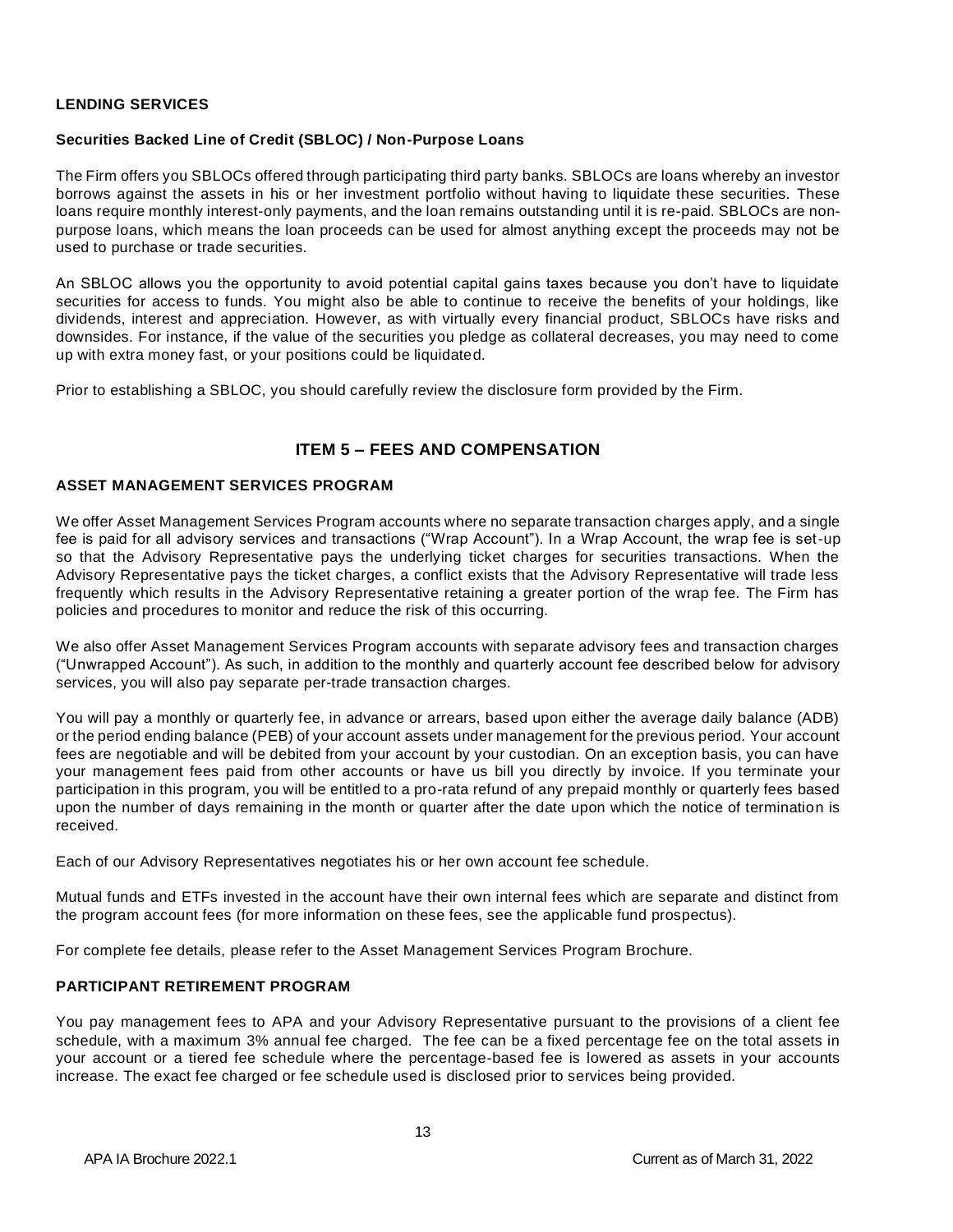Fees are negotiated based on the complexity of your financial situation, the investment services to be provided, the experience and standard fees charged by your Advisory Representative and the nature and total dollar value of Plan Assets maintained in your account. The management fee covers only the investment management services provided by us and does not include brokerage commissions or other costs associated with the purchase and sale of securities, custodial fees, interest, taxes or other account expenses.

Arbor Point Advisors retains up to 25 basis points (0.25%) of the annual fee charged to your account for the administrative and support services we provide. Although not required, we can bundle your related accounts to achieve a break on management fees. Account bundling does not reduce our administrative fee; each account is priced separately for purposes of the administrative fee. Account bundling can be done on accounts with the same fee schedule and with clients in the same immediate family or under the same qualified plan. When accounts are bundled, the total average daily balance (ADB) or total period ending balance (PEB) for all of the bundled accounts is used to determine the applicable fee percentage from the client fee schedule. This percentage is then applied to each account and a fee charged to each respectively.

Fees are calculated at the beginning of each period (monthly or quarterly) based on either the ADB or the PEB of the account assets under management for the previous period. Frequency (monthly or quarterly) and basis (ADB or PEB) will be disclosed in the fee schedule. Management fees will be billed either in advance or arrears, as disclosed in the fee schedule, with the exception of the initial fee. The initial fee is billed in arrears based on the number of days that services are provided during the first billing period. APA retains the right to change the basis (ADB or PEB) upon which the management fee is calculated and/or the timing of billing (advance or arrears). At its discretion, APA and/or our Advisory Representative may exclude certain assets from the calculation of management fees.

If your account has not maintained adequate cash in the account to pay management or other fees, APA reserves the right to direct Fidelity Institutional Wealth Services to liquidate, at any time, a portion of other Plan Assets to cover the charges. You should review the documents establishing the Fidelity account for details on the tax reporting treatment of deducting management fees.

Depending upon the investment services provided, assets in excess of a threshold amount (as determined from time to time by APA) deposited into or withdrawn from the account by you may be charged or refunded a pro-rated portion of the management fee based on the number of days during the billing period the assets were held in the account.

## <span id="page-13-0"></span>**TRANSFERRED SSNAI ACCOUNTS**

The maximum annual fee charged in the Transferred SSNAI Accounts is 3%. Our Advisory Representatives charge either (1) a fixed flat percentage fee on the total assets in the account, (2) a tiered fee schedule where the fee is calculated by applying different (decreasing) rates to different portions of the account (tiers) or (3) a linear fee where the percentage-based fee is lowered as asset volume thresholds are met. In a tiered fee schedule, assets in each tier are charged at the tier's corresponding rate. In a linear fee schedule, once assets in the account exceed a set threshold, all of the assets are then charged at the lower percentage rate. Your Advisory Representative can choose to "bundle" related Transferred SSNAI Accounts for you to achieve a break on management fees. Account bundling can be done on accounts with the same fee schedule and with clients in the same immediate family or under the same qualified plan. When accounts are bundled, the total average daily balance or period ending balance for all of the bundled accounts is used to determine the fee percentage from the fee schedule. This percentage is then applied to each account and a fee charged to each account respectively.

APA retains up to 0.25% of the Advisory Representative's annualized management fee as compensation for providing administrative and support services. APA and the Advisory Representative then splits the balance of the annualized management fee by a pre-determined payout schedule. Account bundling does not reduce our administrative fee; each account is priced separately for purposes of our administrative fee.

Management fees are billed in advance or arrears, as disclosed in the fee schedule, with the exception of the initial fee. The initial fee is billed in arrears based on the number of days that services were provided during the first billing period. Fees are calculated at the beginning of each period (monthly or quarterly) based on either the Average Daily Balance (ADB) or the Period Ending Balance (PEB) of the account assets under management for the previous period.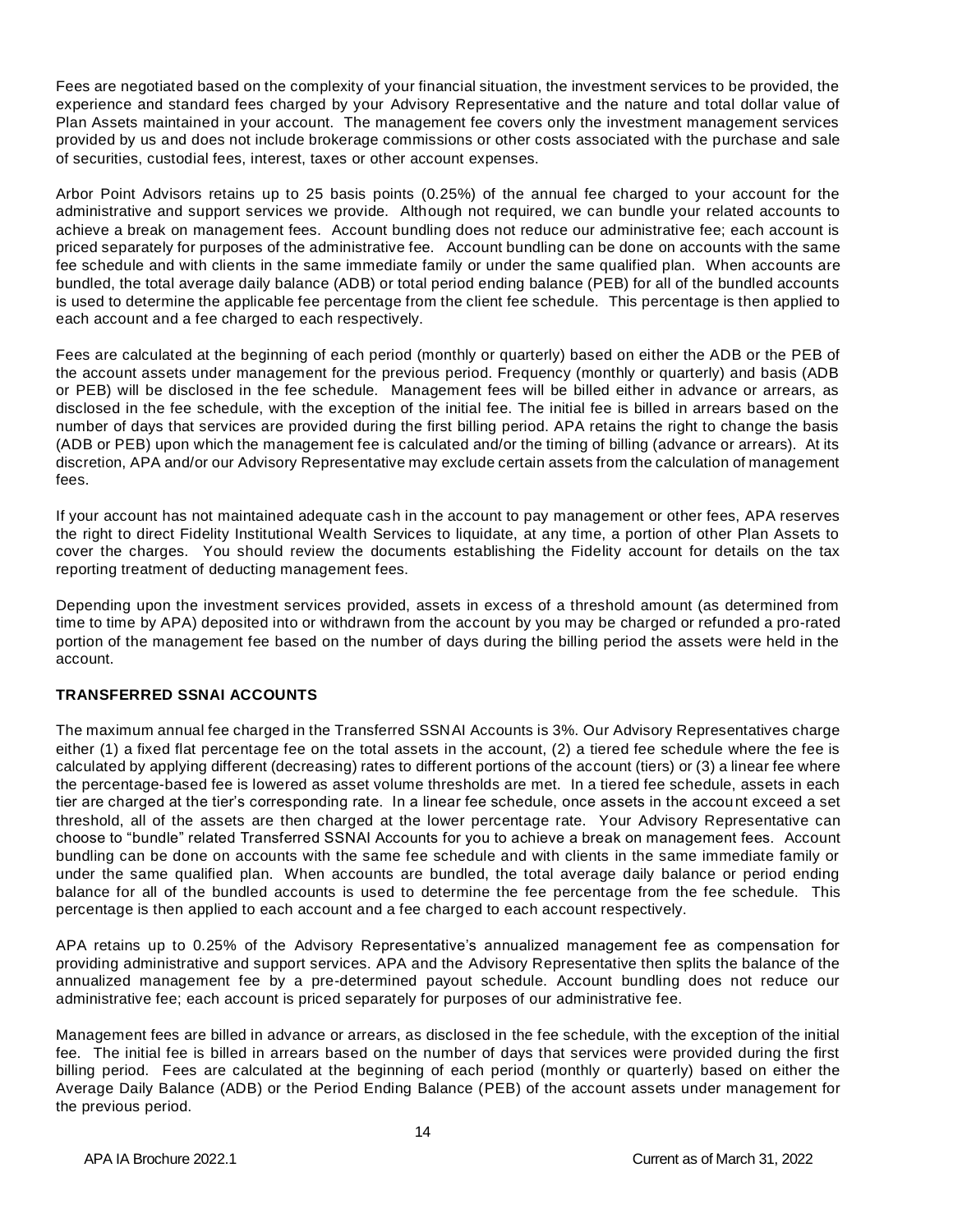You can also be assessed ticket charges on account transactions and other miscellaneous charges by the qualified custodian on account transactions. Miscellaneous charges can include custodial fees levied by the custodian, and account assets can also be subject to additional fees and expenses as explained in the prospectus for mutual funds or exchange traded funds. At its discretion, APA and/or the Advisory Representative can exclude certain assets from the calculation of management fees.

Management fees are automatically deducted from your account according to authorization provided in your agreement for services. On an exception basis, you can have management fees paid from other accounts or billed directly by invoice. In such cases, management fee debits will be noted as zero on account statements. However, any method of paying management fees other than deducting them from your account can result in additional charges being imposed to cover associated administrative costs. Management fees cannot be withdrawn or deducted from any variable annuity that is part of the account or which is being managed by your Advisory Representative.

If fees are deducted from an account, clients agree to maintain cash in an account investment vehicle to pay for fees and any other charges. If a client has not maintained adequate cash in the account to pay fees or ot her charges, APA reserves the right to direct Fidelity/IWS to liquidate a portion of other account assets to cover those costs.

Depending on the investment services provided and on the custodian selected by client, assets in excess of a threshold amount (as determined from time to time by APA) deposited into or withdrawn from the account by the client can be charged or refunded a pro-rated portion of the management fee based on the number of days during the billing period the assets were held in the account.

Commissions and other transaction charges, and any charge relating to the custody of securities in the account will be paid by you. The brokerage commissions and/or transaction ticket fees charged by Fidelity/IWS are billed directly to the client's account by Fidelity/IWS. APA and its Advisory Representative do not receive any portion of such commissions or fees from the client or Fidelity/IWS.

## <span id="page-14-0"></span>**TRANSFERRED KMS ACCOUNTS**

The maximum annual fee charged in the Transferred KMS Accounts is 2.75%. Our Advisory Representatives charge either (1) a fixed flat percentage fee on the total assets in the account, (2) a tiered fee schedule where the fee is calculated by applying different (decreasing) rates to different portions of the account (tiers) or (3) a linear f ee where the percentage-based fee is lowered as asset volume thresholds are met. In a tiered fee schedule, assets in each tier are charged at the tier's corresponding rate. In a linear fee schedule, once assets in the account exceed a set threshold, all of the assets are then charged at the lower percentage rate. Your Advisory Representative can choose to "bundle" related advisory accounts for you to achieve a break on management fees. Account bundling can be done on accounts with the same fee schedule and with clients in the same immediate family or under the same qualified plan. When accounts are bundled, the total average daily balance or period ending balance for all of the bundled accounts is used to determine the fee percentage from the fee schedule. This percentage is then applied to each account and a fee charged to each account respectively.

APA retains up to 0.25% of the Advisory Representative's annualized management fee as compensation for providing administrative and support services. APA and the Advisory Representative then splits the balance of the annualized management fee by a pre-determined payout schedule. Account bundling does not reduce our administrative fee; each account is priced separately for purposes of our administrative fee.

Management fees are billed in advance or arrears, as disclosed in the fee schedule, with the exception of the initial fee. The initial fee is billed in arrears based on the number of days that services were provided during the first billing period. Fees are calculated at the beginning of each period (monthly or quarterly) based on either the Average Daily Balance (ADB) or the Period Ending Balance (PEB) of the account assets under management for the previous period.

You are also assessed ticket charges on account transactions and other miscellaneous charges by the qualified custodian on account transactions, when applicable. Miscellaneous charges can include custodial fees levied by the custodian, and account assets can also be subject to additional fees and expenses as explained in the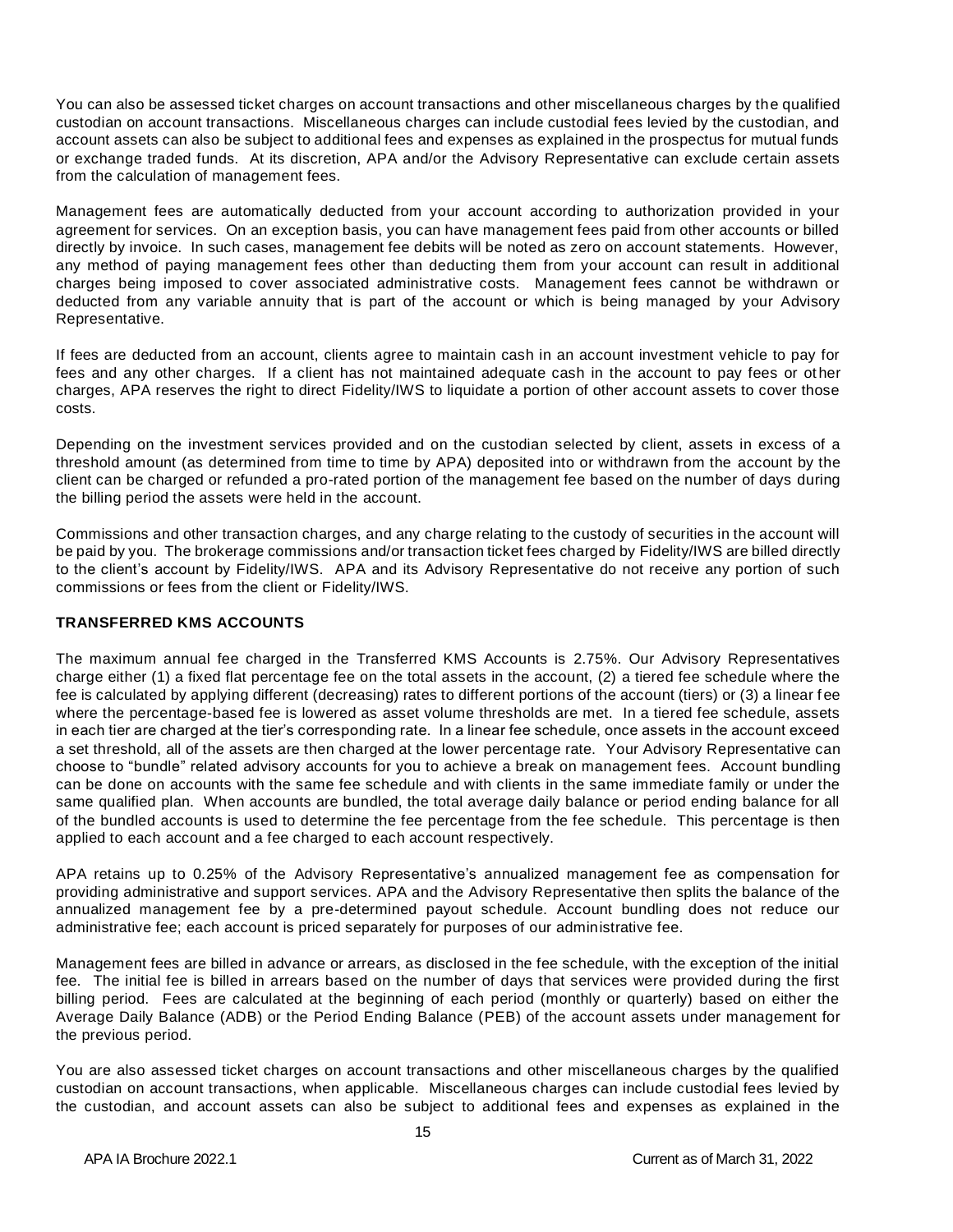prospectus for mutual funds or exchange traded funds. At its discretion, APA and/or the Advisory Representative can exclude certain assets from the calculation of management fees.

Management fees are automatically deducted from your account according to authorization provided in your agreement for services. You can have management fees paid from other accounts. On an exception basis, you can have management fees billed directly by invoice.

If fees are deducted from an account, clients agree to maintain cash in an account investment vehicle to pay for fees and any other charges. If a client has not maintained adequate cash in the account to pay fees or other charges, APA reserves the right to direct the custodian to liquidate a portion of other account assets to cover those costs.

Depending on the investment services provided and on the custodian selected by client, assets in excess of a threshold amount (as determined from time to time by APA) deposited into or withdrawn from the account by the client can be charged or refunded a pro-rated portion of the management fee based on the number of days during the billing period the assets were held in the account. Commissions and other transaction charges, and any charge relating to the custody of securities in the account will be paid by you. The brokerage commissions and/or transaction ticket fees charged by the custodian are billed directly to the client's account by the custodian. APA and its Advisory Representative do not receive any portion of such commissions or fees from the client or the custodian.

## <span id="page-15-0"></span>**THIRD PARTY ADVISORY SERVICES**

Compensation in connection with Third Party Advisory Services generally consists of six elements: i) management fees paid to Third Party Money Managers; ii) management fees paid to us as outlined in the client agreement that you sign with us iii) transaction costs – if applicable – which are charged when purchasing and selling such securities; iv) custody fees; v) revenue sharing paid to the Firm and vi) fees paid to us for administrative and/or supervisory services. Your account will be held with the Third Party Advisory Services custodian where your fees will be assessed and deducted.

Similar investment strategies offered through Third Party Advisory Services can be offered by more than one provider, including other TPMMs, as well as through other advisory programs offered through the Firm and its affiliates. You should be aware that lower fees for comparable services may be available from other sources.

The account fees paid by client include portions paid to your Advisory Representative ("Advisory Fees"), as well as to the Firm, the custodian, and the third party money managers selected ("Program Fees"). Mutual funds and exchange traded funds invested in the account also have their own internal fees ("internal fund expenses") which are separate and distinct from the program account fees (for more information on these fees, see the applicable fund prospectus). Since fees billed to your account for Third Party Advisory Services are typically comprised of both Program Fees and Advisory Fees, Advisory Representatives may have an incentive to select third party advisory services with lower platform Program Fees in order to manage the overall fee charged to you. You and your Advisory Representative should consider the overall fees and expenses, including internal fund expenses, when selecting managers and other portfolio investments.

For further details, please see the applicable Third Party Money Manager's disclosure brochures, investment advisory contracts and account opening documents.

Each of our Advisory Representatives negotiates his or her own management fee schedule; however, management fees charged by the Third Party Advisory Service in connection with their services are not negotiable.

APA maintains certain revenue sharing arrangements with certain Third Party Advisory Services and product sponsors (please refer to Item 14, Other Compensation).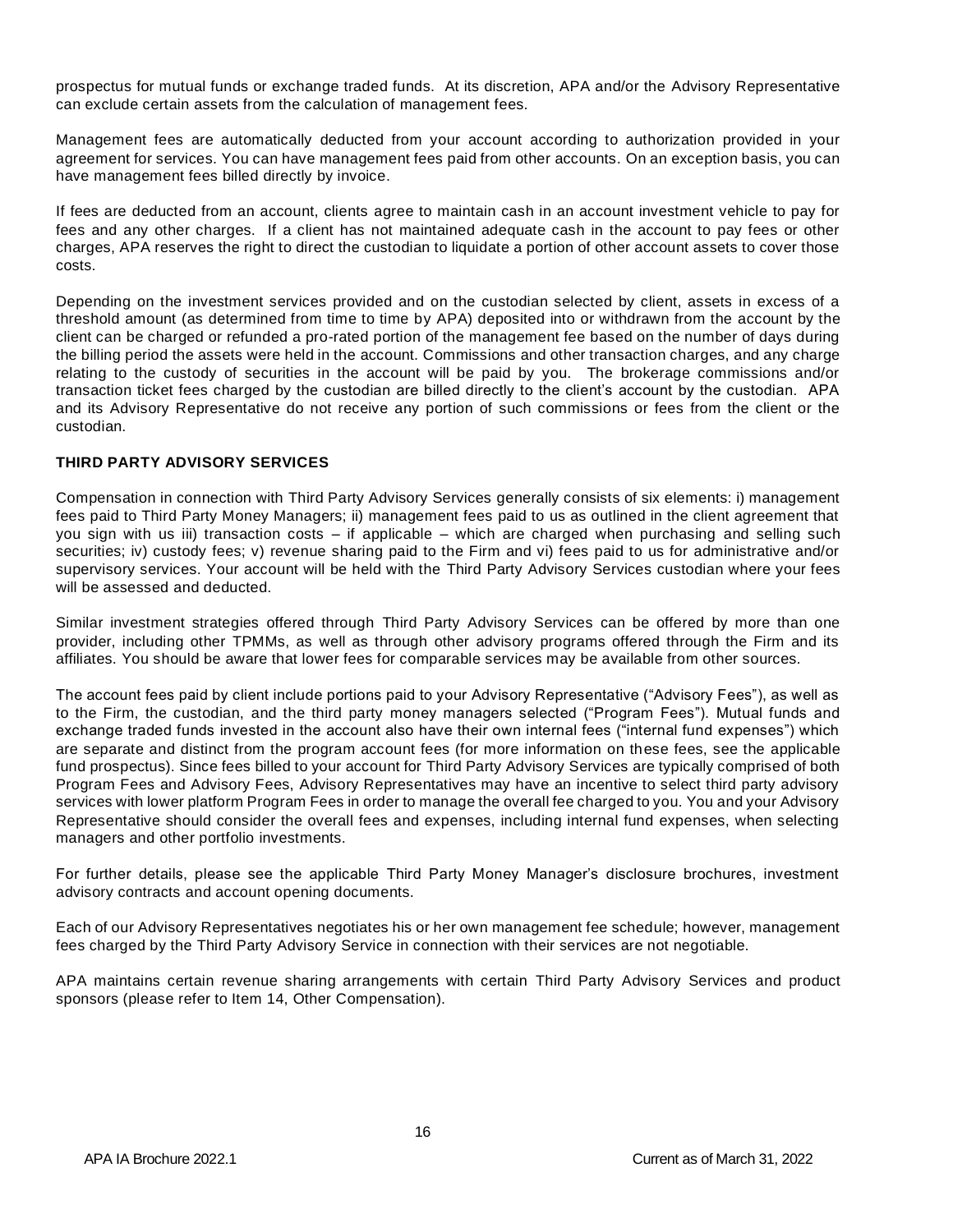#### <span id="page-16-0"></span>**FINANCIAL PLANNING SERVICES**

The fee ranges detailed in this section are indicative of the standard fees typically charged. In some instances, fees higher than those stated may be charged if the scope of the contracted project warrants a higher fee. Advisory Representatives charge an hourly fee, a fixed fee or a percentage of the assets on which the Advisory Representative is providing financial planning and/or consultation services. Hourly fees for financial planning and consultation services are generally charged at a rate of up to \$750 or more per hour. As an alternative, a flat fee can be charged. Flat fees for financial planning and consultation services can range up to \$15,000 or more. Clients contracting for ongoing financial planning and consultation services can be charged an annual, semi-annual, quarterly or monthly retainer fee. This retainer fee is charged as a flat fee or a percentage of assets on which the Advisory Representative is providing advice. The maximum percentage charged is 3% of the value of assets on which the consulting services are provided.

All fees are negotiable and you and your Advisory Representative jointly determine the exact fee and how it is to be paid. Fees are negotiable based on the services provided, the complexity of your personal circumstances, your financial situation, your gross income, the experience and standard fees charged by your Advisory Representative and the nature and total dollar asset value of the assets on which services are provided. In addition, fees can be negotiated based on whether you have assets under management with your Advisory Representative. All fees are agreed upon prior to entering into a contract. At the sole discretion of your Advisory Representative, fees can be waived or reduced if you buy products or enter into agreements for other services with your Advisory Representative.

Fees can be charged to clients in advance of services being provided, upon completion of services provided or with a portion of the fee charged in advance and the remaining balance due upon completion and/or receiving an invoice from APA. Fees for ongoing services are due upon receiving an invoice from APA.

Financial plans are generally presented to you within 90 days of signing the client agreement, as long as all information needed to prepare the plan has been promptly provided by you. We do not collect fees of more than \$1,200 six or more months in advance.

Additionally, APA and its Advisory Representatives provide educational seminars and workshops at no charge or for fees that generally do not exceed \$15,000. APA and/or its Advisory Representatives may also be entitled to receive reimbursement from product sponsors for seminar expenses if disclosed and agreed to in advance by seminar attendees or sponsors.

You have sole discretion whether or not to implement any or all advisory recommendations. If you elect to implement, you are not under any obligation to engage APA's Advisory Representatives who can also be SAI registered representatives. You can engage individuals from non-affiliated broker/dealers to implement the advisory recommendations. If you select an individual from a non-affiliated broker/dealer, you would not receive the services provided by your Advisory Representative.

## **RETIREMENT PLAN ADVISORY SERVICES**

Fees for retirement plan advisory services can be paid as an asset-based fee (or level commissions in lieu thereof) or flat fee paid on a set schedule provided to your advisory account, although some legacy accounts can instead be charged advisory fees or level commissions. Management fees are calculated by the plan sponsor on our behalf. Details of the compensation calculation and payment methods are disclosed in the Retirement Plan Advisory Agreement, investment product prospectus and/or other document executed when the account is established. Your Advisory Representative can provide copies of these documents and additional specific details.

In addition to the fees for retirement plan advisory services provided, plan assets invested in products (i.e., mutual funds, group variable annuities and/or other retirement plan investment vehicles) bear the operating expenses and cost of investing in those products, which can include sales charges or redemption fees. Those expenses are detailed in the product's prospectus, contract or related disclosure document. If the plan incurs such fees or costs as a result of the services provided, the named fiduciary acknowledges (on behalf of the plan, its participants and beneficiaries) that the fees or costs will be assessed on the purchase or deducted from redemption proceeds in accordance with the conditions set forth in the investment product's prospectus, contract or related disclosure documents. The plan may incur fees and other expenses including, but not limited to, investment-related expenses imposed by other service providers not affiliated with APA or its Advisory Representative and other fees and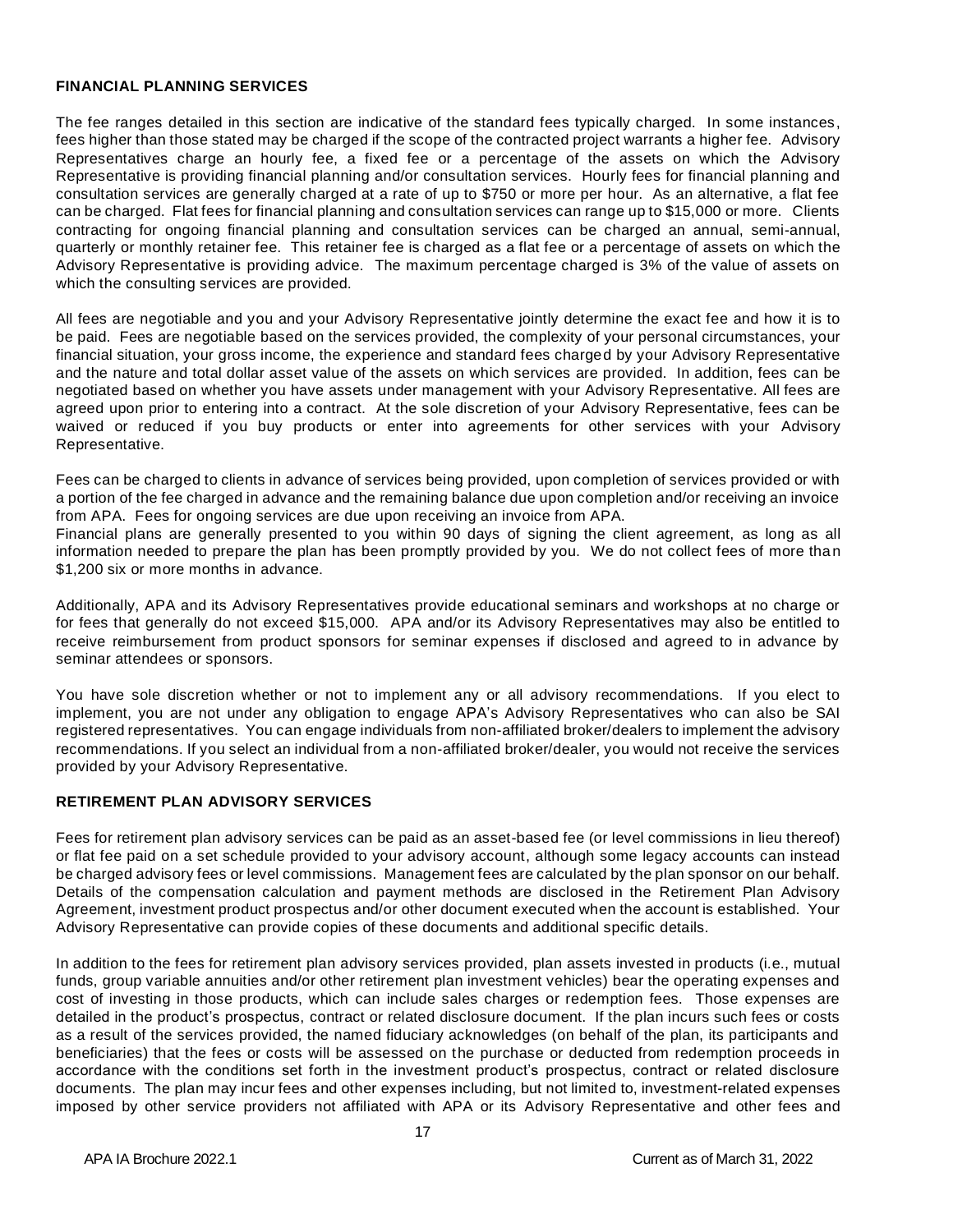expenses charged by the plan's custodian, third –party administrator and/or record keeper. APA and its Advisory Representative make no representations about any costs or expenses associated with the services provided by third parties.

At no time will APA act as custodian of the plan or have direct access to the plan's funds and/or securities. A qualified independent custodian maintains custody of all assets, funds and securities. All fees and charges are noted on the plan's custodial account statements. The plan sponsor is responsible for verifying the accuracy of the fee calculation.

On an exception basis, if you have an account established through our firm, the plan can have its management fees paid from other accounts or have us bill the plan directly by invoice.

## <span id="page-17-0"></span>**NEGOTIATION OF FEES**

Fees are negotiated on a case-by-case basis, depending on a variety of factors, including the nature and complexity of the particular service, your relationship with us and our Advisory Representative, the size of the account, the potential for other business or clients, the amount of work anticipated and the attention needed to manage your account. As a result of these and other factors, the sponsors of the advisory programs offered also set different limits on fees that are charged to you. Please note that the same or similar services to those described above may be available elsewhere to you at a lower cost.

## <span id="page-17-1"></span>**ADDITIONAL FEES AND EXPENSES**

Mutual fund investments in the programs that we offer are no-load or load at NAV. Certain mutual fund investments are subject to early redemption fees, 12b-1 fees and mutual fund management fees as well as other mutual fund expenses. These fees are in addition to the fees and expenses referenced above. Please review the mutual fund prospectus for full details. APA and your Advisory Representative do not retain 12b-1 fees paid by mutual funds.

Variable annuity companies generally impose internal fees and expenses on your variable annuity investment, including contingent deferred sales charges and early redemption fees. In addition, variable annuity companies generally impose mortality charges. These fees are in addition to the fees and expenses referenced above. Complete details of such internal expenses are specified and disclosed in each variable annuity company's prospectus. Please review the Variable Annuity prospectus for full details.

There are additional fees relating to IRA and Qualified Retirement Plan accounts that you normally incur such as maintenance and termination fees. You will find these fees disclosed in the account application paperwork provided to you associated with these accounts.

Advisory Representatives may receive commissions or other fees or compensation in relation to any investment or insurance product placed through or with SAI as a broker-dealer outside your account. Therefore, Advisory Representatives have a conflict of interest in recommending such products.

In their capacity as registered representatives and/or licensed insurance agents, your Advisory Representative may offer securities and insurance products and receive commissions as a result of such transactions. The recommendation to purchase a commission product creates a conflict of interest since the receipt of commissions provides an incentive to recommend products based on commissions to be received rather than your particular needs.

Please be aware that you are under no obligation to purchase products or services recommended by us or members of our Firm in connection with providing you with any advisory service that we offer.

Mutual funds generally offer multiple share classes available for investment based upon certain eligibility and/or purchase requirements. For instance, in addition to the more commonly offered retail share classes (typically, Class A, B and C shares), some mutual funds also offer institutional share classes and other share classes that are specifically designed for purchase in an account enrolled in fee-based investment advisory programs. Institutional share classes or classes of shares designed for purchase in an investment advisory program usually, but not always, have a lower expense ratio than other share classes. An investor who holds a more expensive share class of a fund will pay higher fees over time – and earn lower investment returns – than an investor who holds a less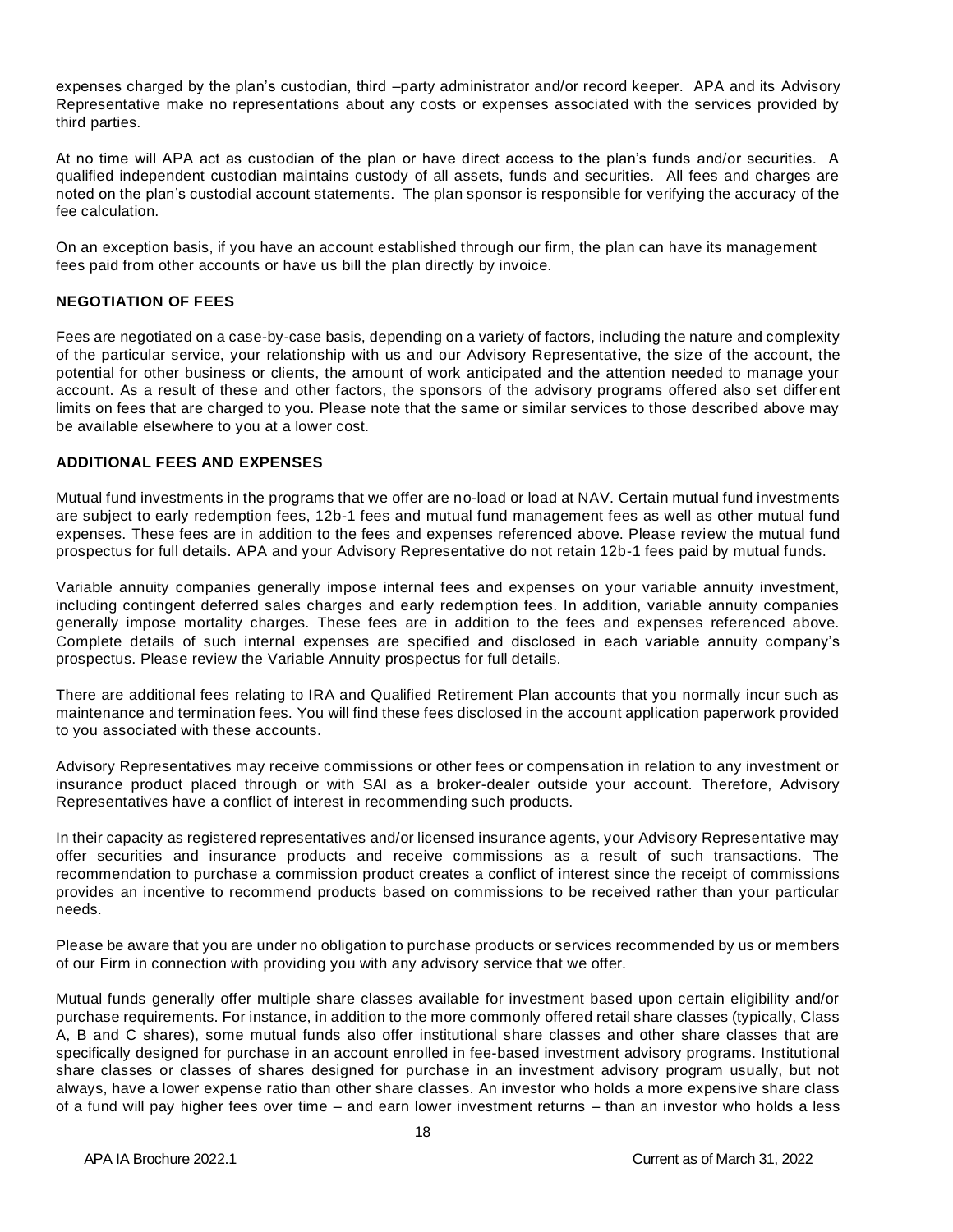expensive share class of the same fund. Not all mutual funds and share classes offered to the investing public are available through our advisory programs for which a client might otherwise be eligible to purchase.

The Firm and its Advisory Representatives have a financial incentive to recommend or select share classes that have higher expense ratios because such share classes generally result in higher compensation. The Firm has taken steps to minimize this conflict of interest by implementing additional training for Advisory Representatives and increasing the proportion of institutional share classes that are available on the platform. Regardless, however, clients should not assume that they will be invested in the share class with the lowest possible expense ratio.

In an advisory program, the appropriateness of a particular mutual fund share class should be determined based on the presence and nature of selling agreements with the mutual fund sponsors.

In addition, APA excludes the value of any investment it designates as an "alternative investment product" from an asset-based advisory fee if you purchased it in a commission-based account through a registered representative of SAI and then transferred it to an advisory account. (See discussion below regarding converting a commission account to an advisory account.) Alternative investments include, but are not limited to, venture capital, private equity, hedge fund, managed futures and real estate investment trust products. However, if an alternative investment product was purchased at net asset value (NAV) (in other words, purchased with no commission), then that alternative investment product can be subject to an asset-based advisory fee.

## <span id="page-18-0"></span>**WRAP ACCOUNTS**

For advisory programs that we offer wrap account pricing, the fee for transactions executed in your account are included in your monthly or quarterly account fee. As a result, in some cases the fees charged in a wrap account will be higher than a non-wrap account with separate advisory fees and transaction charges. Please consider that, depending upon the level of the wrap fee charges, the amount of portfolio activity in the account, the value of services provided under the investment program and other factors, the wrap fee may or may not exceed the aggregate cost of services if they were to be provided separately. Generally, wrap programs are relatively less expensive for actively traded accounts. However, the fees in a wrap account will be a higher overall cost to the client than in a non-wrap, if the wrap account has low trading activity.

For certain wrap accounts, APA will assess the transaction charges to our Advisory Representatives. As a result, your Advisory Representative has an incentive to trade your wrap account less often or to trade your account with certain securities where transaction charges can be waived by the clearing firm or product sponsor.

## <span id="page-18-1"></span>**OPTIONS FOR ASSETS INVESTED IN RETIREMENT PLAN ACCOUNT**

If you have an employer-sponsored retirement plan, you may have several choices as to what to do with your assets when you retire or change jobs. Generally, you might choose one of the following options:

- 1. Keep your assets in the employer's plan (if allowed)
- 2. Rollover your assets into an individual retirement account, commonly referred to as an IRA
- 3. Rollover the assets to another employer-sponsored plan
- 4. Take a distribution in cash from the plan

Your Advisory Representative has a financial incentive to recommend an IRA rollover because of the compensation he or she will receive when you transfer funds to an account on which the Advisory Representative will receive a fee from an employer-sponsored retirement plan or from another IRA. This conflict also pertains to situations where you are a participant in a plan where your Advisory Representative is a fiduciary. You should carefully discuss and weigh the advantages and disadvantages of each option with your Advisory Representative before making your decision.

There are various factors that we can consider before recommending a rollover, including but not limited to:

- i. The investment options available in the plan versus the investment options available in an IRA
- ii. Fees and expenses in the plan versus the fees and expenses in an IRA
- iii. The services and responsiveness of the plan's investment professionals versus ours
- iv. Strategies for the protection of assets from creditors and legal judgments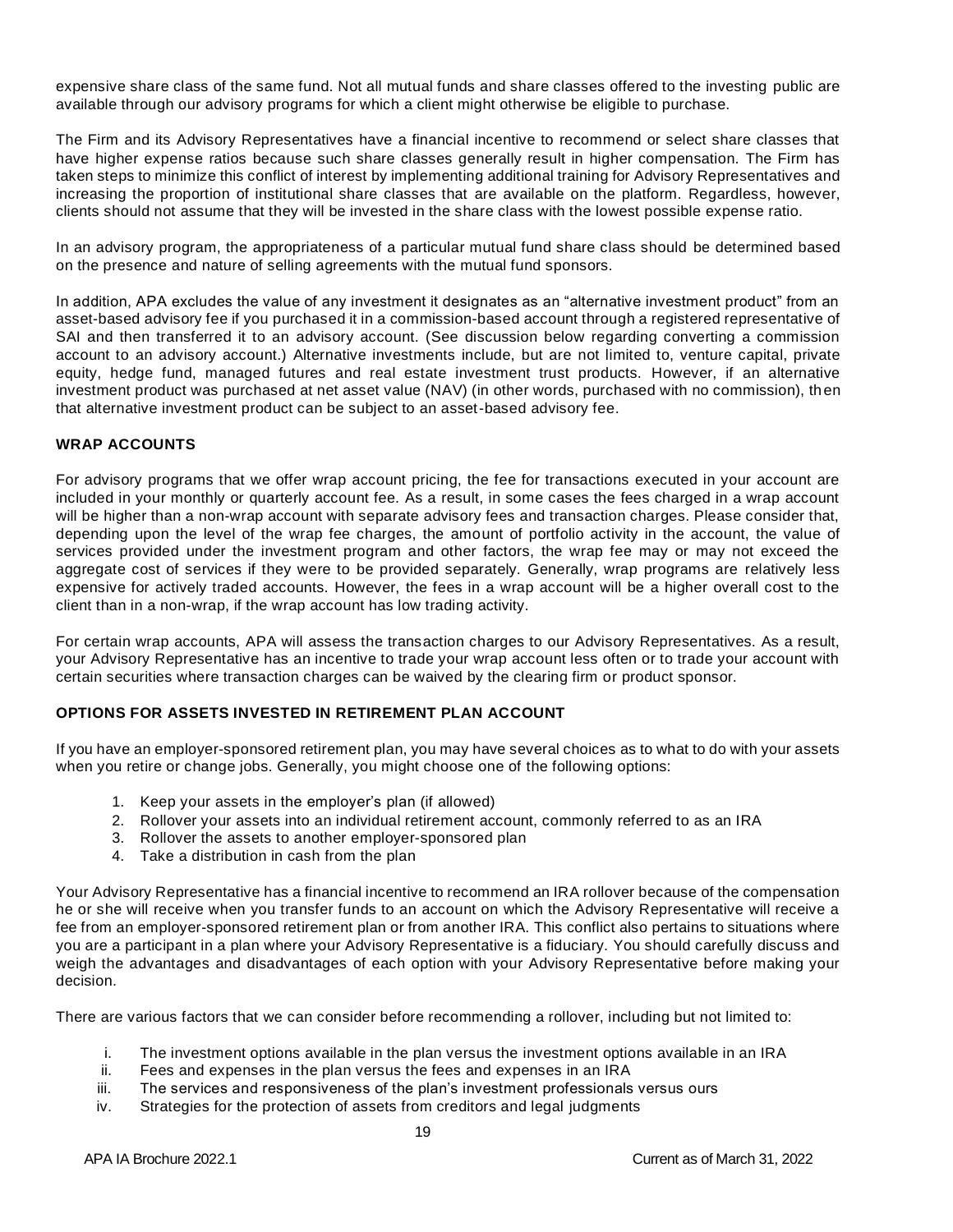- v. Required minimum distributions and age considerations
- vi. Employer stock tax consequences, if any

The following exception to the early withdrawal penalty applies only to distributions from a qualified retirement plan other than an IRA: distributions made to you after you separated from service with your employer if the separation occurred in or after the year you reached age 55.

No client is under any obligation to rollover plan assets to an IRA managed by us or to engage our Advisory Representative to monitor and/or consult on an account maintained at an existing plan. Please note that a recommendation to roll assets out of an employer-sponsored plan into an IRA will most likely result in more expenses and charges than if the assets were to remain in the plan.

You should speak to your Advisory Representative to address any questions that a client or prospective client may have regarding its prospective engagement and the corresponding conflict of interest presented by such engagement.

## <span id="page-19-0"></span>**CONVERSION FROM COMMISSION TO FEE-BASED ADVISORY ACCOUNT**

Advisory Representatives can recommend that products on which they previously received a commission be converted to a fee-based advisory account. This recommendation can be considered a conflict of interest, and we manage the conflict through written disclosure to you and by imposing reasonable controls designed to monitor for this activity. Mutual funds moved from a commission account to a fee-based advisory account will be converted to a lower-cost share class when one is available and on the Mutual Fund Approved Product List. But note the application of transaction charges when converting to the lower cost share class can result in a higher overall expense to the client.

## <span id="page-19-1"></span>**MUTUAL FUND APPROVED PRODUCT LIST**

To help mitigate conflicts of interest and meet current regulatory expectations, APA has created an Approved Products List which it keeps updated on a regular basis. Mutual funds placed on the Approved Products List are chosen based on several factors, including expense ratios, availability and supervision practicality. APA requires that all mutual fund purchases in advisory accounts be made in the share class specified for each fund on the Approved Products List. However, to the extent an advisory account includes mutual fund holdings not approved as to both fund and share class, those funds can continue to be held in that account but no new purchases are permitted. If any funds currently held in advisory accounts are on the Approved Products List but not held in an approved class, APA will convert those holdings to an approved share class at no cost to you and without tax consequence (in most cases).

APA uses its best efforts to include only the lowest-cost share class available to APA's investors for each mutual fund on the Approved Products List. In some instances, a fund share class may not be included on the Approved Products List because it has a high or prohibitive minimum purchase requirement. Thus, a lower-cost fund share class may be offered by a fund family but not on the Approved Product List. Clients seeking to make such an investment should speak to their Advisory Representative about the ability to purchase funds in share classes not on the Approved Products List through APA granting an exception to its policy.

Even if a share class is included on the Approved Products List, clients should understand that, in many cases, the share class offered for a particular fund will not be the least expensive share class available from that fund. Also, other financial services firms may offer the same mutual fund at a lower overall cost to the investor than is available through APA.

# **ITEM 6 – PERFORMANCE-BASED FEES AND SIDE-BY-SIDE MANAGEMENT**

<span id="page-19-2"></span>Neither the Firm nor our Advisory Representatives accept performance-based fees (i.e. fees based on a share of capital gains or capital appreciation of the assets of a client). Nor does the Firm engage in side-by-side management (i.e. managing accounts that are charged performance-based fees while at the same time managing accounts that are not charged performance-based fees).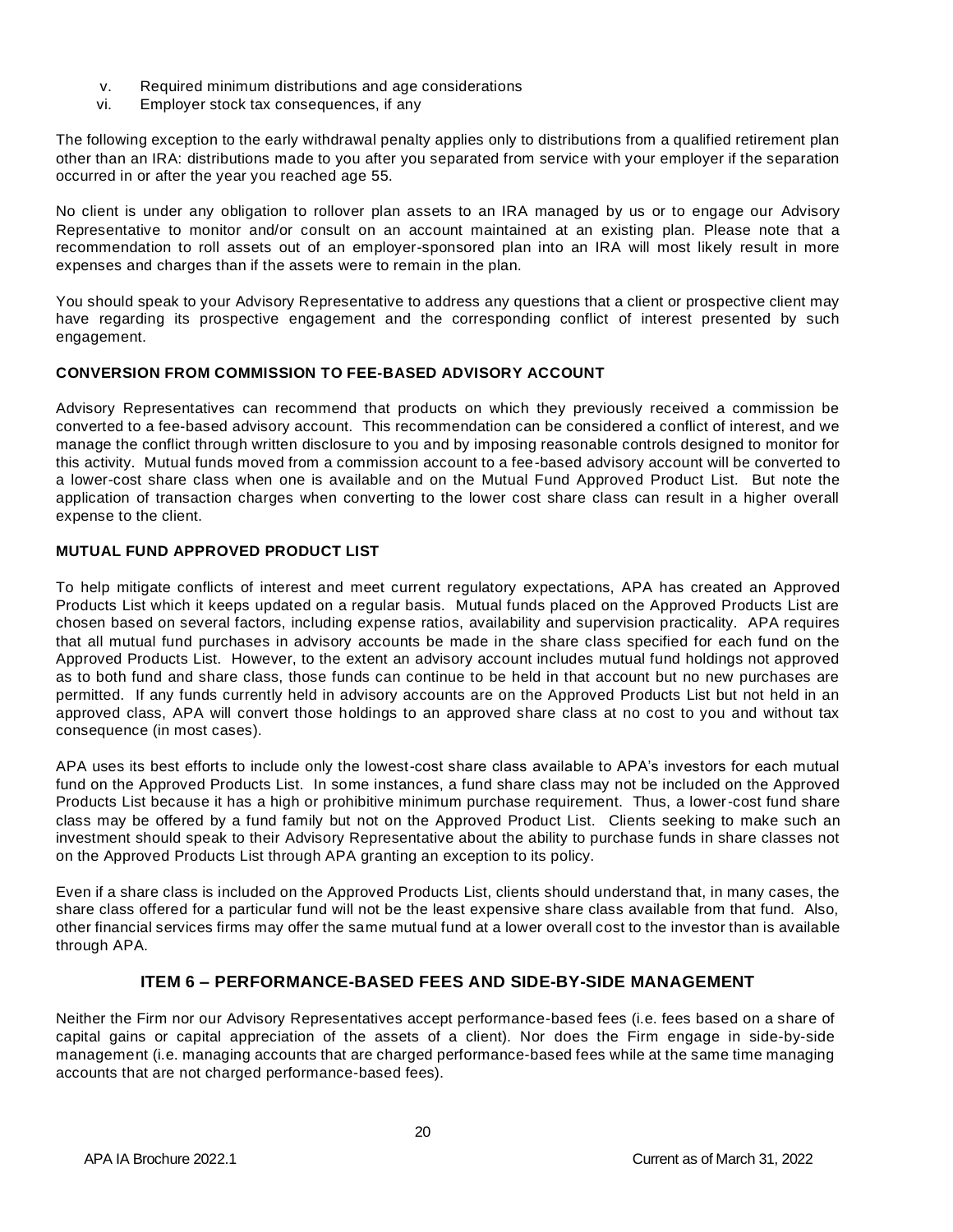# **ITEM 7 – TYPES OF CLIENTS**

<span id="page-20-0"></span>Our Advisory Representatives provide investment advisory services to:

- Individuals (including high net worth individuals)
- Banking or thrift institutions
- Pension and profit-sharing plans
- Trusts
- Estates or charitable organizations
- **Corporations**
- State and municipal governmental entities
- Other business entities

Our minimum account size requirements for opening an account with us are as follows:

| Program                                             | Requirement                                                   |
|-----------------------------------------------------|---------------------------------------------------------------|
| Asset Management Services Program                   | \$25,000                                                      |
| Participant Retirement Program                      | No minimum                                                    |
| Third Party Advisory Services                       | Each Third Party Advisory Service<br>sets their own minimums. |
| <b>Financial Planning &amp; Consulting Services</b> | No minimum                                                    |
| <b>Retirement Plan Advisory Programs</b>            | \$1,000,000                                                   |

*All account minimums may be waived at the sole discretion of the Program Sponsor.*

# **ITEM 8 – METHODS OF ANALYSIS, INVESTMENT STRATEGIES AND RISK OF LOSS**

<span id="page-20-1"></span>Advisory Representatives rely on various types of tools and methods to assist in recommending or selecting investment strategies to you. As noted in Item 4, your Advisory Representative formulates an investment strategy based on discussions with you regarding, among other things, your personal investment objectives and goals, time horizon, risk tolerance, account restrictions, needs, personal circumstances, and overall financial situation. Based on these discussions, a portfolio of investments is constructed for you.

Investment returns are highly dependent on the value of underlying securities which are impacted by trends in the various investment markets. All investments carry a certain degree of risk and no one particular security, investment product, investment style or portfolio manager is suitable for all types of investors. Since the Firm and its Advisory Representatives recommend and offer a broad spectrum of investment products, programs and strategies, the methods of analysis and investment strategies recommended will varies based upon the Advisory Representative making the assessment and providing the advice. Under the Third Party Advisory Services Program, each third party asset manager has its own methods of analysis, investment strategies and unique investment risks that should also be reviewed and considered.

## <span id="page-20-2"></span>**METHODS OF ANALYSIS**

The Firm does not require our Advisory Representatives to implement a particular investment strategy or method of analysis which will vary based upon the individual Advisory Representative making the assessment and providing the advice. Some of the more common methods of analysis that are used are Fundamental and Technical analysis. Fundamental analysis is security analysis grounded in basic factors such as the financial condition and management of a company as well as overall economic and industry conditions which are used to predict the future value of an investment. The resulting data is used to measure the true value of the company's stock compared to the current market value. Technical analysis is the practice of using statistics to determine trends in security prices and make or recommend investment decisions based on those trends. Technical analysis involves using chart patterns, momentum, volume, recurring price patterns, trends based upon business cycles and relative strength in an effort to identify patterns that suggest future activity.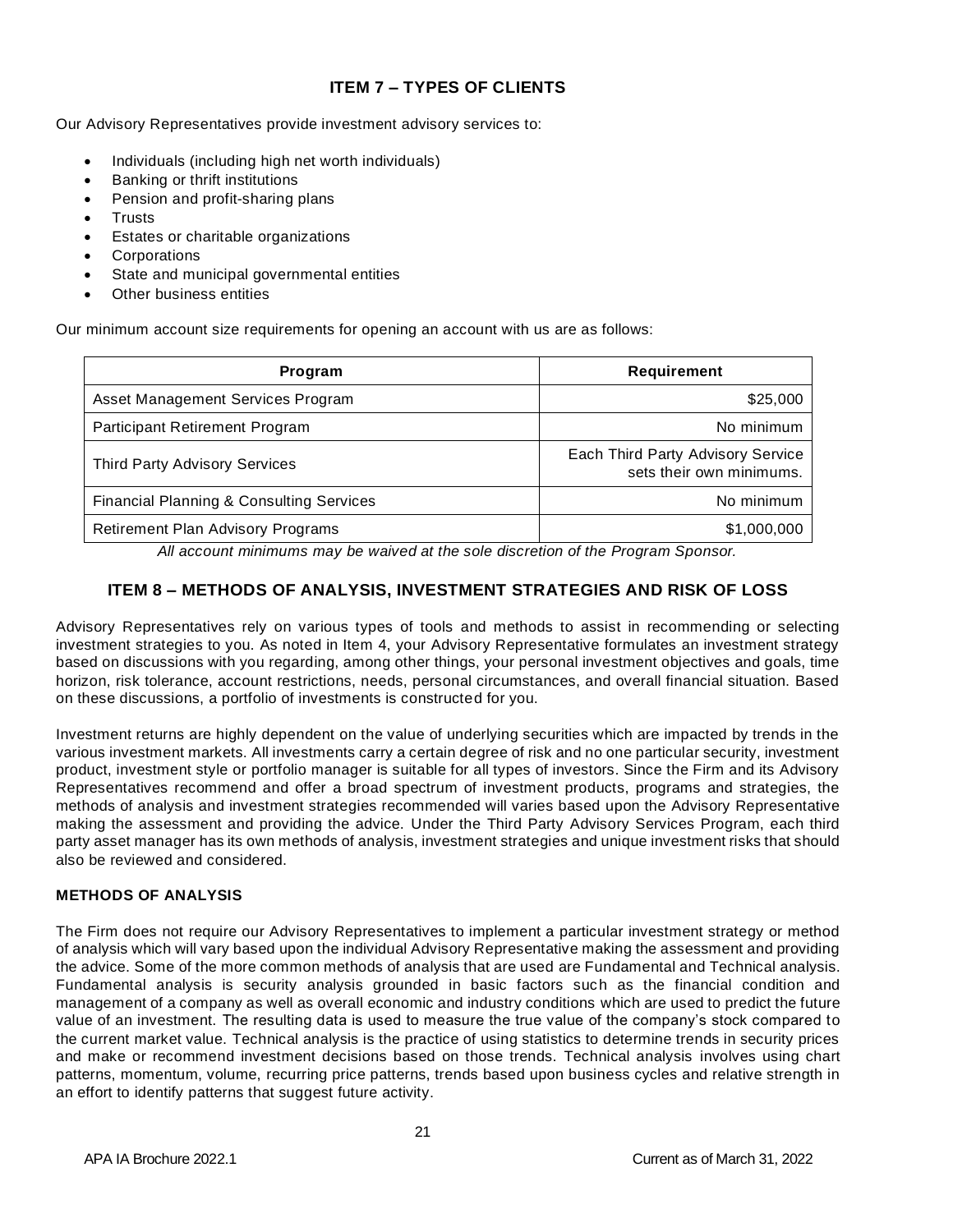Your Advisory Representative has access to third party vendors that provide programs or software to analyze individual securities. We also offer your advisor access to third party vendors that provide support services in portfolio design and strategy implementation. One of our affiliates, LTCO, provides research designed to help clients capitalize on inefficiencies in the market. Their institutional quality research provides their partners with value-added insights that enables their decision-making processes, informs their strategies and allows them to address critical market issues. Your Advisory Representative can use the services of LTCO in addition to other third-party services made available. Refer to Item 10, *Other Financial Industry Activities and Affiliations*, for more information about our affiliates.

Your Advisory Representative or a third-party money manager can engage in a tactical strategy involving active trading. Tactical strategies can be risky and your portfolio can be more volatile with shorter term fluctuations from more frequent trading. This type of strategy may not be appropriate for clients with a low risk tolerance. You should be prepared for higher volatility and may lose funds when you invest in securities. Active trading can result in tax consequences due to shorter-term purchases and sells. Consult your tax professional for advice. Clients should review a Third Party Money Manager's disclosure brochure before investing.

## <span id="page-21-0"></span>**ASSOCIATED RISKS**

When using Fundamental Analysis, we generally rely on, among other things, company earnings, balance sheet variables and management quality which are used to predict the future value of an investment. Data we review is generally considered reliable, but we cannot guarantee nor have we verified its accuracy. In addition, the data that we review is sometimes subjective in nature and open to interpretation. Even if our data and interpretation of the data is correct, there can be other factors that determine the value of securities other than those considered in Fundamental Analysis.

When using Technical Analysis, we review statistics to determine trends in security prices and make our investment decisions based on those trends. This analysis is used to predict how an investment will perform short-term. In addition, this analysis does not take into account, the more fundamental properties of what an investment may be worth such as company performance and balance sheet variables which play a part in determining the value of an investment.

When pursuing our strategic long-term investing strategies, we are assuming the Financial Markets will go up in the long-term which cannot be assured. There is also the risk that the segment of the market that you are invested in or perhaps just your particular investment will go down over time even if the overall Financial Markets advance. In addition, purchasing investments long-term creates an opportunity cost, "locking-up" assets that may be better utilized in the short-term in other investments.

## **1. General Investment Risks**

In addition to the personal risk considerations discussed above, APA believes it is important for you to understand the risks associated with each recommendation and investment type available. The following is a summary of some of the general risks associated with investing. Please note that this list is not exhaustive, and is provided as an indication of some of the factors that can impact the value of your investments:

## **Business risk**

This is the risk that the strength of the company you are buying a piece of ownership in (stock for example) or are loaning money to (a bond, for example) affects your potential returns. Your returns from the stock purchase or bond purchase are influenced by factors like the company going out of business, or going into bankruptcy, or having a viable and strong revenue stream from the products or services it sells that is not over-shadowed by expenses. If a company goes bankrupt and its assets are liquidated, common stockholders are the last in line to share in the proceeds.

#### **Call risk**

This is the risk that your bond or other fixed-income investment will be called or purchased back from you when conditions are favorable to the product issuer and unfavorable to you.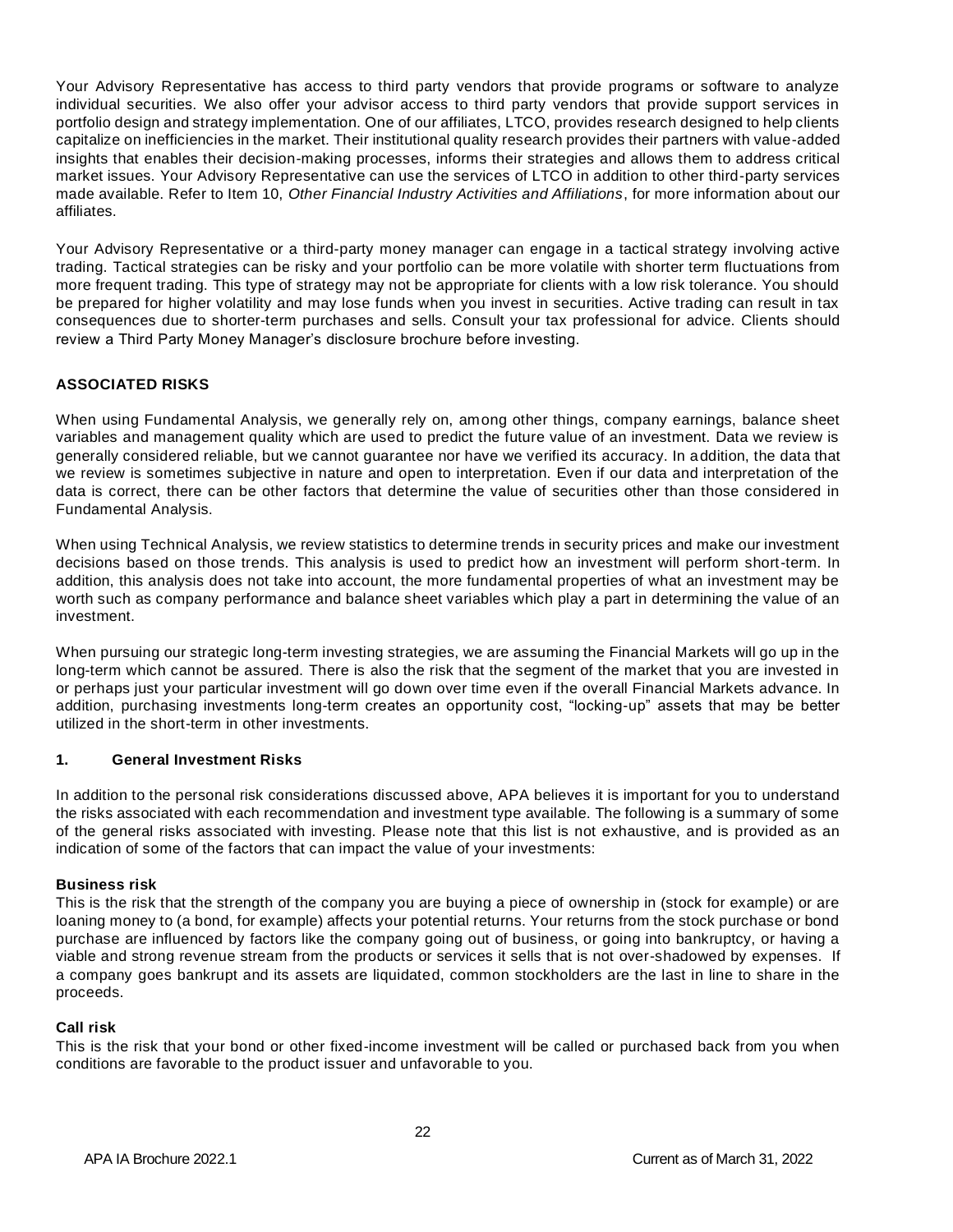## **Concentration risk**

This is the risk of loss because your money is concentrated in one investment or type of investment. When you diversify your investments, you spread the risk over different types of investments, industries and geographic locations.

## **Credit risk**

This is the risk that the government entity or company that issued the investment will run into financial difficulties and won't be able to pay the interest or repay the principal at maturity. Credit risk applies to debt investments such as bonds. You can evaluate credit risk by looking at the credit rating of the bond or the issuer. For example, longterm U.S. government bonds currently have a credit rating of AAA, which indicates the lowest possible credit risk.

#### **Currency risk**

This is the risk of losing money because of a movement in the exchange rate. For example, if the U.S. dollar becomes less valuable relative to the Canadian dollar, your U.S. stocks will be worth less in Canadian dollars. This applies when you own foreign investments.

#### **Default risk**

This is the risk that a bond or other fixed-income investment issuer is unable to pay the contractual interest or principal on the product in a timely manner or at all.

#### **Financial risk**

This is the risk that the companies you invest in will perform poorly, which affect the price of your investment. You can't eliminate financial risk; however, you may be able to minimize the impact through diversification.

#### **Foreign Investment risk**

This is the risk of loss when investing in foreign countries. When you buy foreign investments, such as shares of companies in emerging markets, you face risks that do not exist in the United States (for example, the risk of nationalization).

#### **Horizon risk**

This is the risk that your investment time horizon may be shortened due to a foreseen or unforeseen event, thus requiring you to sell the investment(s) that you were expecting to hold for a longer term. If you must sell at a time when the markets are down, you may lose money.

#### **Inflation risk**

Inflation risk, also called purchasing power risk, is the chance that the cash generated by an investment today won't be worth as much in the future. Changes in purchasing power due to inflation may cause inflation ris k. There are investments that help minimize inflation risk.

#### **Interest Rate risk**

This is a risk that can affect the value of bonds or other fixed-income investments you may purchase. When interest rates rise, the market value of bonds fall. When interest rates fall, the market value of bonds rise.

#### **Liquidity risk**

Liquidity risk arises when an investment can't be bought or sold quickly enough to prevent or minimize a loss. You may be able to minimize this risk by diversifying. A good option is index investing where risk is diversified over the various stocks held in a portfolio tracking a particular index. You can't invest directly is an index.

#### **Manager risk**

This is the risk that an investment manager will fail to execute its stated investment strategy.

#### **Market risk**

This is the risk that the stock market will decline, decreasing the value of the securities owned. Stock market bubbles and crashes are good examples of heightened market risk. You can't eliminate market risk; however, you may be able to minimize the impact through diversification.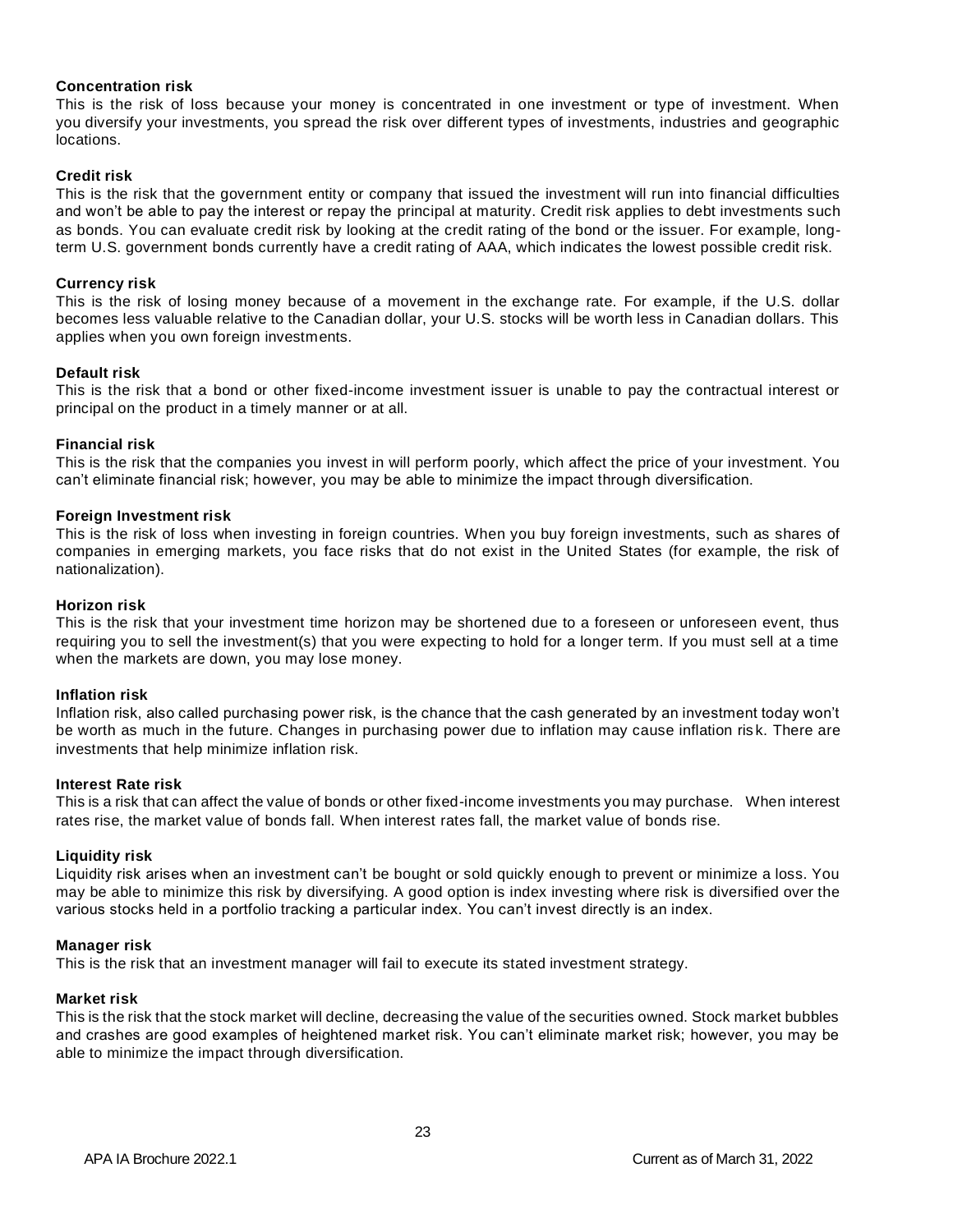## **Options risk**

This is the risk of the option holder losing the entire amount paid for the option in a relatively short period of time, reflecting the nature of the option as a wasting asset becoming worthless when it expires. If you don't sell an option in the secondary market or exercise it prior to expiration, you will lose your entire investment in the option.

## **Political and Government risk**

This is the risk that the value of your investment will be affected by the introduction of new laws or regulations.

## **Regulatory risk**

This is the risk that changes in law and regulations from any government can change the value of a given company and its accompanying securities. Certain industries are susceptible to government regulation. Changes in zoning, tax structure or laws impact the return on these investments.

## **Reinvestment risk**

This is the risk of loss from reinvesting principal or income at a lower interest rate.

## **2. Specific Investment Risks**

The Firm and your Advisory Representative offer various types of investments. The different types of investments we offer and their potential risks are described below.

**Stock** – A stock, also known as "shares" or" equity," implies owning a proportionate amount of a company that issued the stock. It entitles the stockholder (you) to that proportion of the company's assets and earnings.

• Major risks: Business, Concentration, Currency, Financial, Foreign Investment, Inflation, Market, Political and Governmental

**Bonds** – This is a fixed income investment that represents a loan by you (the investor) to a borrower (typically a company, government/municipality, or governmental agency).

• Major risks: Business, Call, Credit, Default, Financial, Inflation, Interest Rate, Liquidity, Reinvestment

**Notes** (Including Structured Notes) – This is a fixed-income investment where you (the investor) purchase a secured debt (or other assets) and become the lender, after which you receive payments (principal and interest) over a specific period (usually a shorter time period than a bond) from the borrower.

- Types:
	- $\circ$  Principal Protected Note (PPN) This is a fixed-income security that guarantees a minimum return equal to the investor's initial investment (the principal amount), regardless of the performance of the underlying assets.
	- $\circ$  Non-Principal Protected Note (NPPN) This is a fixed-income security that does not guarantee a minimum return equal to the investor's initial investment (the principal amount), because it allows clients to customize the date of return to suit their investment needs. NPPNs can be linked to a variety of underlying investments including indices, single stocks, portfolios of shares, industry sectors, commodities and currencies.
- Major risks: Call, Credit, Default, Inflation, Interest Rate, Liquidity, Market, Reinvestment

**Certificate of Deposit (CD)** (Including Structured CDs) – This is a fixed-income investment where you (the investor) deposits a sum of money for a specified period and you will receive either a specific rate of interest or a rate of interest linked to an index with a capped gain. Certain CDs can be FDIC insured.

• Major risks: Call, Default, Inflation, Interest Rate, Market, Reinvestment

**Unit Investment Trust (UIT)** – This is where a U.S. financial company that buys or holds a group of securities, such as stocks or bonds, and makes them available to investors as redeemable units. UITs have a stated expiration date based on what investments are held in their portfolio; when the portfolio terminates, investors get their share of the UIT's net assets.

• Major risks: Business, Credit, Interest Rate, Liquidity, Market, Reinvestment

**Exchange Traded Fund (ETF) and Exchange Traded Note (ETN)** – An ETF is a basket of securities that trades on an exchange (open stock market), just like a stock and it often seeks to track an underlying index. ETF share prices fluctuate throughout the trading day as the ETF is bought and sold; this is different from mutual funds that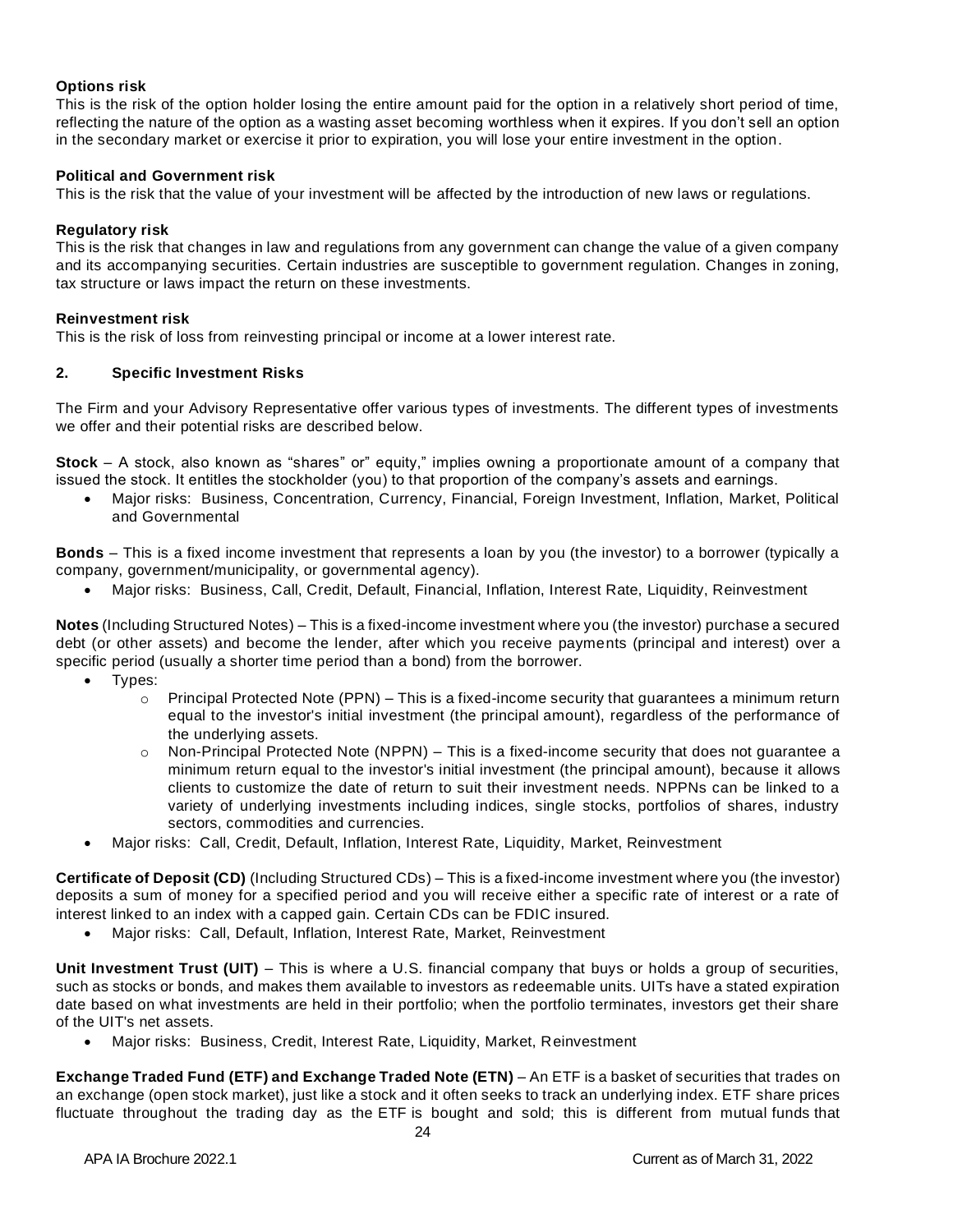only trade once a day after the market closes. An ETN is a debt instrument that mimics the performance of a basket of securities but does not actually hold them for the benefit of the client. An ETN is an obligation of the issuing company, often an investment bank.

• Major risks: Concentration, Currency, Foreign Investment, Inflation, Liquidity, Manager, Market, (for ETN: Credit risk)

**Mutual Fund** – This is a type of investment vehicle consisting of a portfolio of stocks, bonds, or other securities. Mutual funds give small or individual investors easier access to diversified, professionally managed portfolios. Mutual funds are divided into several kinds of categories, representing the kinds of securities they invest in, their investment objectives, and the type of returns they seek. Mutual funds charge annual fees (called expense ratios) and, in many cases, commissions, which can affect their overall returns. Most mutual funds offer you different types of shares, known as "classes." Each class invests in the same portfolio of securities and has the same investment objectives and policies. But each class has different shareholder services and/or distribution arrangements with different fees and expenses.

- *Open-end* -- With an open-end fund, if you want to buy shares, the management company will sell them to you. They will take your money, add it to the portfolio, and create more shares. You always buy and sell shares of an open-end fund with the issuing fund company, never on the secondary market.
	- o Major risks: Concentration, Currency, Foreign Investment, Inflation, Manager, Market

**Annuity** – This is a long-term investment that is issued by an insurance company designed to help protect the annuitant from the risk of outliving the income generated by their deposits into the contract. Because these are long-term vehicles annuity contracts include contingent deferred sales charges ("CDSCs") that would result in a forfeiture of a percentage of account value if surrendered prior to their expiration, typically three to 10 years depending on the contract.

Annuities have two phases. Phase one of the annuity contract is known as the accumulation phase, where deposits are designed to accumulate on a tax-deferred basis. During the accumulation phase contract holders can choose annuities with any one or, in some cases, a combination of the following accumulation account options:

- o **Variable Annuity** This is a tax-deferred retirement contract that allows you to choose from a selection of investments called subaccounts. These investments are designed to provide contract holders with a diversified investment portfolio in a specified asset class or general investment strategy. Subaccounts are managed by an investment specialist or a team of specialists who make decisions to manage the subaccount based on the stated objective. Each subaccount will have a unique expense ratio based on the services provided by the investment specialist team. For example, subaccount designed to follow the return of a stock index, such as the S&P 500 will have a lower expense ratio than a subaccount seeking to actively manage a portfolio based on a stated objective.
	- Major risks: Business, Credit, Liquidity
- o **Investment-only Variable Annuity (IOVA)** This is a type of annuity contract that provides you with a simple way to set aside taxable assets in a tax-deferred entity focused on investments only. Unlike most variable annuities which offer living income stream and death benefits (for a cost), IOVAs only offer investments and the ability to access the assets without penalty as early as age 59 ½.
	- Major risks: Business, Liquidity, Market
- o **Registered Index Linked Annuity (RILA)** This is a type of annuity contract that calculates account value adjustments based on the performance of a specified market index, such as the S&P 500. The account value will receive protection against market loses typically through a buffer (carrier accepts the first xx% of losses and the account accepts any additional losses in market value) or a floor (the account accepts the first xx% of loses and the carrier accepts any additional losses in market value). This protection is in exchange for limiting gains in account value to a cap (a maximum account value increase of xx%) or a participation rate (account participates in xx% of the market gains). Fees and caps may limit the potential upside. At the end of the sample period, the account value could increase or decrease.
	- Major risks: Business, Liquidity, Market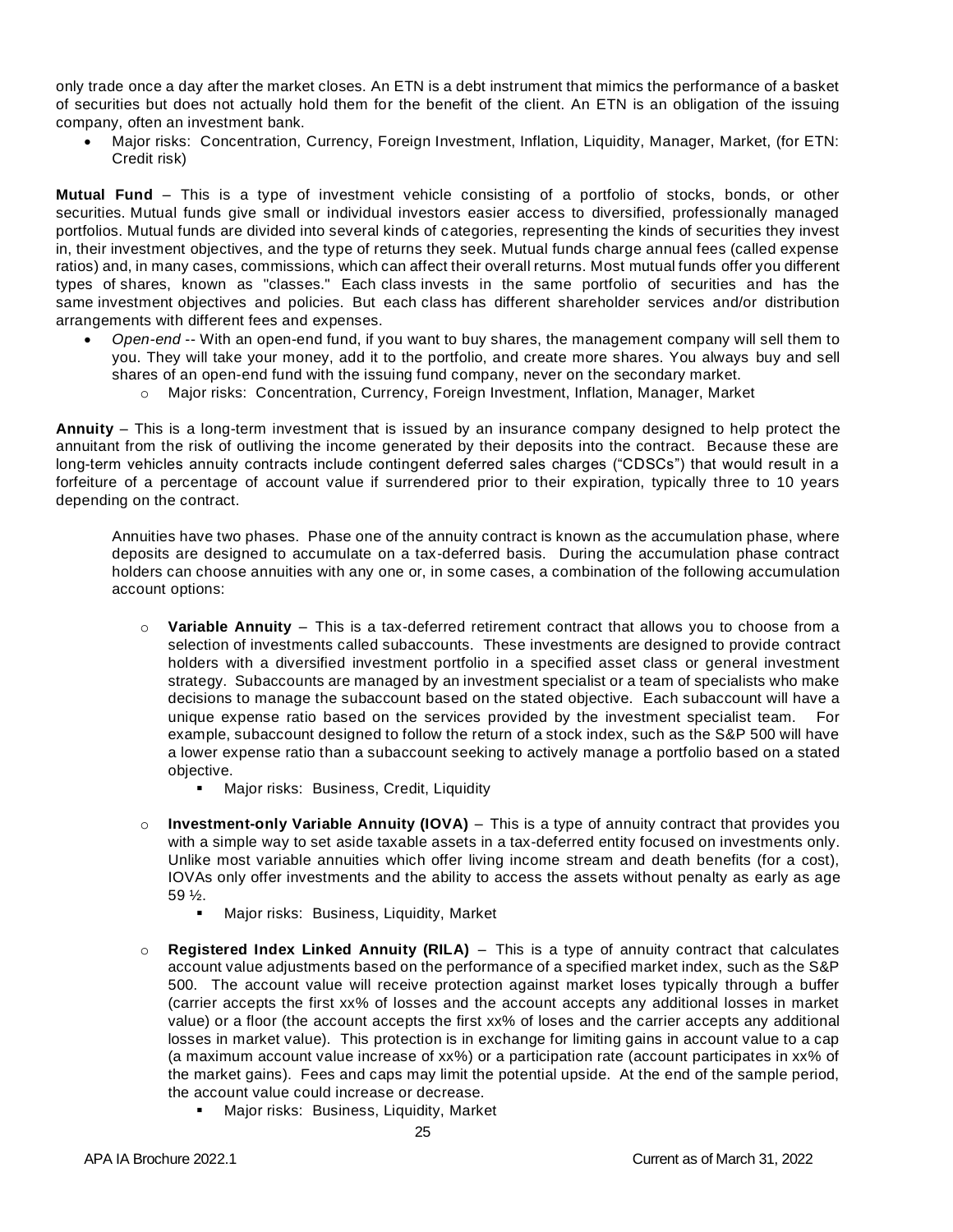Phase two of the annuity contract is known as the annuitization phase. This option converts your purchase payments (what you contribute) and accumulated growth (if any) into periodic payments that can be paid out under various payment options, including a lifetime option. Annuities can provide clients with additional benefits above and beyond tax deferred growth in the form of living benefits or enhanced death benefits including but not limited to the following.

- o **Guaranteed Minimum Withdrawal Benefit (GMWB)** Guarantees clients a stream of lifetime income based on a percentage of the contract's benefit base. Lifetime GMWB payments are available without having to immediately annuitize the contract.
- o **Guaranteed Minimum Accumulation Benefit (GMAB)** Guarantees a certain portion of the investment is returned to the contract owner regardless of the performance of the subaccounts.
- o **Guaranteed Minimum Death Benefit (GMDB)** Guarantees an enhanced benefit to the contract owner's beneficiaries regardless of the account value on the date of death. These benefits can be based on a return of the initial investment, the highest contract value on the contract's anniversary over a specified period of time or increase at a specified percentage over a period of time.

**Closed-end Fund** – This is a type of investment vehicle where, at fund inception, the investment company raises a set amount of money and issues a specific number of shares. No new shares are created after that point. Investors can buy the fund shares only on the secondary market, from someone else who is selling shares. Like stocks, closed-end fund shares can be traded at any time of the day when the market is open. The shares reflect market values rather than the net asset value of the fund itself.

• Major risks: Concentration, Currency, Foreign Investment, Inflation, Manager, Market

**Hedge Fund** – This is a broad alternative investment category of pooled investment vehicles with a variety of strategies. Strategies may include investing in no-traditional asset classes, using leverage, or taking short positions. Hedge funds are not subject to the same regulation as mutual funds and are often limited to institut ions or wealthy individuals.

• Major risks: Business, Concentration, Currency, Interest Rates, Liquidity, Manager, Market

**Interval Fund** – This is a type of investment company that periodically offers to repurchase its shares from shareholders. These shares typically do not trade on the secondary market. These shares are subject to periodic repurchase offers that may be limited by volume by the fund at a price based on net asset value.

• Major risks: Credit, Liquidity, Manager, Market

**Managed Futures** – This is an alternative investment where a portfolio of futures contracts is *actively* managed by professionals. Managed futures are considered an alternative investment and are often used by funds and institutional investors to provide both portfolio and market diversification.

• Major risks: Foreign Investment, Horizon, Inflation, Interest Rate, Manager, Market

**Non-Traded REIT** – This is an alternative real estate investment designed to reduce or eliminate tax while paying dividends and/or providing returns on real estate appreciation. A non-traded REIT does not trade on a securities exchange and is therefore quite illiquid for extended periods of time.

• Major risks: Business, Concentration, Credit, Financial, Inflation, Interest Rate, Liquidity, Manager, Political and Government

**Non-Traded Preferred Stock** – Preferred stock is a type of hybrid security that has characteristics of both common stock and bonds. Non-traded preferred stock does not trade on a securities exchange and may be illiquid for an extended period of time.

• Major risks: Business, Call, Concentration, Credit, Financial, Inflation, Liquidity

When you are deciding whether to invest in a specific investment, make sure you obtain, review and discuss with your Advisory Representative the documentation related to the investment which outlines the details of the investment (i.e., prospectuses, annual reports and offering memorandums that discuss the structure of the investment, fees/costs, management, portfolio, restrictions, contributions, distributions, risks, etc.) The documentation should be provided by your Advisory Representative or can be obtained directly from the investment sponsor.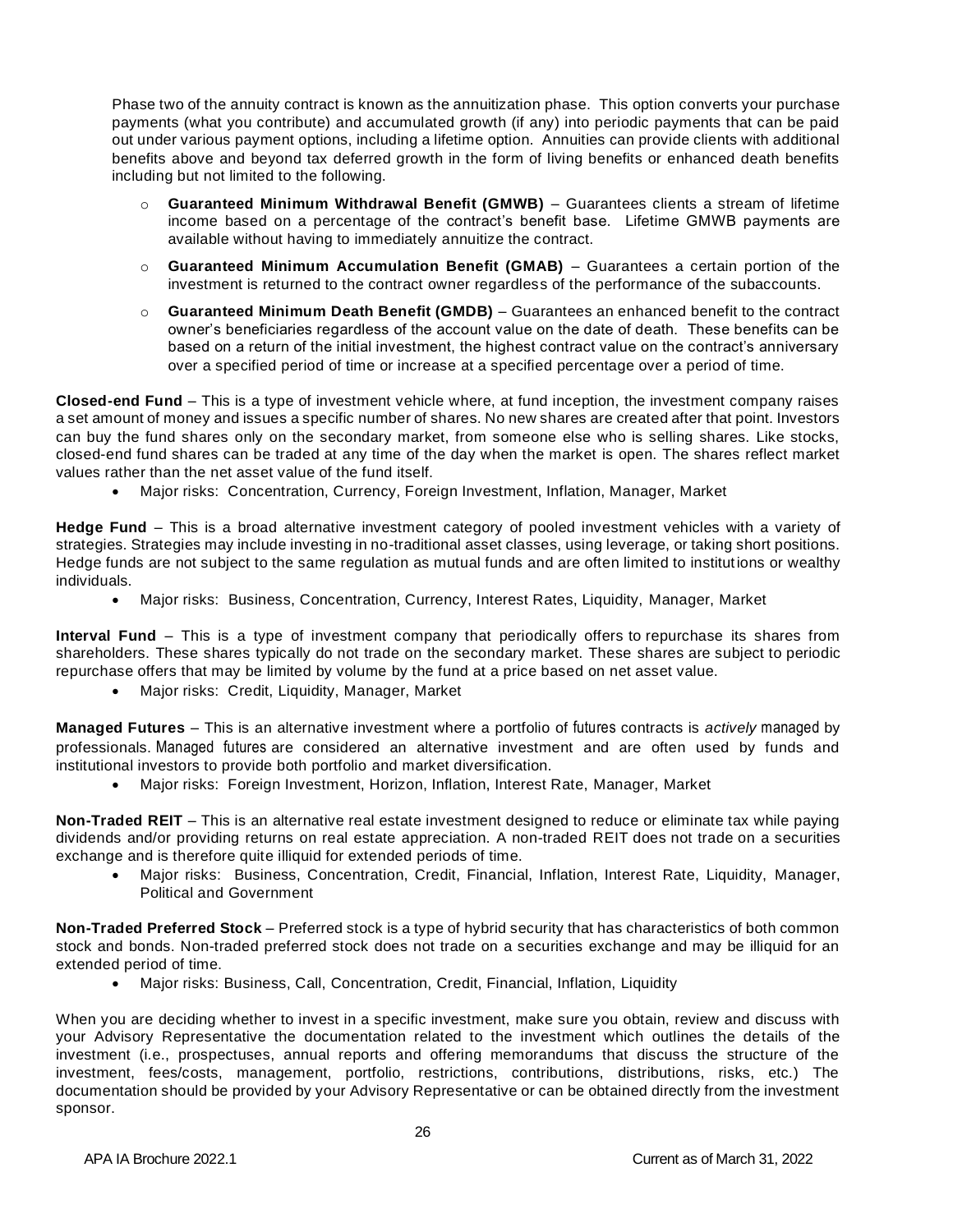## **Pledging Assets**

Clients should be aware that pledging assets in an account to secure a loan or purchase securities on margin involves additional risks. The broker/dealer or bank holding the loan has the authority to liquidate all or part of the securities at any time without your prior notice in order to maintain required maintenance levels, or to call the loan at any time. As a practical matter, this may cause you to sell assets and realize losses in a declining market. These actions may interrupt your long-term investment goals and result in adverse tax consequences and additional fees to the bank. The returns on accounts or pledged assets may not cover the cost of loan interest and account fees and may dictate a more aggressive investment strategy to support the costs of borrowing. Before pledging assets in an account, clients should carefully review the loan agreement, loan application and any forms required by the bank and any other forms and disclosures provided by the Firm.

Listed above are some of the primary risks associated with the way we recommend investments to you. Please do not hesitate to contact us to discuss these risks and others in more detail. In instances where we recommend that a third party manage your assets, please refer to the third party's ADV and associated disclosure documents for details on their investment strategies, methods of analysis and associated risks.

## *Investing in securities involves risk of loss that you should be prepared to bear.*

# **ITEM 9 – DISCIPLINARY INFORMATION**

<span id="page-26-0"></span>Not applicable. Neither we, nor any of our management personnel have been involved in any disciplinary events that are material to your evaluation of our programs or the integrity of our management.

# **ITEM 10 – OTHER FINANCIAL INDUSTRY ACTIVITIES AND AFFILIATIONS**

#### <span id="page-26-1"></span>**OVERVIEW**

This section contains information about our financial industry activities and affiliations. We provide information about the material relationships and arrangements we have with any related persons, including broker-dealers and investment advisors. We identify if any of these relationships or arrangements create a material conflict of interest with clients and discuss how we address these conflicts. "Related Persons" are defined as entities that we control or control us or are under common control with us.

## <span id="page-26-2"></span>**CORPORATE STRUCTURE**

Arbor Point Advisors, LLC is a wholly owned subsidiary of Securities America Financial Corporation (SAFC), as is our affiliated broker-dealer, Securities America, Inc. (SAI), and our affiliated investment adviser firm, Securities America Advisors, Inc. (SAA). SAFC is a wholly owned subsidiary of Advisor Group Holdings, Inc. (AGHI), which is owned primarily by a consortium of investors through RCP Artemis Co-Invest, L.P., an investment fund affiliated with Reverence Capital Partners LLC. The consortium of investors includes, RCP Genpar Holdco LLC, RCP Genpar L.P., RCP Opp Fund II GP, L.P., and The Berlinski Family 2006 Trust.

## <span id="page-26-3"></span>**OTHER INDUSTRY AFFILIATES**

APA has the following affiliates, which are wholly owned subsidiaries of Advisor Group Holdings, Inc.

| Securities America Financial Corporation (SAFC)<br><b>Holding Company</b> | 100% owned by AGHI |
|---------------------------------------------------------------------------|--------------------|
| Securities America, Inc. (SAI)<br>Broker/Dealer                           | 100% owned by SAFC |
| Securities America Advisors, Inc. (SAA)<br>Registered Investment Advisor  | 100% owned by SAFC |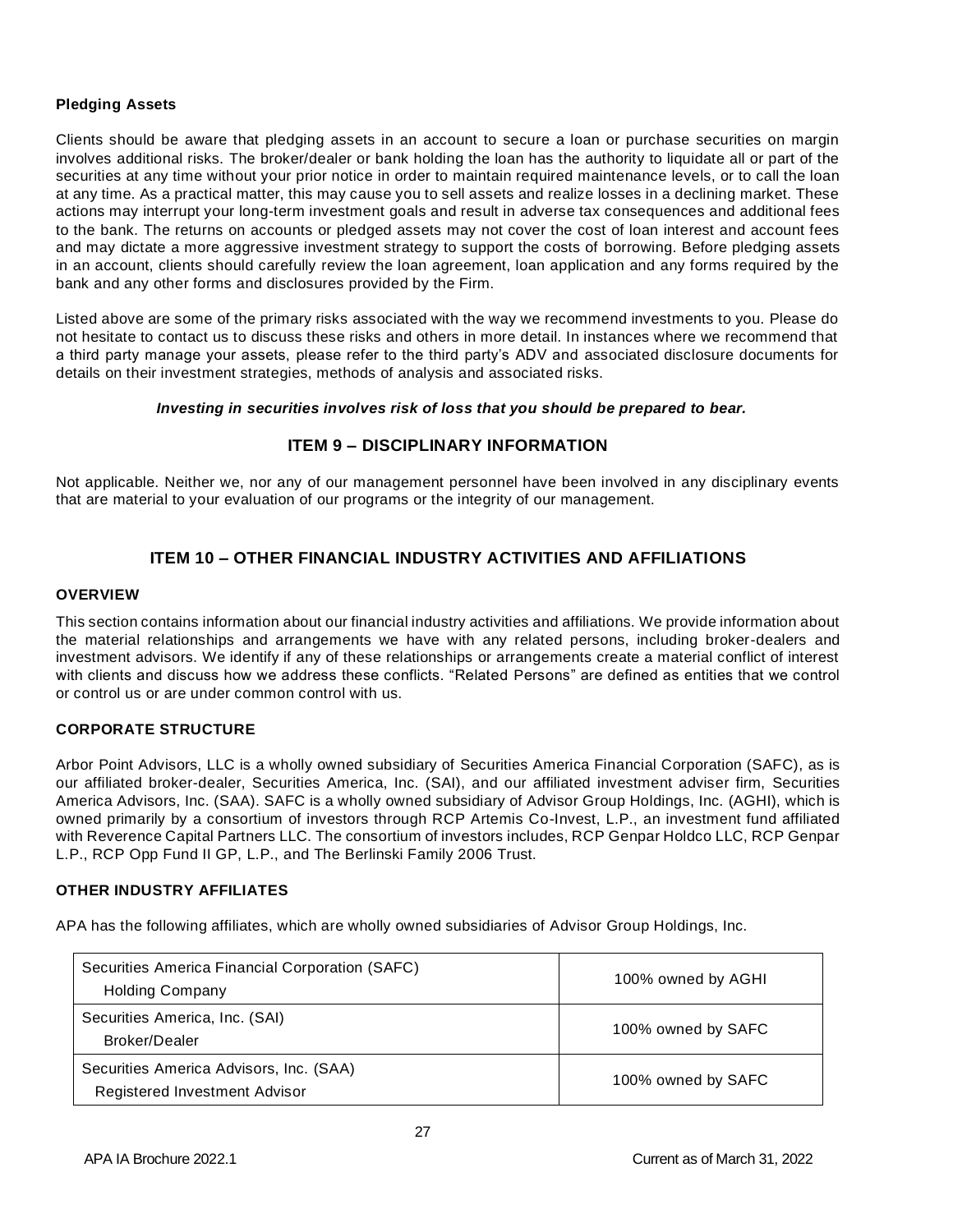| Ladenburg Thalmann Asset Management, Inc. (LTAM)<br>Registered Investment Advisor | 100% owned by AGHI |
|-----------------------------------------------------------------------------------|--------------------|
| Ladenburg Thalmann & Co., Inc. (LTCO)<br>Broker/Dealer                            | 100% owned by AGHI |
| Triad Advisors, LLC<br>Registered Investment Advisor, Broker/Dealer & Insurance   | 100% owned by AGHI |
| Triad Hybrid Solutions, LLC<br>Registered Investment Advisor                      | 100% owned by AGHI |
| Highland Capital Brokerage<br>Insurance Company                                   | 100% owned by AGHI |
| Premier Trust, Inc.<br><b>Trust Company</b>                                       | 100% owned by AGHI |

APA also has Related Persons under common control with AGHI. The following chart details the Related Persons, which are wholly owned subsidiaries of Advisor Group, Inc. (AGI), which is a wholly owned subsidiary of Advisor Group Holdings, Inc.

| Advisor Group, Inc. (AGI)<br><b>Holding Company</b>                                     | 100% owned by AGHI    |
|-----------------------------------------------------------------------------------------|-----------------------|
| Royal Alliance Associates, Inc. (RAA)<br>Registered Investment Advisor, Broker/Dealer   | 100% owned by AGI     |
| Financial Service Corporation (FS Corp)<br><b>Holding Company</b>                       | 100% owned by AGI     |
| <b>FSC Securities Corporation (FSC)</b><br>Registered Investment Advisor, Broker/Dealer | 100% owned by FS Corp |
| SagePoint Financial Inc. (SPF)<br>Registered Investment Advisor, Broker/Dealer          | 100% owned by AGI     |
| Woodbury Financial Services, Inc. (WFS)<br>Registered Investment Advisor, Broker/Dealer | 100% owned by AGI     |
| Vision2020 Wealth Management Corp.<br>Registered Investment Advisor                     | 100% owned by AGI     |

The following chart details the Related Persons, which are not wholly owned subsidiaries of AGHI or AGI. These Related Persons, however, are under common control of AGHI. Your Advisory Representative, however, cannot recommend the purchase of securities through such affiliates and do not conduct advisory business through these Related Persons.

| Black Diamond Financial, LLC  | 100% owned by Black Diamond |
|-------------------------------|-----------------------------|
| Registered Investment Advisor | Financial Holdings, LLC     |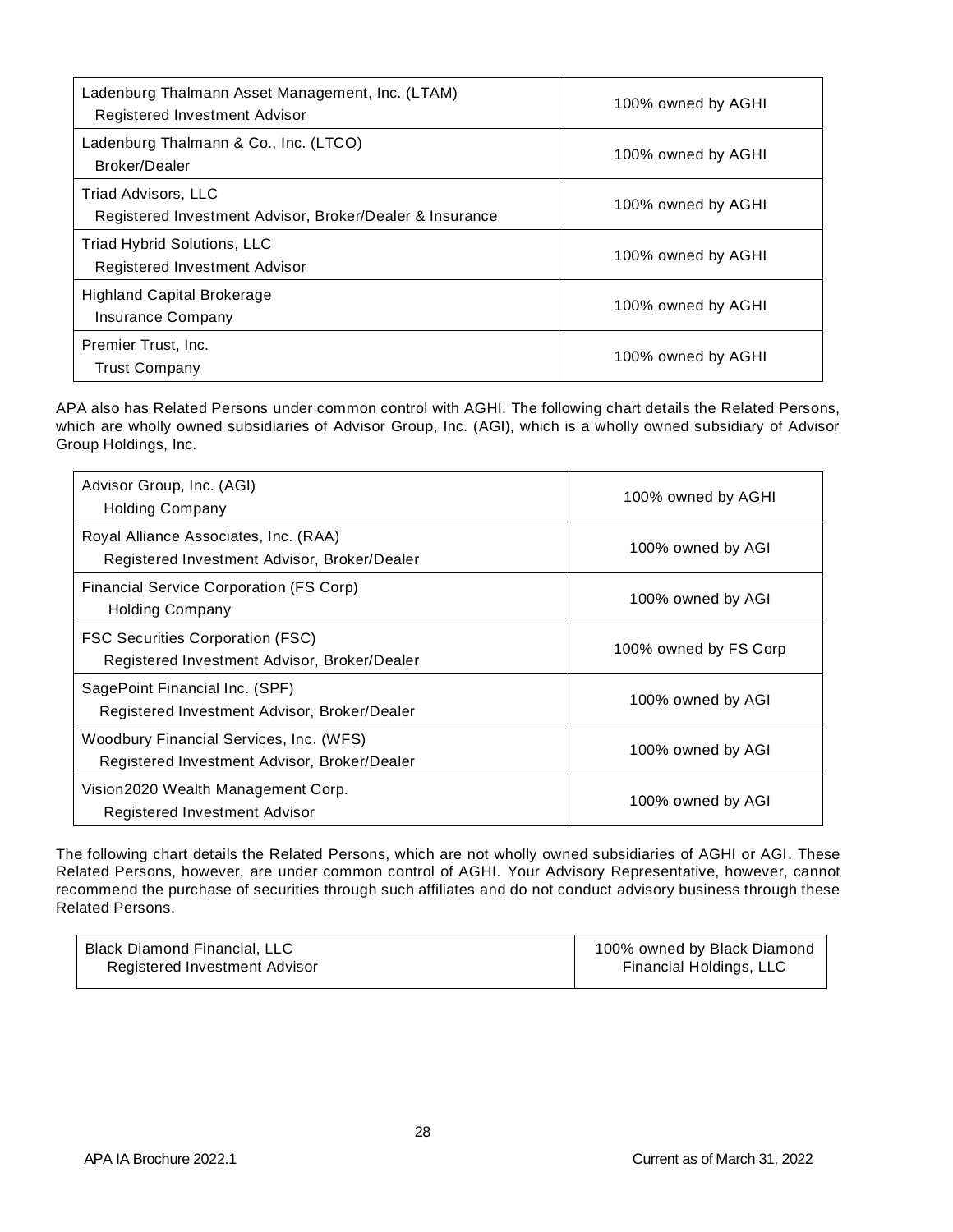#### <span id="page-28-0"></span>**BROKER-DEALER AFFILIATE**

As noted in Item 4, APA's affiliate, SAI, is registered as a broker-dealer with the SEC, and a member of FINRA, engaged in the offer and sale of securities products.

Most of our Advisory Representatives are associated with SAI as Registered Representatives. Your Advisory Representative will take into consideration all types of accounts that could be offered (i.e., both brokerage and advisory accounts) when making the recommendation of an account that is in your best interest. Refer to the Investment Advisor Public Disclosure website at [www.adviserinfo.sec.gov](http://www.adviserinfo.sec.gov/) for more information on your Advisory Representative's specific licenses or [brokercheck.finra.org](https://brokercheck.finra.org/) for registered representatives specific licenses.

Account recommendations include recommendations of securities account types generally (e.g., to open an IRA or other brokerage account), as well as recommendations to roll over or transfer assets from one type of account to another (e.g., a workplace retirement plan account to an IRA).

If acting as a registered representative, your Advisory Representative can recommend the purchase of securities offered by SAI. In that case, your Advisory Representative would receive commissions for those products which will be in addition to advisory fees charged on assets covered by your client advisory relationship. As such, Advisory Representatives have an incentive to sell you commissionable products in addition to providing you with advisory services when such commissionable products may not be suitable. Alternatively, they have an incentive to forego providing you with advisory services when appropriate, and instead recommend the purchase of commissionable investments, if they deem that the payout for recommending the purchase of these investments would be higher than providing management advice on these products for an advisory fee. Therefore, a conflict of interest could exist between their interests and your interests. We maintain policies and procedures to ensure recommendations are in your best interest.

While our securities sales are reviewed for suitability by an appointed supervisor, you should be aware of the incentives we have to sell certain securities products and are encouraged to ask us about any conflict presented.

All such transactions are effected in compliance with the Advisers Act and other applicable law, including our duty to seek best execution.

Please be aware that you are under no obligation to purchase products or services recommended by us or members of our Firm in connection with providing you with any advisory service that we offer.

## <span id="page-28-1"></span>**INSURANCE**

SAI is also an insurance agency licensed to do business in all 50 states.

Advisory Representatives that are also insurance licensed are permitted to sell fixed insurance products including, but not limited to, fixed annuities, term life insurance, and whole life insurance for compensation through SAI's insurance agency or an independently owned agency.

Highland Capital Brokerage ("Highland") is a Related Person of the Firm and an independent insurance brokerage firm that delivers life insurance, fixed and equity indexed annuities, long-term care solutions and variable insurance wholesaling support to investment and insurance providers. Some employees of Highland are also registered with us and/or our broker-dealer affiliates.

## <span id="page-28-2"></span>**OUTSIDE BUSINESS ACTIVITIES**

Since registered representatives are independent contractors of SAI, they have the ability to engage in certain other business activities separate from the activities they conduct through SAI. Some of SAI's affiliated registered representatives are permitted to be employed by, or own, a financial services business entity, including an investment adviser business, separate from SAI. Although this is not considered a conflict of interest, clients should be aware that these situations can exist. Such activities include tax preparation, insurance, and/or real estate services. When your Advisory Representative engages in these certain other business activities (other than the provision of brokerage and advisory services through us), they could receive greater compensation through the outside business activities.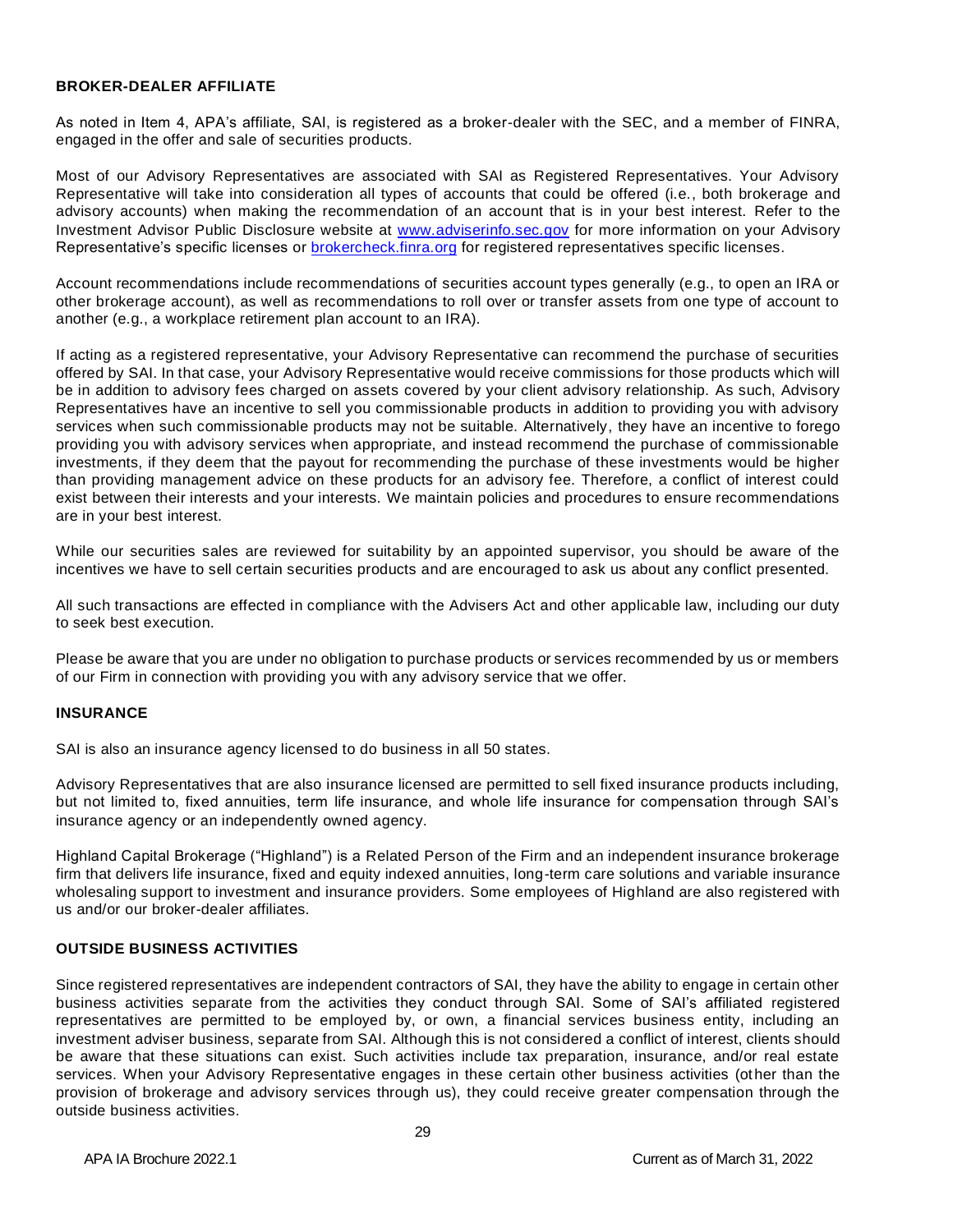#### <span id="page-29-0"></span>**BUSINESS OPERATIONS WITH AFFILIATES**

Some of our business operations involve directing clients to products or services of our Related Persons. In that case we or our Related Persons can receive compensation when doing so which results in a conflict of interest. Your Advisory Representative, however, does not receive a portion of the compensation paid to us or our Related Persons and therefore does not have a conflict of interest in recommending the use of one of our affiliated companies. As a result of the fact your Advisory Representative is not compensated for directing you to products or services offered by our Related Persons, we believe that the Firm's conflict of interest is mitigated. The Firm maintains policies and procedures to ensure recommendations made to you are in your best interest. The Firm or its Advisory Representatives may direct you to the following Related Persons:

Premier Trust: Premier Trust is a Nevada chartered trust company that provides trust, estate planning and administrative services. When making any recommendation, Advisory Representatives first consider whether Premier Trust can adequately service client needs and whether any other efficiencies or benefits will result to the client. Clients are not obligated to follow our recommendations or use Premier Trust's services. When used, Premier Trust provides full disclosure with respect to its trust and administrative services and related costs.

Highland Capital Brokerage (Highland): Highland is an independent insurance brokerage firm that distributes fixed and variable life insurance, disability insurance, fixed and indexed annuities, and long-term care solutions to financial professionals and their clients. Some employees of Highland are also be registered with us and/or our broker-dealer affiliates.

Ladenburg Thalmann & Co. Inc. (LTCO): LTCO is a registered broker/dealer. Your Advisory Representative can also recommend clients invest in securities issued in an initial public ("new issue") and secondary offering for which LTCO acts as a manager, an underwriter and/or a member of the selling syndicate. APA and/or our affiliated broker/dealer, SAI, can also act as a member of the selling syndicate. We have a conflict of interest when recommending these securities because:

• LTCO receives all or a portion of the concession (the difference between the price paid by the client for the security and the price for which LTCO purchases the security) in connection with such sales. This concession will vary between different offerings. If APA or SAI also act as a member of the selling syndicate, they receive a portion of the concession. If your Advisory representative is also a registered representative, he or she generally receives a portion of this compensation in that separate capacity.

Because of our affiliation with LTCO, we have incentives to recommend investments in these initial and secondary offerings for the above reasons rather than based on client needs. To address these conflicts, we have policies and procedures in place to make sure that securities in initial public offerings are recommended only to clients for whom they are in the client's best interest based on client investment objectives and holdings. If securities acquired in initial public and secondary offerings become oversubscribed, we have policies and procedures in place addressing the allocation process under these circumstances.

Clients are not obligated to use any LTCO services recommended.

Ladenburg Thalmann Asset Management, Inc. (LTAM): LTAM is an SEC registered investment advisor specializing in investment management, market analysis, due diligence, fund selection, asset allocation and diversification strategies. LTAM sponsored programs and their characteristics are more fully described in its disclosure brochures, which are available to any client or prospective client upon request.

LTAM offers the Ladenburg Funds (i.e., Ladenburg Income Fund, Ladenburg Income & Growth Fund, Ladenburg Growth & Income Fund, Ladenburg Growth and Ladenburg Aggressive Growth), each of which is an open-end fund; as well as the Total Portfolio Series funds (Collective Investment Trusts) established for retirement plans. Our Advisory Representatives can recommend clients invest in these funds as well as other Ladenburg portfolios. Transactions within these funds are executed through LTCO, which receives no commissions when executing trades on behalf of the Funds. Therefore, there is a conflict of interest if

30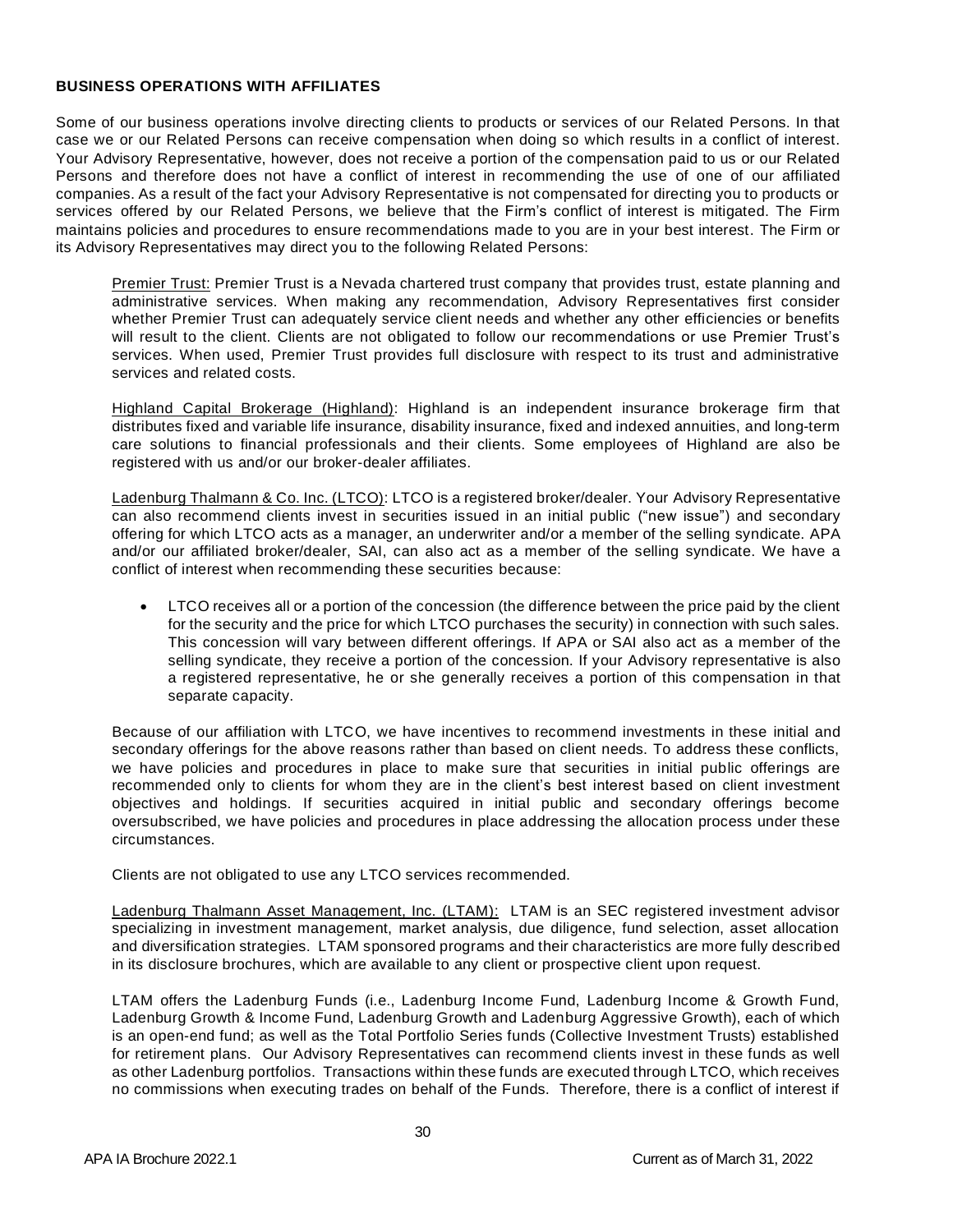clients elect to invest in these products since LTAM, LTCO and APA generally receive more compensation than if clients purchase other investments.

- LTAM operates \$ymbil®, an online, interactive tool designed to assist clients in selecting among the five Ladenburg Funds by using a questionnaire to gauge a client's time horizon, risk tolerance and investment objectives. A client investment profile is created from the responses to this online questionnaire. LTAM has no discretion over a client's investments. Our Advisory Representatives can recommend clients use \$ymbil®, and if clients implement transactions using \$ymbil®, both APA and our Advisory Representatives receive solicitor fees. This creates a conflict of interest; however, clients have no obligation to accept any suggestions provided by \$ymbil® or to invest in any of the Ladenburg Funds.
- LTAM offers the Qui(k) program. LTAM serves as the ERISA Section 3(38) investment fiduciary for the plans associated with this program. LTAM has entered into an agreement to provide 3(38) investment fiduciary services to TRG Fiduciary Services, LLC (TRGF). TRGF is the Pooled Plan Provider (PPP) for the Qui(k) platform, TRGF's Pooled Employer Plan (PEP). LTAM, as well as the other Qui(k) platform service providers, are engaged by TRGF in their capacity as the PPP named fiduciary and PEP plan sponsor. Certain collective investment trusts ("CITs") managed by LTAM are available as investment options in Qui(k). However, LTAM utilizes a share class that does not pay a fee to LTAM for management of the CIT assets. Employers who participate in Qui(k) will sign a separate agreement engaging TRGF as the PPP. TRGF, LTAM, and APA do not engage in any revenue sharing as a result of this relationship. The specific manner in which fees are charged is established for a client in the client's written investment advisory agreement. Advisory Representatives are not acting as a fiduciary for purposes of ERISA when recommending employer participation in Qui(k) versus the other programs or options.

We offer clients access to professional third-party money managers that create and implement portfolios with a variety of investment strategies. LTAM is among the third-party money managers that can be recommended to clients. APA has a conflict of interest when recommending LTAM to clients. Advisory Representatives receive compensation that varies depending on the third-party managers recommended. APA earns more total compensation when a client selects LTAM as a third-party manager than we would earn if the client selects certain other unaffiliated third-party managers. Thus, our Advisory Representatives have a conflict of interest because of an incentive to recommend certain managers over others. We address these conflicts of interest through policies and procedures that, among other things, require Advisory Representatives to make suitable recommendations, to act as a fiduciary to clients, and to act solely in clients' best interests.

## <span id="page-30-0"></span>**BOARD OF DIRECTORS**

Members of the APA Board of Directors serve as board members for several of our affiliated companies. There may be a perceived conflict of interest. You should be aware that the Board of Directors does not make decisions for our firm without following the process set forth in our firm's by-laws.

# <span id="page-30-1"></span>**ITEM 11 – CODE OF ETHICS, PARTICIPATION OR INTEREST IN CLIENT TRANSACTIONS AND PERSONAL TRADING**

## **Code of Ethics**

We have adopted a Code of Ethics (the "Code") to address securities-related conduct. The Code focuses primarily on fiduciary duty, personal securities transactions, insider trading, gifts, and conflicts of interest. The Code includes our policies and procedures developed to protect your interests in relation to the following topics:

- The duty at all times to place your interests first;
- The requirement that all personal securities transactions be conducted in such a manner as to be consistent with the Code and to avoid any actual or potential conflict of interest or any abuse of an employee's position of trust and responsibility;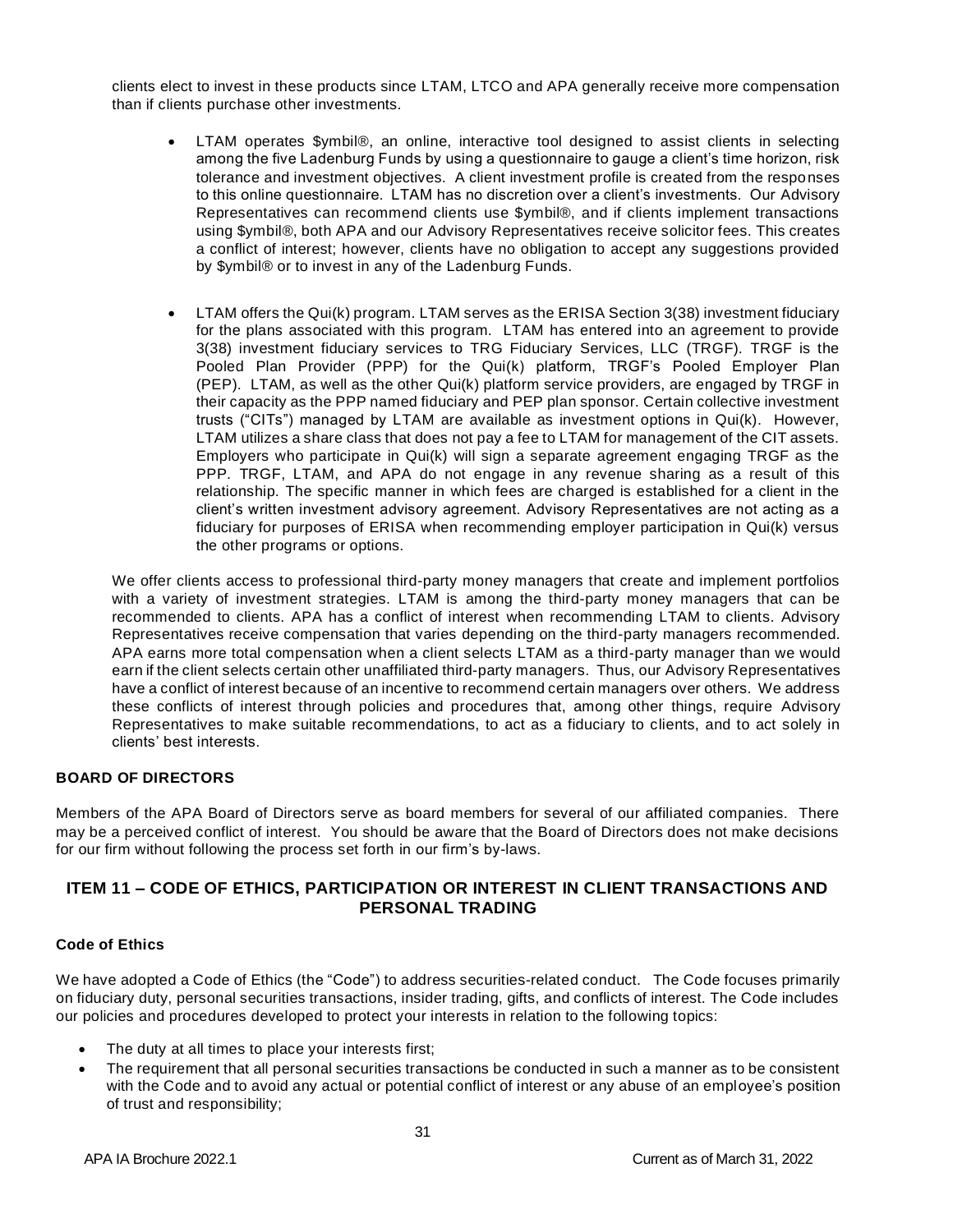- The principle that investment adviser personnel should not take inappropriate advantage of their positions;
- The fiduciary principle that information concerning the identity of your security holdings and financial circumstances are confidential; and
- The principle that independence in the investment decision-making process is paramount.

This response is only intended to provide you with a summary description of our Code of Ethics. Please refer to our Code of Ethics located at [www.arborpointadvisors.com/disclosures](http://www.arborpointadvisors.com/disclosures) in its entirety for additional details.

It is APA's policy to prohibit agency cross transactions where representatives act as brokers for both buying and selling a single security between two different clients and are compensated through an agency commission or principal mark-up for the trades. If we adopt a different policy in this area, we will observe all rules and regulations in accordance with the disclosure and consent requirements of Section 206(3) of the *Advisers Act*. Additionally, we are aware that such transactions can only occur if we can ensure that we meet our duty of best execution for the client.

Related Person(s) to us may have an interest or position in securities which may be recommended to you.

Our Advisory Representatives, from time to time, can recommend investment products to you, including mutual funds, variable and fixed annuities, and other insurance products, sponsored, distributed, or managed by our Related Persons. Advisory Representatives may also recommend that you select portfolio managers that are Related Persons. These Related Persons may, from time to time, place brokerage transactions with SAI and refer you to us. Such recommendations and arrangements might create a conflict of interest because they may result in an increase in compensation for us, our Advisory Representatives and our Related Persons. The Firm stands to receive earnings from the internal fees of the recommended securities as well as earnings from a portion of the investment advisory fee received by us. Advisory Representatives are not under any obligation to sell these products or to meet any selling quotas related specifically to these products.

While our security sales are reviewed for suitability by an appointed supervisor, you should be aware of the incentives we have to sell certain securities products and are encouraged to ask us about any conflict presented.

We may recommend securities to you or buy or sell securities for your account at or about the same time we buy or sell the same securities in our own account. In those instances, the Firm maintains policies and procedures to avoid, detect, and correct conflicts of interest that arise if you and the Advisory Representative (including Related Persons) invest in the same security on the same side of the market on the same day.

Due to our affiliation with another investment company, investment advisors and broker/dealers, we maintain a Restricted and Pre-Clearance Equity List which may limit our firm and the Advisory Representative's ability to transact in certain equities on your behalf in a discretionary advisory program. Your Advisory Representative may not be able to place certain transactions or may experience delays in submitting certain transactions on your behalf based on any pre-clearance or pre-approval requirements implemented by the firm. You can receive a worse price than what you might receive if you placed the transaction through another Advisory Representative not affiliated with SAI and not subject to any trading restrictions. These trading restrictions are subject to change without notice.

# **ITEM 12 – BROKERAGE PRACTICES**

## <span id="page-31-0"></span>**Recommendation of Broker/Dealers and Custodians for Investment Management Services**

You are under no obligation to act on the recommendations of Arbor Point Advisors and are free to select any broker/dealer or investment advisor you'd like to implement our recommendations. In other words, you are not *required* to work with us. However, if you want to hire us for our investment management service, we are responsible for executing your account transactions and therefore responsible for attaining the best execution possible. Please note that we cannot promise or guarantee our brokerage platforms are the least expensive in the industry. There may be other platforms with lower costs.

If clients contract for our investment management services, we require them to use particular broker/dealers recommended or approved by us. Please note that not all investment advisors require the use of particular broker/dealers. Some investment advisors permit clients to use any broker/dealer of the client's own choosing. In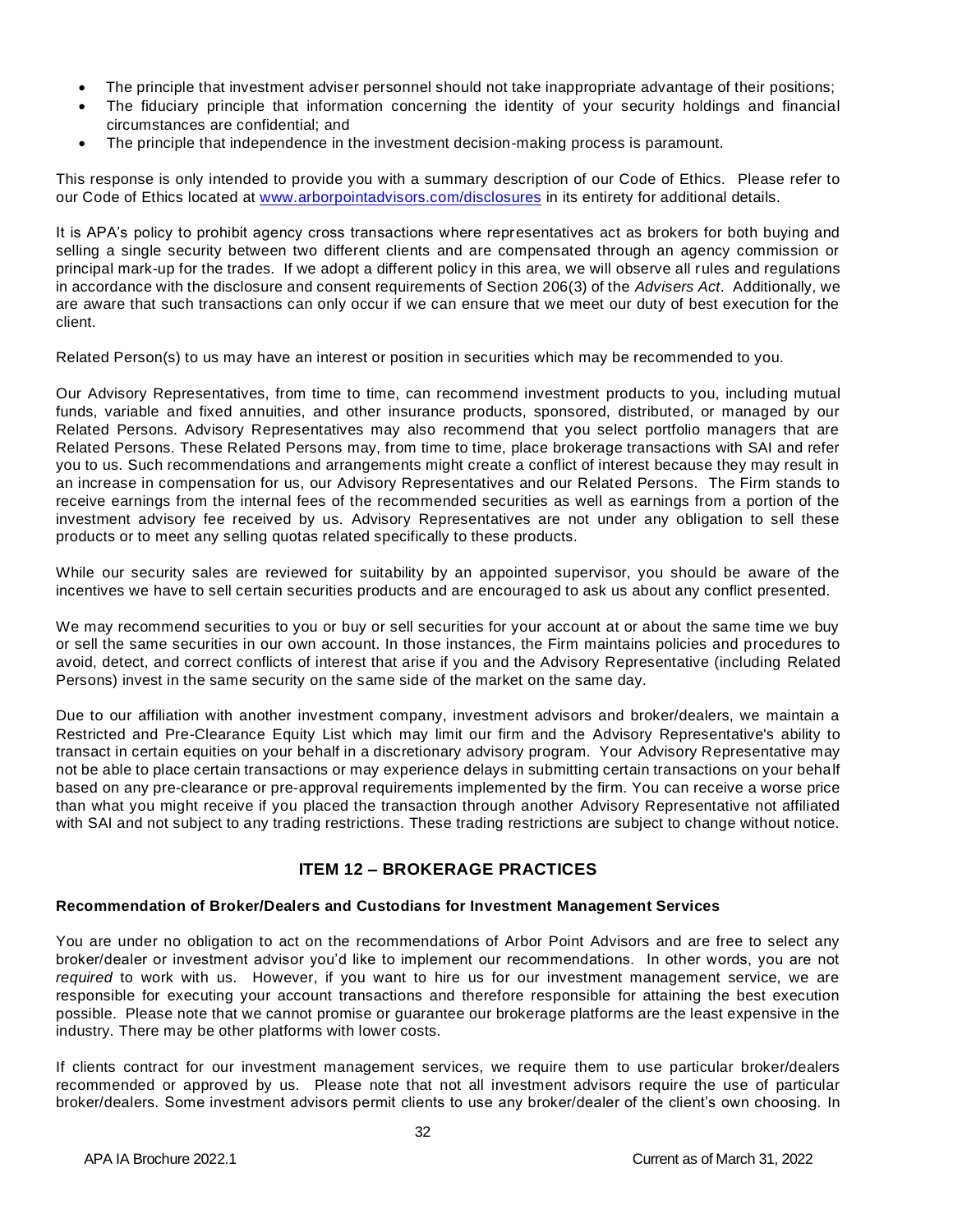very rare cases, we may work with a client that wants to direct us to use a particular broker/dealer. In such cases, those clients must understand that we may be unable to effectively negotiate brokerage compensation on the client's behalf. When directing brokerage business, clients should consider whether the commission expenses and execution, clearance and settlement capabilities that they obtain through their selected broker/dealer(s) are adequately favorable in comparison to those that we would otherwise obtain for our clients. Clients with clientdirected brokerage arrangements should also understand we may be limited in our trading ability (compared to platforms recommended by Arbor Point Advisors) and may be required to execute client directed trades after trades are implemented through accounts at our preferred platforms. Clients are encouraged to discuss available alternatives with their Advisory Representative.

When selecting brokerage platforms for client accounts, we consider standard benefits that are available without cost to all investment advisor firms using the platform, including our firm. These benefits include, but are not necessarily limited to, the following products and services: receiving duplicate client statements and confirmations; research related products and tools; access to a trading desk serving APA account participants; the ability to aggregate securities transactions for execution and then allocate the appropriate shares to client accounts; the ability to have advisory fees deducted directly from client accounts; access to an electronic communications network for client order entry and account information; and access to mutual funds with no transaction fees. Some of the products and services made available by a broker/dealer through their program may benefit APA but may not benefit client accounts. These products or services may assist APA in managing and administering client accounts, including accounts not maintained at the broker/dealer providing the benefit.

APA receives additional services which includes assistance with transitioning assets to custodial platforms. Without these arrangements, APA might be compelled to purchase the same or similar services at its own expense. As a result of receiving such services for no additional cost, APA may have an incentive to continue to use or expand the use of a custodian's services. APA examines these potential conflicts of interest when it chooses to enter into a relationship with a custodian to determine that the relationship is in the best interests of APA clients and satisfies its client obligations, including its duty to seek best execution. Clients can pay a commission that is higher than another qualified broker/dealer might charge to affect the same transaction where APA determines in good faith that the commission is reasonable in relation to the value of the brokerage and research services received. In seeking best execution, the determinative factor is not the lowest possible cost, but whether the transaction represents the best qualitative execution, taking into consideration the full range of a broker-dealer's services, including the value of research provided, execution capability, commission rates, and responsiveness. Accordingly, although APA will seek competitive rates, to the benefit of all clients, it may not necessarily obtain the lowest possible commission rates for specific client account transactions. Although the investment research products and services that may be obtained by APA will generally be used to service all of its clients, a brokerage commission paid by a specific client may be used to pay for research that is not used in managing that specific client's account. APA and the qualified custodians are not affiliates, and no broker/dealer affiliated with APA is involved in the relationship.

Our recommendation of broker/dealers will be partially based on past experiences, minimizing commissions and other costs as well as offerings or services the broker/dealer provides that APA or client may require or find valuable such as online access. However, clients can pay commissions higher than those obtainable from other broker/dealers in return for those products and services. Commission and fee structures of various broker/dealers are periodically reviewed to ensure clients are receiving best execution. Accordingly, while APA considers competitive rates, it may not necessarily obtain the lowest possible commission rates for client account transactions. Therefore, the overall services provided by the broker/dealer are evaluated to determine best execution.

#### Clearing and Custodial Arrangement for Asset Management Services Program

Although we permit our Advisory Representatives to use several different brokerage platforms and consider the overall services provided by those brokerage firms, we have material arrangements with some firms that create an incentive for us to recommend those firms over other broker/dealers. We receive economic benefits from brokerage platforms in the form of the support products and services it makes available to APA and its Advisory Representatives whose clients maintain their accounts at a brokerage platform. In addition, brokerage platforms also agree to pay for certain negotiated products and services for which we would otherwise have to pay once the value of our clients' assets in accounts at a brokerage platform reaches a certain amount. Some of the arrangements result in conflicts of interest with our clients and are explained in the following sections.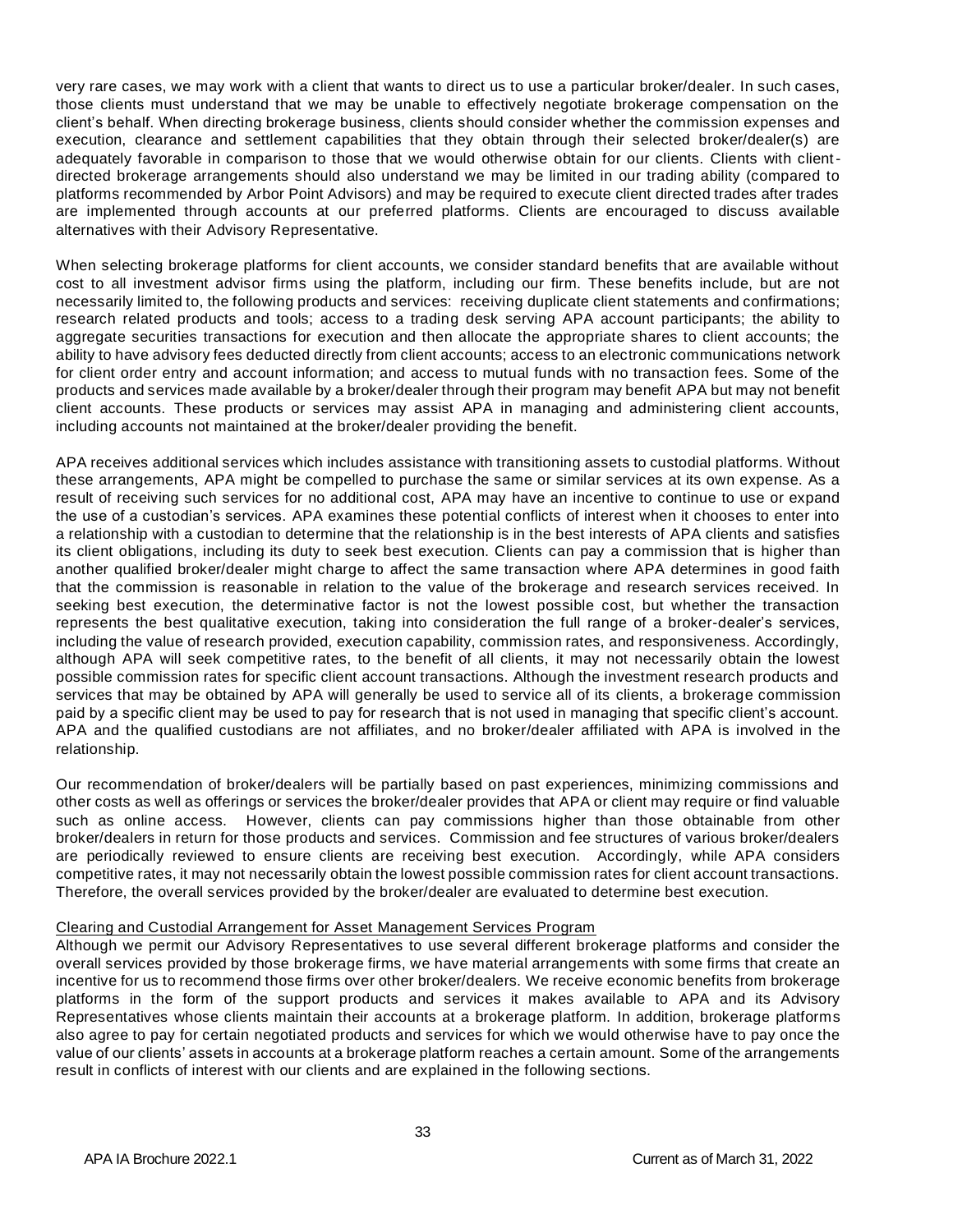A referring broker/dealer firm may also have paid for business consulting and professional services received by APA related persons and may also pay or reimburse expenses (including travel, lodging, meals and entertainment expenses) for APA's personnel to attend conferences or meetings relating to the programs or advisor custody and brokerage services generally. Some of the products and services made available by such referring firms can benefit APA but not benefit its client accounts. These products or services can assist APA in managing and administering client accounts, including accounts not maintained at the referring firm. Other services made available can help APA manage and further develop its business enterprise. The benefits received by APA or its personnel generally do not depend on the amount of brokerage transactions directed to a referring firm. As part of its fiduciary duties to clients, APA at all times endeavors to put the interests of its clients first. Clients should be aware, however, that receiving economic benefits in and of itself creates a potential conflict of interest and can indirectly influence APA's choice of one of these referring broker/dealer firms for custody and brokerage services.

#### **TD Ameritrade Institutional**

APA and its Advisory Representatives can recommend that clients use TD Ameritrade Institutional for custody and brokerage services. TD Ameritrade Institutional is a division of TD Ameritrade, Inc. (TD Ameritrade), member FINRA/SIPC. TD Ameritrade is also an independent and unaffiliated SEC-registered broker/dealer and offers services to independent investment advisors that include custody of securities, trade execution, clearance and transaction settlement.

#### Institutional Program

APA participates in the TD Ameritrade Institutional Program (the Program) and can receive economic benefits that are typically not available to TD Ameritrade retail investors. These benefits include the following products and services (provided without cost or at a discount): receiving duplicate client statements and confirmations; research on related products and tools; consulting services; access to a trading desk serving APA participants; access to block trading (providing the ability to aggregate securities transactions for execution and then allocate appropriate shares to client accounts); the ability to have advisory fees deducted directly from client accounts; access to an electronic communications network for client order entry and account information; and access to mutual funds with no transaction fees and to certain institutional money managers. In addition, TD Ameritrade can pay for business consulting and professional services received by APA's related persons.

The benefits received by APA and/or our Advisory Representatives participating in the Program do not depend on the amount of brokerage transactions directed to TD Ameritrade. There is no direct link between APA's participation in the Program and the investment advice we give to our clients. However, some of the Program products and services available can benefit APA but not our client accounts. APA can also receive discounts on compliance, marketing, technology and practice management products or services provided by third party vendors. These products or services can assist APA in managing and administering client accounts, including accounts not maintained at TD Ameritrade. Other services made available by TD Ameritrade are intended to help APA manage and further develop our business enterprise.

## Additional Services Program

TD Ameritrade will reimburse certain IARs for the cost of tools used to help them manage your account ("Additional Services"). To be eligible to receive these Additional Services, the IAR must use TD Ameritrade for custody and brokerage services. This creates a conflict of interest because your IAR has an incentive to recommend clients use TD Ameritrade since these expenses would be paid by the IAR if a different company was selected to provide custody and brokerage services. These products, services and subscription fees can include, but are not limited to, portfolio management, technology and reporting management, online file sharing systems, financial planning software, historical reporting, client portals, client relationship management systems, cyber security, video conferencing and data gathering.

The Additional Services are not available to all IARs and are provided by TD Ameritrade in its sole discretion and at its own expense. To determine which IARs receive Additional Services, TD Ameritrade likely considers the profitability of the assets in, and trades placed for, APA's client accounts maintained at TD Ameritrade. APA does not pay any fees to TD Ameritrade for these Additional Services nor does APA charge you or its Advisory Representatives for using them. The term of the Additional Services usually lasts for one year; at the end of that period, Advisory Representatives may opt to continue receiving Additional Services at their own expense. The terms and provisions of the Additional Services are covered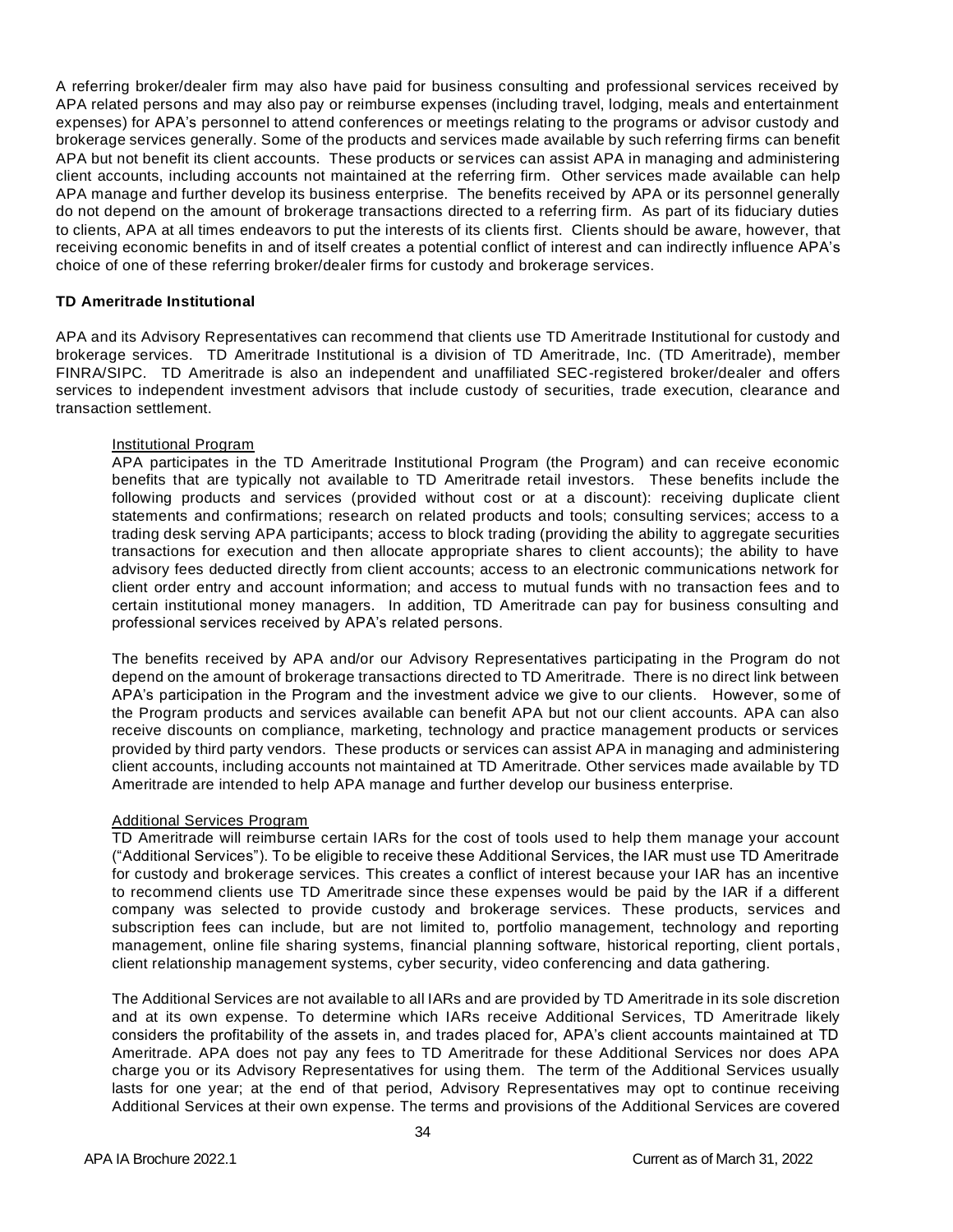by a separate agreement between APA and TD Ameritrade, and TD Ameritrade has sole discretion to terminate the agreement provided certain conditions are met. Consequently, in order to continue receiving the Additional Services, APA has an incentive to recommend clients use TD Ameritrade for its custody and transaction services.

Clients should be aware that receiving economic benefits of any kind (including those from the Program and Additional Services) can create a potential conflict of interest and indirectly influence our choice of TD Ameritrade for custody and brokerage services. As part of our fiduciary duties to clients, we endeavor to always put the interests of clients first, including seeking best execution for client account trades.

We also receive an economic benefit from TD Ameritrade when our Advisory Representatives select TD Ameritrade Institutional to serve as the brokerage platform for their client accounts. When an account is opened through TD Ameritrade, we receive compensation from TD Ameritrade in the form of a reimbursement to cover the first y ear's annual fee charged by Orion. Refer to the section *Advisory Business* of this Brochure to read about the services provided by Orion. The reimbursement paid by TD Ameritrade is paid directly to Arbor Point Advisors and the entire portion is retained by Arbor Point Advisors. The fact that TD Ameritrade has agreed to pay the first year's annual fee charged by Orion against each account opened through TD Ameritrade creates the potential for us to recommend or even require clients use the services of TD Ameritrade. However, as previously stated, we permit brokerage arrangements other than TD Ameritrade.

#### **Schwab Advisor Services**

APA can also recommend or require that clients establish brokerage accounts with the Schwab Advisor Services division of Charles Schwab & Co., Inc. (Schwab), a registered broker/dealer, member SIPC, to maintain custody of clients' assets and to effect trades for their accounts. The final decision to custody assets with Schwab is at the discretion of clients, including those accounts under ERISA or IRA rules and regulations, in which case the client is acting as either the plan sponsor or IRA accountholder. APA is independently owned and operated and not affiliated with Schwab. Schwab provides APA with access to its institutional trading and custody services, which are typically not available to Schwab retail investors. These services generally are available to independent investment advisors on an unsolicited basis, at no charge to them so long as a total of at least \$10 million of the advisor's clients' assets are maintained in accounts at Schwab Advisor Services. Schwab's services include brokerage services that are related to the execution of securities transactions, custody, research (including that in the form of advice, analyses and reports) and access to mutual funds and other investments that are otherwise generally available only to institutional investors or would require a significantly higher minimum initial investment.

Schwab generally does not charge separately for custody services for APA client accounts maintained in its custody. Instead, it is generally compensated through commissions or other transaction-related or asset-based fees for securities trades that are executed through Schwab or that settle into Schwab accounts. Because APA pays Schwab the execution costs associated with securities transactions, there is a potential disincentive to trade securities. APA does not receive any portion of the commission or fees from either Schwab or from clients.

In addition, clients can incur certain charges imposed by third parties other than us in connection with investments made through your account including, but not limited to, wire fees, overnight check fees, mutual fund sales loads, 12b-1 fees and surrender charges, variable annuity fees and surrender charges and IAR and qualified retirement plan fees. APA's fees are separate and distinct from the fees and expenses charged by investment company securities that may be recommended to you. A description of these fees and expenses is available in each security prospectus.

The Arbor Point Advisors Asset Management Services program can cost clients more or less than if the assets were held in a traditional brokerage account. In a brokerage account, clients are charged commissions for each transaction and the Advisory Representative has no duty to provide ongoing advice with respect to the account. If clients plan to follow a buy and hold investment strategy for the account or do not wish to purchase ongoing investment advice or management services, they should consider opening a brokerage account rather than an Asset Management Services account.

Schwab also makes available to APA other products and services that benefit us but may not benefit our clients' accounts. These benefits can include national, regional or specific APA educational events organized and/or sponsored by Schwab Advisor Services. Other potential benefits can include occasional business entertainment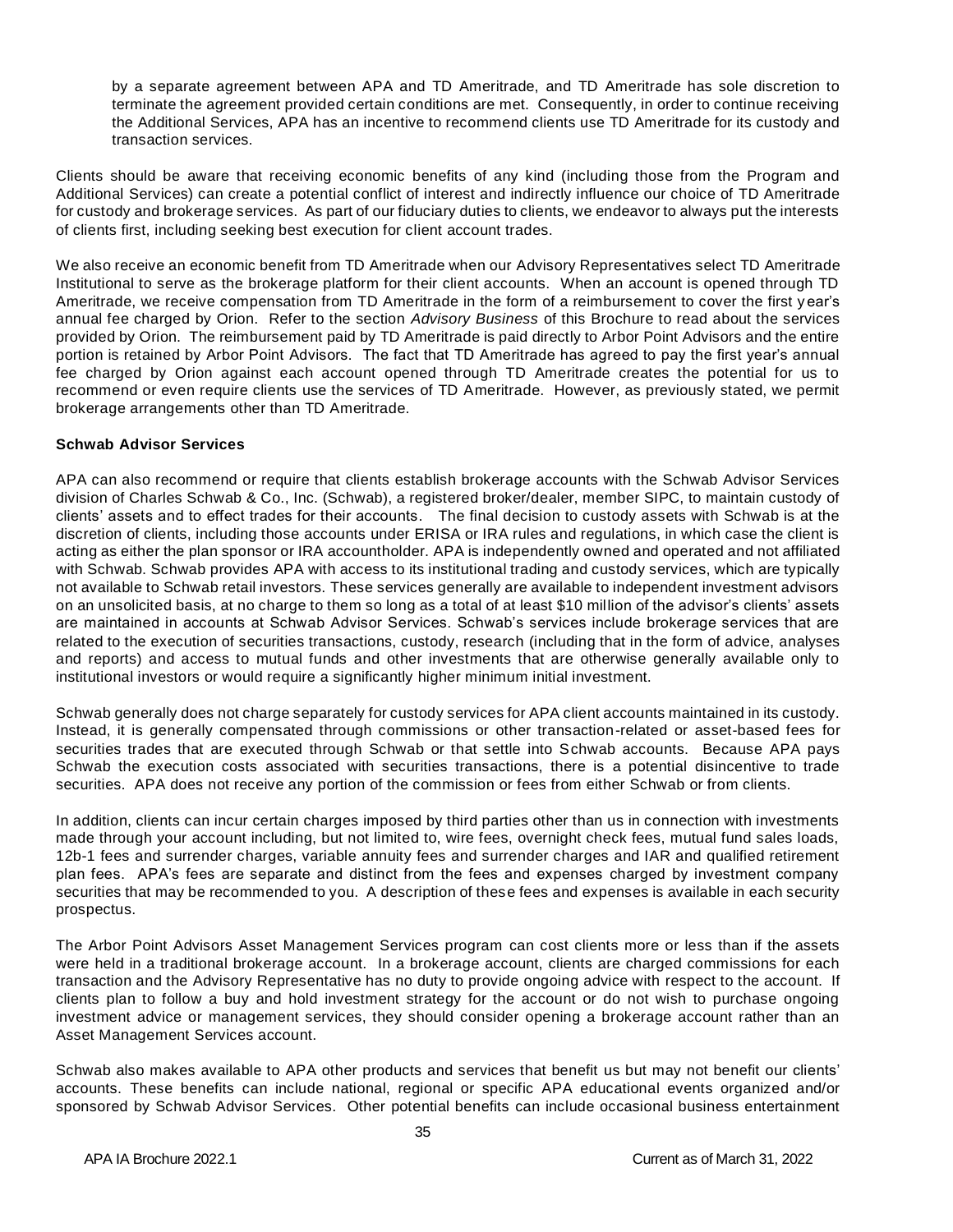of APA personnel by Schwab Advisor Services personnel, including meals, invitations to sporting events (including golf tournaments) and other forms of entertainment, some of which may accompany educational opportunities.

Other of these products and services assist Arbor Point Advisors in managing and administering clients' accounts. These include software and other technology (and related technological training) that provide access to client account data (such as trade confirmations and account statements), facilitate trade execution (and allocation of aggregated trade orders for multiple client accounts), provide research, pricing information and other market data, facilitate payment of Arbor Point Advisors' fees from its clients' accounts, and assist with back -office training and support functions, recordkeeping and client reporting. Many of these services generally may be used to service all or some substantial number of Arbor Point Advisors' accounts, including accounts not maintained at Schwab Advisor Services.

Schwab Advisor Services also makes available to Arbor Point Advisors other services intended to help Arbor Point Advisors manage and further develop its business enterprise. These services may include professional compliance, legal and business consulting, publications and conferences on practice management, information technology, business succession, regulatory compliance, employee benefits providers, human capital consultants, insurance and marketing. In addition, Schwab can make available, arrange and/or pay vendors for these types of services rendered to Arbor Point Advisors by independent third parties. Schwab Advisor Services can discount or waive fees it would otherwise charge for some of these services or pay all or a part of the fees of a third-party providing these services to Arbor Point Advisors. As a fiduciary, Arbor Point Advisors endeavors to act in its clients' best interests, but its recommendation and/or requirement that clients maintain their assets in accounts at Schwab can be based in part on the benefit to Arbor Point Advisors of the availability of some of the foregoing products and services and other arrangements and not solely on the nature, cost or quality of custody and brokerage services provided by Schwab. This may create a potential conflict of interest.

APA participates on the Schwab Advisor Services Technology, Operations and Service Advisory Board (the "TOS Advisory Board"). As described above, Advisory Representatives can establish brokerage accounts with Charles Schwab & Co., Inc. ("Schwab") and/or its affiliates (e.g. TD Ameritrade Institutional) to maintain custody of the clients' assets and effect trades for their accounts. The TOS Advisory Board consists of representatives of independent investment advisory firms who have been invited by Schwab management to participate in meetings and discussions of Schwab Advisor Services' services for independent investment advisory firms and their clients. TOS Advisory Board members are not compensated by Schwab for their service, but Schwab does pay for or reimburse TOS Advisory Board members' travel, lodging, meals and other incidental expenses incurred in attending Board meetings. Any benefits received by APA or its personnel by serving on the TOS Advisory Board do not depend on the amount of brokerage transactions directed to Schwab.

#### **Fidelity Institutional Wealth Services**

APA can also recommend or require that clients establish a brokerage account with Fidelity Institutional Wealth Services (Fidelity) to maintain custody of clients' assets and to effect trades for their accounts. APA is independently owned and operated and is not affiliated with Fidelity. Fidelity provides us with access to their institutional trading and custody services, which are typically not available to retail investors. The services from Fidelity include brokerage, custody, research and access to mutual funds and other investments that are otherwise generally available only to institutional investors or would require a significantly higher minimum initial investment.

Fidelity also makes available other products and services that benefit us but may not benefit our clients' accounts. Some of these other products and services assist us in managing and administering client accounts. These include software and other technology that:

- Provide access to client account data (such as trade confirmation and account statements)
- Facilitate trade execution (and allocation of aggregated trade orders for multiple client accounts)
- Provide research, pricing information and other market data
- Facilitate payment of our fees from client accounts
- Assist with back-office functions, recordkeeping and client reporting.

Many of these services generally can be used to service all, or a substantial number, of our accounts, including accounts not maintained at Fidelity. Fidelity also makes available other services intended to help us manage and further develop our business. These services can include: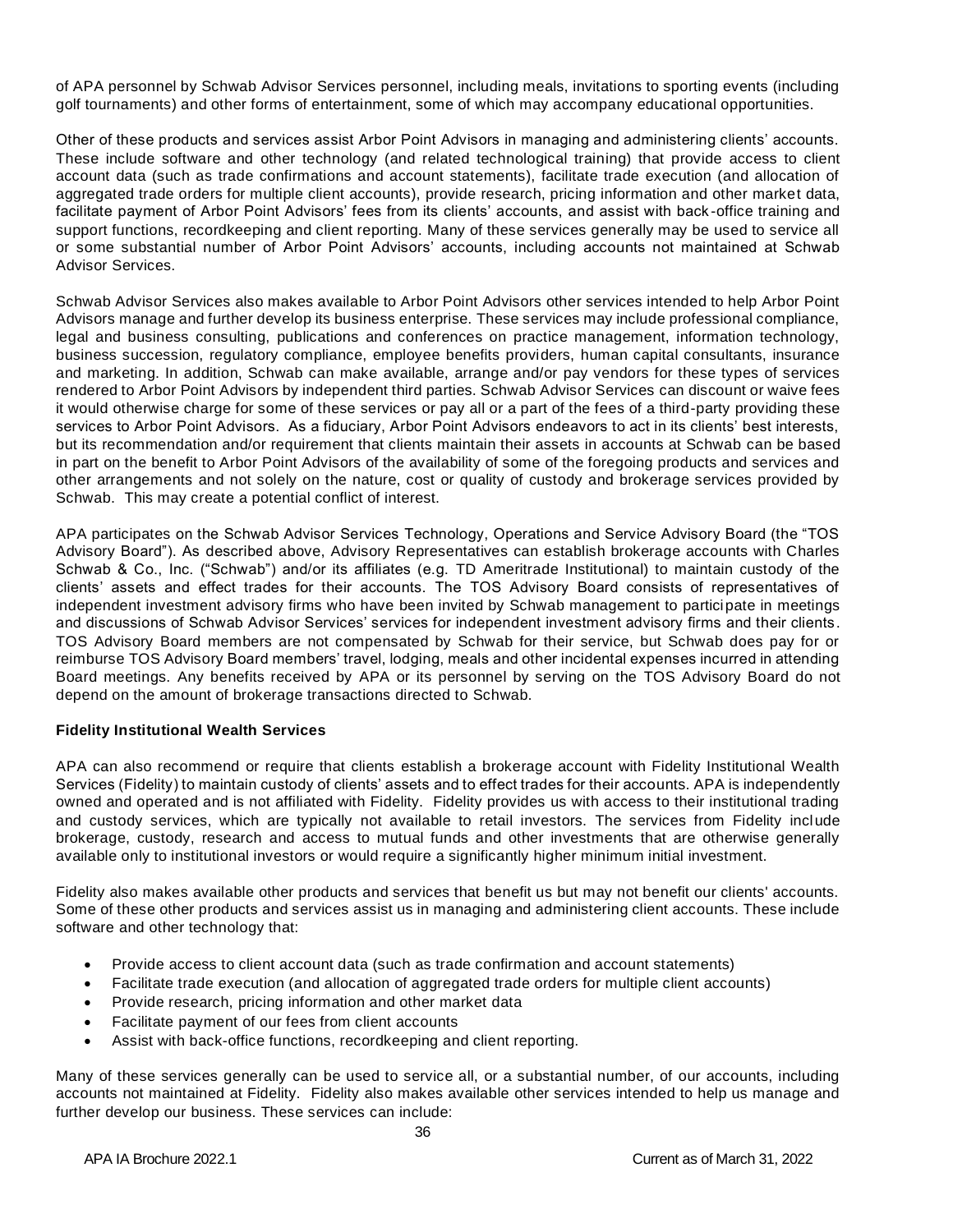- Consulting, publications and conferences on practice management
- Information technology
- Business succession
- Regulatory compliance
- **Marketing**

In addition, Fidelity can make available, arrange and/or pay for these types of services rendered by an independent third party providing these services to us. As a fiduciary, we endeavor to act in your best interest. Our recommendation or requirement that you maintain your assets in accounts at Fidelity can be based in part on the benefit to us in the availability of some of the foregoing products and services and not solely on the nature, cost or quality of custody and brokerage services provided by Fidelity. This creates a potential conflict of interest.

#### Clearing and Custodial Arrangement for Participant Retirement Program

In the Participant Retirement Program, transactions are cleared by Fidelity Institutional Wealth Services, which is not affiliated with APA or SAI. APA and SAI do not maintain custody of client funds or securities. Outside custodians maintain custody of all funds and securities. Because the Participant Retirement Program allows for the direct deduction of advisory fees from client accounts we can be deemed to have limited custody of client assets. APA and SAI can also be deemed to have limited custody for certain transmittal policies. For example, by giving you the ability to transfer funds between accounts you own and that are titled in the same name or, if you specifically request it, transferring funds between accounts you own that are titled in different names, SAI can be deemed to have limited custody. Additionally, SAI can be deemed to have limited custody by giving you the ability to have funds sent from your account to your address of record or, if you specifically request, to some other address.

For a description of products and services that Fidelity Institutional Wealth Services makes available to us, please refer to the Fidelity description above.

APA has an arrangement with National Financial Services LLC, and Fidelity Brokerage Services LLC (together with all affiliates, "Fidelity") through which Fidelity provides APA with Fidelity's "platform" services. The platform services include, among others, brokerage, custodial, administrative support, record keeping and related services that are intended to support intermediaries like APA in conducting business and in serving the best interests of their clients but that may benefit APA.

Fidelity charges brokerage commissions and transaction fees for effecting certain securities transactions (i.e., transactions fees are charged for certain no-load mutual funds, commissions are charged for individual equity and debt securities transactions). Fidelity enables APA to obtain many no-load mutual funds without transaction charges and other no-load funds at nominal transaction charges. Fidelity's commission rates are generally considered discounted from customary retail commission rates. However, the commissions and transaction fees charged by Fidelity can be higher or lower than those charged by other custodians and broker-dealers. As part of the arrangement and at no additional charge, Fidelity also makes available to APA certain research and brokerage services, including research services obtained by Fidelity directly from independent research companies. APA can select from these services (within specified parameters) and use them to manage accounts for which APA has investment discretion. For more information on these transaction charges or commissions, please ask your Advisory Representative.

## **Order Aggregation**

When possible, Arbor Point Advisors and your Advisory Representative can aggregate client transactions to improve the quality of execution. Mutual funds held in client accounts do not lend themselves to aggregate or block trades. To the extent other securities are purchased that do lend themselves to aggregating or block trading (e.g., stocks or exchange traded funds), Arbor Point Advisors and your Advisory Representative can aggregate client transactions or allocate orders whenever possible. Arbor Point Advisors and our Advisory Representatives allocate trades to advisory clients in a fair and equitable manner that is applied consistently to all clients. When trades are not aggregated, clients may not enjoy the effects of lower transaction per share costs that often occur as a result of aggregating trades. As a result, you can pay a higher transaction cost than could be received elsewhere. Personal accounts of our Advisory Representatives, associated persons and their family members are not treated more favorably than any other client account. Arbor Point Advisors and your Advisory Representative strive to allocate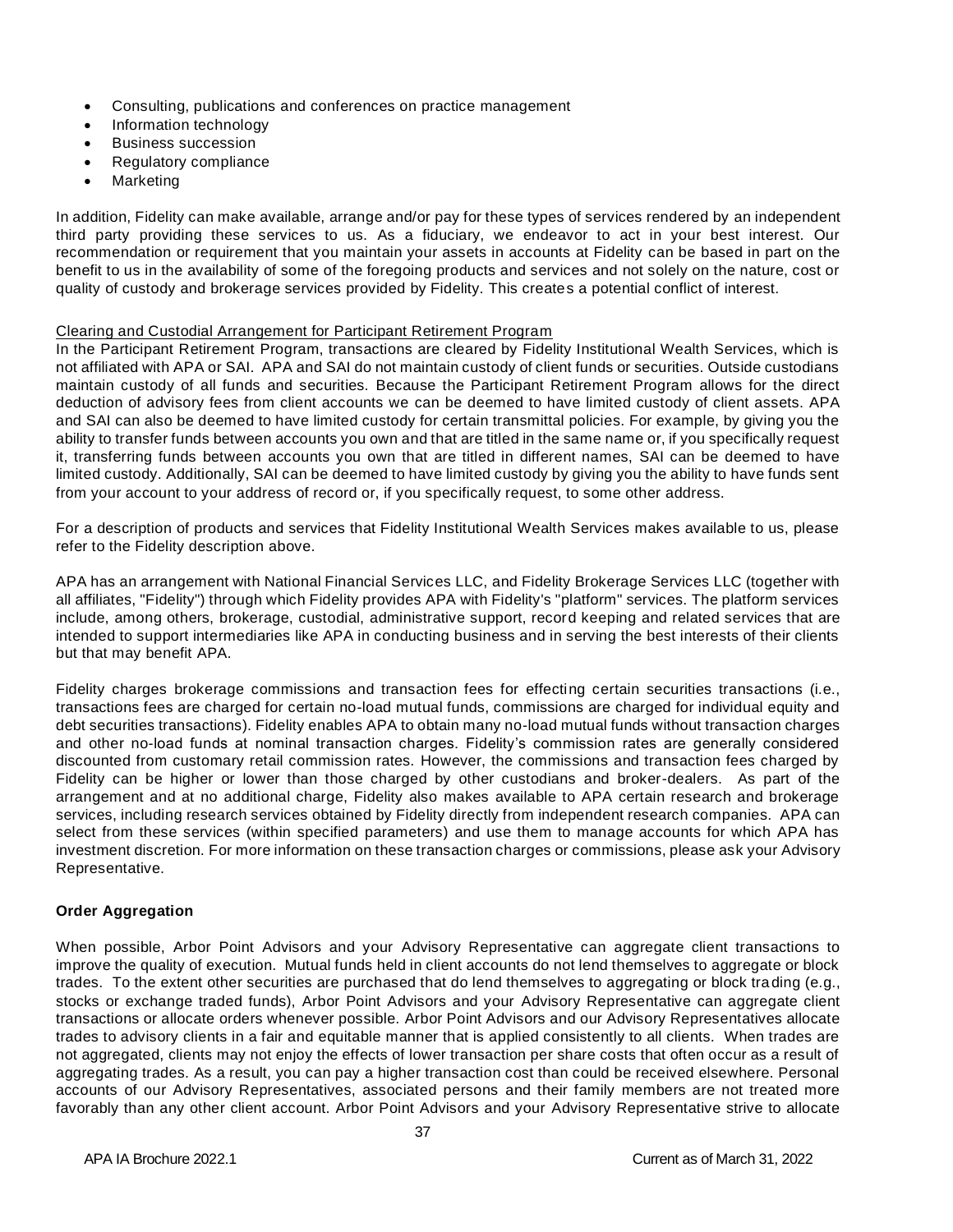investment opportunities believed to be appropriate for their client's account and other accounts in a manner that is consistent with the best interests of all accounts involved. However, there can be no assurance that a particular investment opportunity that comes to Arbor Point Advisors or your Advisory Representative's attention will be allocated in any particular manner. You should be aware that if an order is not aggregated, you can pay higher brokerage costs.

## **Trade Errors**

Occasionally, a trading error can occur where either we, or our Advisory Representatives, are at fault for effecting one or more erroneous securities transactions for a client's brokerage account. If this occurs in your account, the error will be corrected, and your account will be restored to the same economic position had the error never occurred. In the process of restoring your account, a profit may be realized, or a loss suffered in connection with correcting this error. Neither losses nor gains realized will be passed on to you. As a result, trade corrections can result in a financial benefit to us or our affiliated broker/dealers.

## **Recommendations of Securities America, Inc.**

Clients can choose to work with Advisory Representatives on a strictly commission basis to implement advice; if they do, clients must work with an Advisory Representative who is also a registered representative of our affiliated broker/dealer, Securities America, Inc. ("SAI"). When acting in their separate capacity as registered representatives, they are required to use the services of SAI and SAI approved clearing broker/dealers. SAI serves as the introducing broker/dealer; all accounts established through SAI are cleared and held at NFS or Pershing.

SAI has a wide range of approved securities products for which it performs due diligence prior to selection. SAI's registered representatives are required to adhere to these products when implementing securities transactions through SAI. Transaction fees charged for these products can be higher or lower than transaction fees clients can obtain if transactions were implemented through another broker/dealer.

# **ITEM 13 – REVIEW OF ACCOUNTS**

<span id="page-37-0"></span>Each purchase or sale of a security affected by our Advisory Representative in your account is monitored for suitability by an appointed supervisor. In addition, our Advisory Representatives periodically review your accounts as needed, but no less than annually. Such review and consultation typically contain, when warranted, advice regarding recommended changes to your investments and recommendations for implementation of proposed changes.

You will receive monthly and/or quarterly account statements.

Your Advisory Representative can also send you a quarterly performance report ("QPR"). QPRs are for informational purposes only and based on information believed to be accurate, but that we have not verified. For accurate account information, you must refer to the account statement from the account custodian.

# **ITEM 14 – CLIENT REFERRALS AND OTHER COMPENSATION**

## <span id="page-37-2"></span><span id="page-37-1"></span>**CLIENT REFERRALS**

APA has arrangements with individuals ("Solicitors") under which the Solicitors introduce potential advisory clients to the Firm in exchange for a referral fee. Solicitor arrangements are conducted in accordance with the SEC's "Solicitor Rule" (Rule 206(4)-3). If you are introduced to us through a Solicitor, a separate disclosure statement is provided to you advising that a referral fee is being paid to an individual that is unaffiliated with the Firm.

We have established a relationship with LTAM's \$ymbil program. APA Advisory Representatives can provide clients access to LTAM's \$ymbil program through the Advisory Representative's website. APA receives a portion of the asset management fee that LTAM charges. These fees can be paid on an ongoing basis and can continue even if your relationship with the Advisory Representative and/or APA is terminated.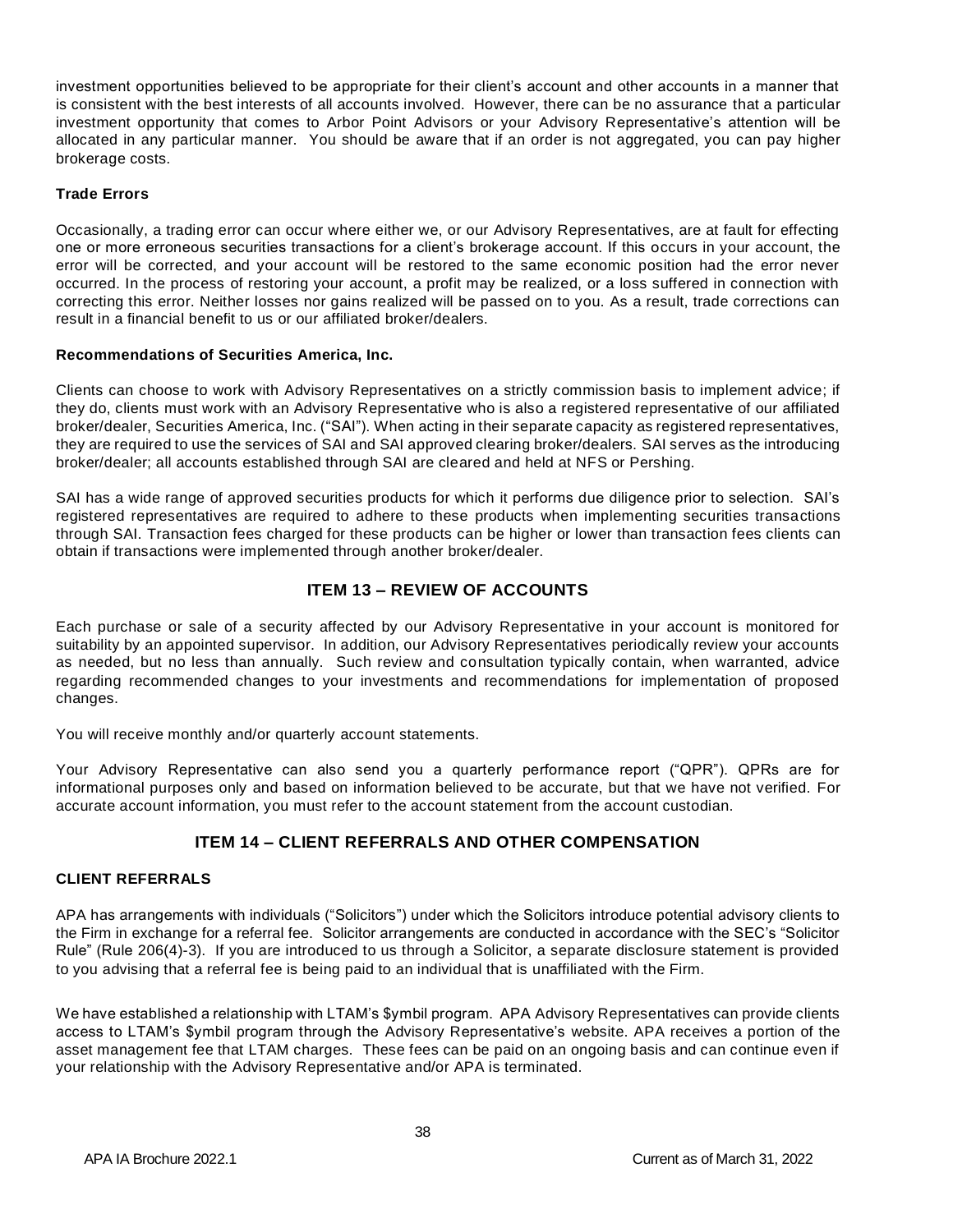#### <span id="page-38-0"></span>**NETWORKING ARRANGEMENTS**

There is an option for APA and its Advisory Representatives to offer advisory services on the premises of unaffiliated financial institutions, like banks or credit unions. In such a case, the Firm will enter into networking agreements with financial institutions pursuant to which we share compensation, including a portion of the advisory fee, with the financial institution for the use of the financial institution's facilities and for client referrals.

#### <span id="page-38-1"></span>**OTHER COMPENSATION**

As previously described in item 10, SAI and APA and Advisor Group, Inc. (AGI) are subsidiaries of AGHI where SAI is a broker dealer and APA is a Registered Investment Adviser. SAI and APA offer a range of investments and services to its clients. As you work with your Advisory Representative to determine the right investments and services to achieve your investment goals, it is also important for you to understand how APA, SAI, AGI and your Advisory Representative are compensated. Certain forms of compensation can create conflicts of interest, and it is important for you to assess these conflicts of interest when making investment decisions.

APA maintains policies and procedures to ensure recommendations are suitable and require that Advisory Representatives always act in your best interest. We also maintain a supervisory structure to monitor the advisory activities of your Advisory Representative to reduce potential conflicts of interest. You are encouraged to ask us about any conflict presented. In particular, we note the following:

## <span id="page-38-2"></span>**RECRUITING AND TRANSITION ASSISTANCE**

To assist in the costs of transitioning from another investment adviser, we provide various benefits and/or payments to certain Advisory Representatives that are newly associated with the Firm. The proceeds of the transition assistance payments are intended to be used for a variety of purposes, including but not limited to, providing work ing capital to assist in funding the Advisory Representative's business, satisfying outstanding debt owed to the Advisory Representative's previous firm, technology set-up fees, marketing and mailing costs, stationery and licensure transfer fees, moving expenses, office space expenses, and staffing support. The amount of the transition assistance is generally based on the size of the Advisory Representative's business established at his or her prior firm. This assistance is generally in the form of loans to the Advisory Representative and are forgiven by us based on the years of service with the Firm.

The receipt of the recruiting/transition assistance creates a conflict in that the Advisory Representative has a financial incentive to recommend a client to open and maintain an account with the Firm.

## <span id="page-38-3"></span>**TOP PRODUCER OPPORTUNITIES**

APA offers additional educational, training, marketing and home office support services for those Advisory Representatives that meet overall revenue production goals. While these goals are not specific to any type of product or service offered, a conflict of interest exists because these opportunities provide a financial incentive for Advisory Representatives to recommend investment products and advisory services in general.

#### <span id="page-38-4"></span>**ADVISOR APPRECIATION PROGRAM**

APA provides the following compensation and ownership opportunities to certain Advisory Representatives:

- The Retention Program In very limited situations the Firm provides compensation to certain Advisory Representatives that have been affiliated with the Firm for many years and are profitable to the organization. Although there is no production requirement for these limited situation loans, the loan does create a conflict of interest by requiring the Financial Professional to retain affiliation with the Firm in order to avoid repayment of the loan.
- The Referral Rewards Program Subject to certain qualifications and restrictions, the Firm will make payments to affiliated Financial Professionals for referrals of unaffiliated Financial Professionals. For each qualified referred Financial Professional who affiliates with the Firm, the referring Financial Professional will receive up to 3% of the referred Financial Professional's trailing 12-month production and up to 3% of the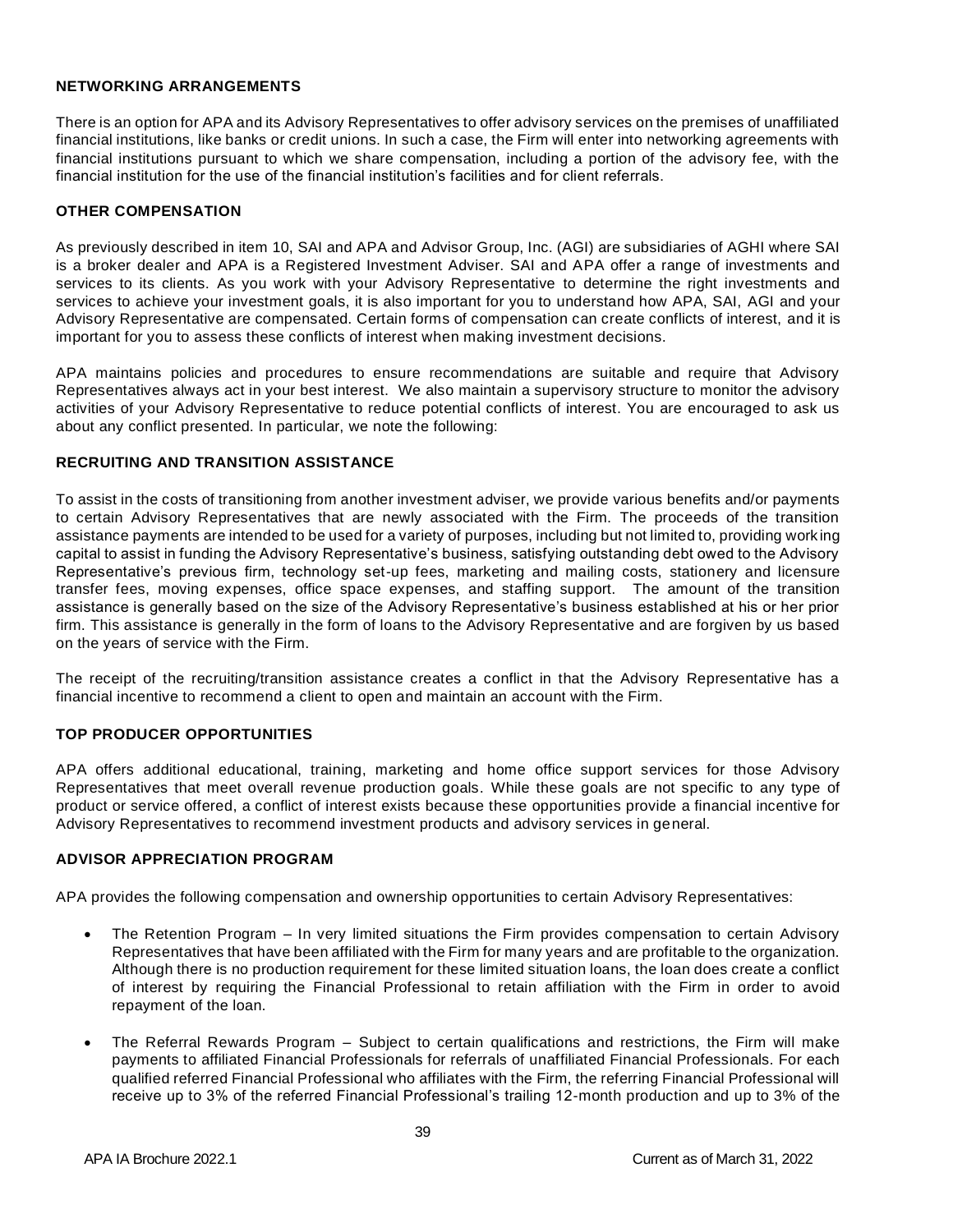referred Financial Professional's first 12 months of production. The Firm is responsible for these payments and the payments to the Financial Professional are not a portion of the fees and/or commissions you pay. Your Financial Professional's status as a referring Financial Professional is not a conflict to you because if referring, the referred Financial Professional's production is unrelated to your account. Your Financial Professional's status as a referred Financial Professional is not a conflict to you, because your Financial Professional is not compensated specifically for being part of the Referral Rewards Program.

• The Equity Ownership Plan – Certain Advisory Representatives who are accredited investors are offered the opportunity to invest in AG Artemis Holdings, L.P, the parent entity of SAI and APA.

## <span id="page-39-0"></span>**LOANS**

SAI or APA provide loans to certain Advisory Representatives as an incentive to establish, maintain, or expand their brokerage and advisory relationships. The repayments of such loans are typically dependent on the financial professional retaining affiliation with us through the end of the loan period. These loans create a conflict of interest for the financial professional to retain affiliation with the firm in order to avoid repayment of the loan.

## <span id="page-39-1"></span>**INDIRECT COMPENSATION AND REVENUE SHARING**

## *Strategic Partners*

In addition to commissions or asset based fees, APA, SAI and/or AGI receives compensation ("revenue sharing payments") from the below categories:

- *Packaged Products:* certain mutual funds, variable insurance products, fixed insurance products, direct participation programs, alternative investments, and unit investment trusts (UITs)
- *Retirement Plan Partners*: third-party firms, including plan recordkeeping platforms as well as investment managers of mutual funds and the issuers of annuities
- *Third Party Managers:* certain third-party money managers offered through accounts custodied away from the Broker-Dealer
- *Collateralized Lending Partners:* certain banking institutions that collateralize certain investment accounts to obtain secured loans

The above categories are hereinafter referred to as ("Strategic Partner" or Strategic Partners"). Strategic Partners are selected, in part, based on the competitiveness of their products, their technology, their customer service and their training capabilities. Strategic Partners have more opportunities than other companies to market and educate our Advisory Representatives on investments and the products they offer. Revenue sharing payments are typically calculated as a fixed fee, as an annual percentage of the amount of assets held by customers, or as a percentage of annual new sales, or as a combination. Strategic Partners pay APA, SAI and/or AGI differing amounts of revenue sharing, for which the Strategic Partner receives different benefits. You do not pay more to purchase Strategic Partner investment products through SAI/APA than you would pay to purchase those products through another broker-dealer or RIA. Additionally, revenue-sharing payments received by the APA, SAI and/or AGI are not paid to or directed to your Advisory Representative. Nevertheless, a conflict of interest exists, in that the Firm, SAI and/or AGI is paid more if you purchase a Strategic Partner product, and your Advisory Representative indirectly benefits from Strategic Partner payments when the money is used to support costs of product review, marketing or training, or for waiver of mutual fund ticket charges as described below. This conflict of interest is mitigated by the fact that your Advisory Representative does not receive any additional compensation for selling Strategic Partner products, and that the firm maintains policies and procedures to ensure recommendations are in your best interest.

APA will update information regarding Strategic Partners who participate in revenue sharing arrangements with the Firm or SAI on its website on a regular basis. For additional information, including specifics on the revenue share amounts, please refer to our Indirect Compensation Disclosure located at [www.arborpointadvisors.com/disclosures.](http://www.arborpointadvisors.com/disclosures)

From time to time, APA, SAI and/or AGI also receives revenue sharing payments from companies that are not Strategic Partners, generally to cover meetings expenses.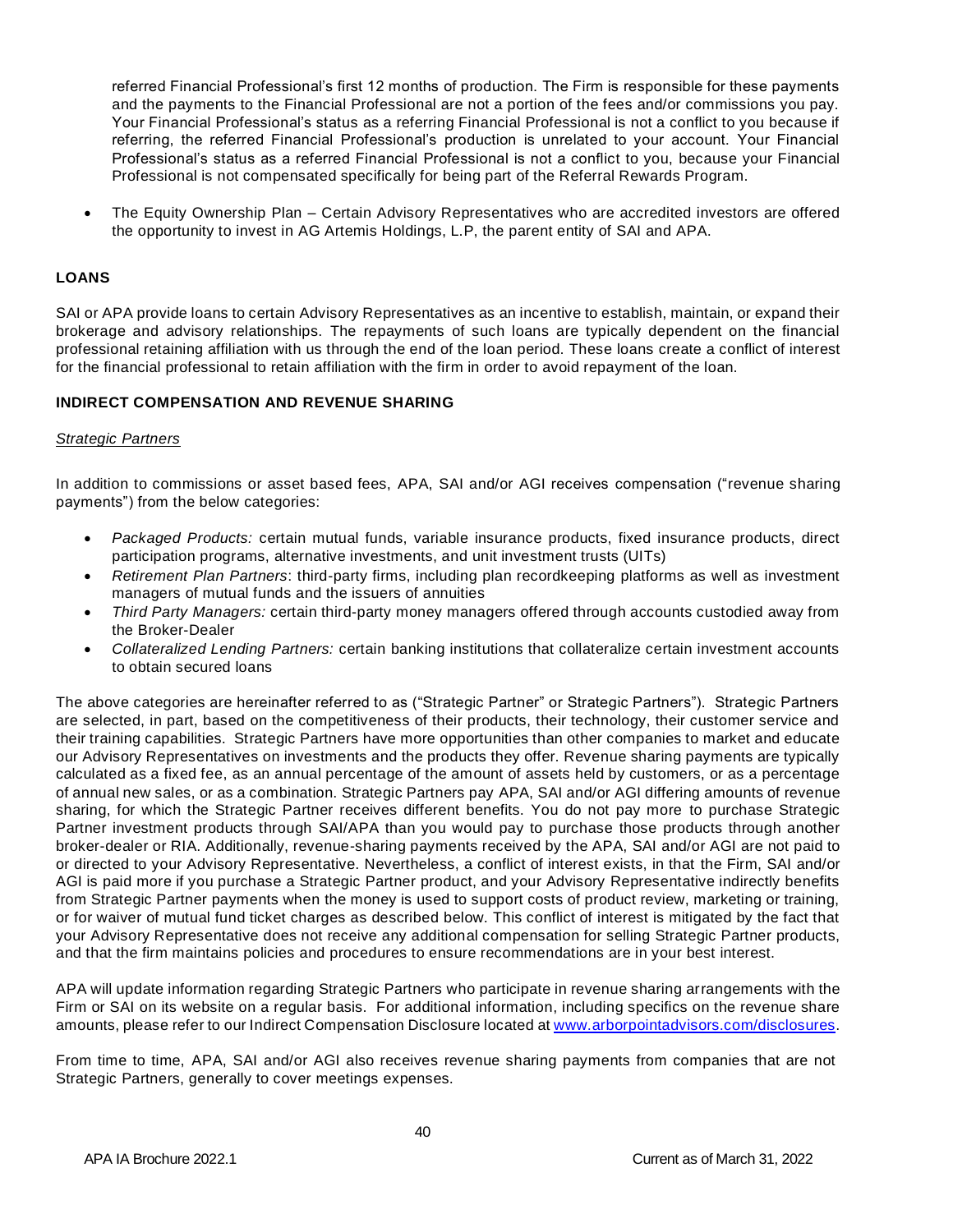## *Custodial Referrals and Economic Benefits*

Some clearing and custodial firms can refer financial professionals to Arbor Point Advisors to possibly join our firm as Advisory Representatives. Any such referring broker/dealer or clearing/custodial firm does not supervise Arbor Point Advisors and has no responsibility for supervision of our Advisory Representatives, managing client portfolios or other advice or services. We have the final authority and responsibility for approving all Advisory Representatives licensed with our firm. Our receipt of Advisory Representative referrals from these firms raises potential conflicts of interest. Such firms will most likely refer potential Advisory Representatives to Arbor Point Advisors when we encourage those Advisory Representatives' clients to custody their assets at the referring firm and whose client accounts are profitable to that firm. Consequently, in order to obtain Advisory Representative referrals, Arbor Point Advisors has an incentive to recommend to clients that the assets under management by Arbor Point Advisors be held in custody with the referring firm and to place transactions for client accounts with that same firm. Our arrangement does not diminish our duty to seek best execution of trades for client accounts. A referring custodial or clearing firm does not receive solicitor or referral fees from us for providing Arbor Point Advisors with a potential Advisory Representative referral.

See *Item 12, Brokerage Practices*, for more information about the economic benefits APA can receive from TD Ameritrade, Inc., Charles Schwab & Co., Inc. and/or Fidelity Institutional Wealth Services when using their brokerage and/or custodial services to provide investment management services.

## *Other Cash and Non-Cash Compensation*

In addition to reimbursement of training and educational meeting costs, the Firm and its Advisory Representatives may receive promotional items, meals or entertainment or other non-cash compensation from representatives of mutual fund companies, insurance companies, and Alternative Investment Products, as permitted by regulatory rules. Additionally, sales of any mutual funds, variable insurance products and Alternative Investment Products, whether or not they are those of Strategic Partners, can qualify Advisory Representatives for additional business support and for attendance at seminars, conferences and entertainment events. From time to time, non-Strategic Partners attend Firm sponsored meetings for a fee.

We have established an agreement with Hanson McClain Retirement Network, LLC (HMRN), a registered broker/dealer and investment advisor in which the associated persons of HMRN provide consultation and marketing support services to Advisory Representatives to assist them in obtaining more clients. As a result of this relationship, we pay HMRN a portion of the fees from any clients obtained as a result of the services provided by HMRN.

# **ITEM 15 – CUSTODY**

<span id="page-40-0"></span>Although the Firm's advisory accounts are held by a qualified custodian, the Firm is deemed to have custody of client funds because it has the ability to direct such custodians to deduct advisory fees from the client's account. In addition, the Firm engages in certain asset transmittal practices such that we are deemed to have custody of such assets. APA is deemed to have limited custody of your assets because some clients accounts have standing letters of authorization or other similar asset transfer authorization agreement ("SLOAs") and give us the authority to transfer funds to a third party.

On at least a quarterly basis, you will receive statements from the qualified custodian. We urge you to carefully review your statements provided by the qualified custodian and if you receive performance reports from your Advisory Representative, we urge you to carefully review the performance report and compare them with the statements provided by the qualified custodian. You should promptly notify us or your Advisory Representative upon discovery of any errors, discrepancies or irregularities.

# **ITEM 16 – INVESTMENT DISCRETION**

<span id="page-40-1"></span>We manage your accounts on either a discretionary or non-discretionary basis. We will only manage your account on a discretionary basis upon obtaining your consent. Your consent is typically granted and evidenced in the client agreement that you sign with us. We define discretion as: the ability to trade your account, without obtaining your prior consent, the securities and amount of securities to be bought or sold, and the timing of the purchase or sale. It does not extend to the withdrawal or transfer of your account funds.